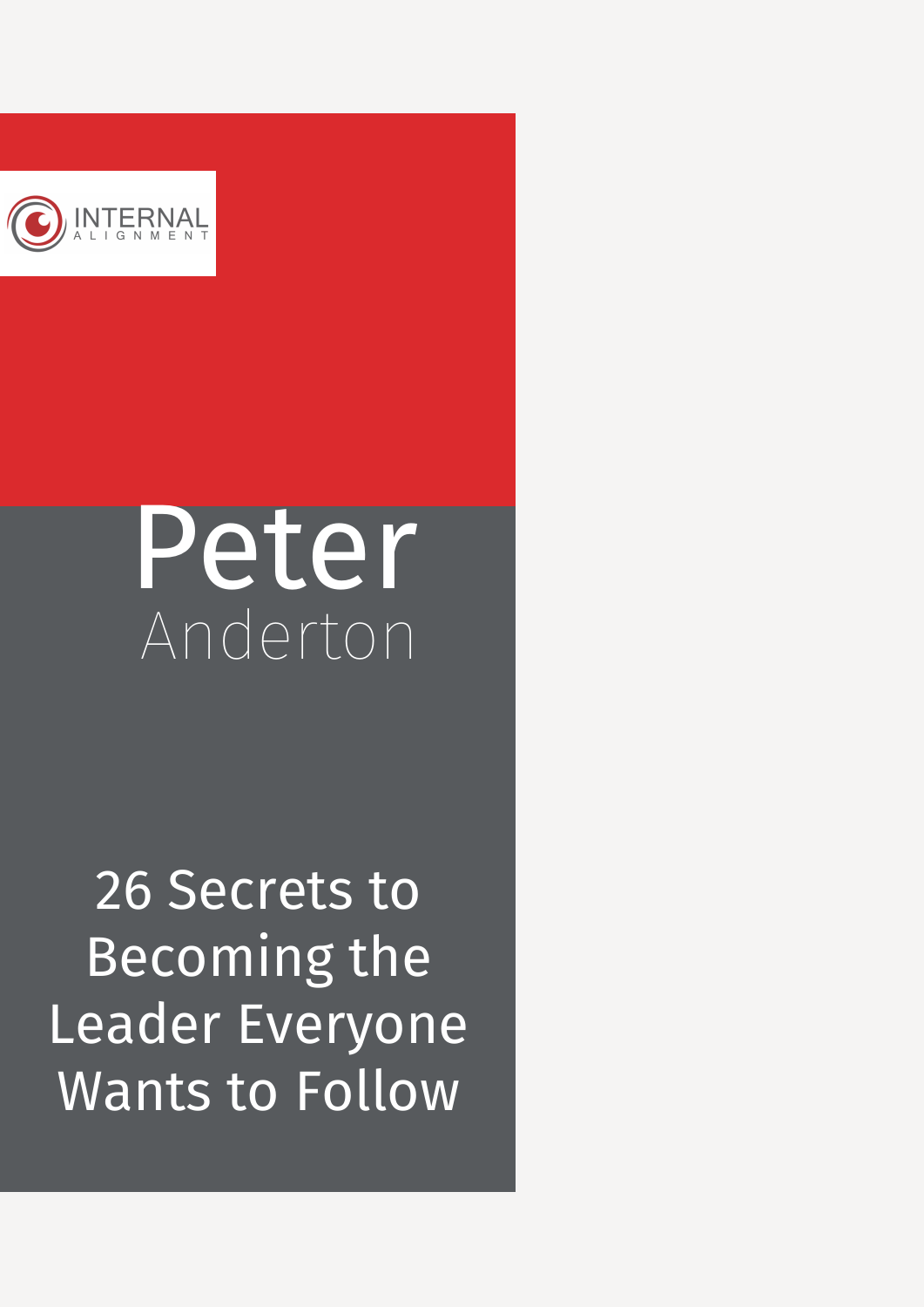

# Why You Don't Need An MBA To Lead

I know exactly what sets the very greatest leaders far, far above the rest.

But before I reveal all, let's pause the constant quest for something 'new' on leadership and establish two crucial facts without which you are simply wasting your time.

In fact, number 1 it's time to give yourself some credit. You have experienced leadership, both good and bad, throughout your whole life – parents, teachers, friends, colleagues, partners, bosses. They have taught you more than any MBA.



#### FACT 1

*you know a lot about leadership already*

So do some digging into your own experiences and see what you can find rather than continually searching elsewhere. If you are near pen and paper that's ideal – but if you are out and about then as soon as you have read this blog, start by ticking the following off on your fingers:

Think of five people who really inspired you. What was it, specifically, about them you found so inspiring?

Using them as your inspiration, choose just one thing you can focus on to inspire others

Now, what about the really bad cases? Hard as it seems, we learn more about leadership from a bad example than a good one, so make sure you repeat the exercise for them, asking yourself what it was,

specifically, about them that left you uninspired and unmotivated. Now flip it and decide on one more thing you can focus on to inspire others.

Finally, think about the other stuff you have learned over the years and pull it all together – what will you absolutely make sure you do or don't do? Why not pull it into your own personal list of leadership do's and don'ts? As you create a list like this, it's easy to see leadership is not a distant, abstract concept. It is practical, and living – it's not about textbooks and research papers, it's not about models and theories, and it's not about rousing speeches and smart strategies. It's about the impact we have in day to day life, at work and in our homes. Impact that makes a difference – for better, or for worse.

Look at your list and choose just one more thing. That's three things you can focus on to become a more inspirational leader. You only need to decide what you want to focus on – and then do something about it.

Which brings us effortlessly onto fact number 2



FACT 2

*you are not doing everything you already know about leadership*

When it comes to inspiring others, the chances are you are doing some of it all of the time, some of it some of the time and some of it none of the time! What comes next is simple – all you need to do to make a step change as a leader is work on doing what you know all of the time.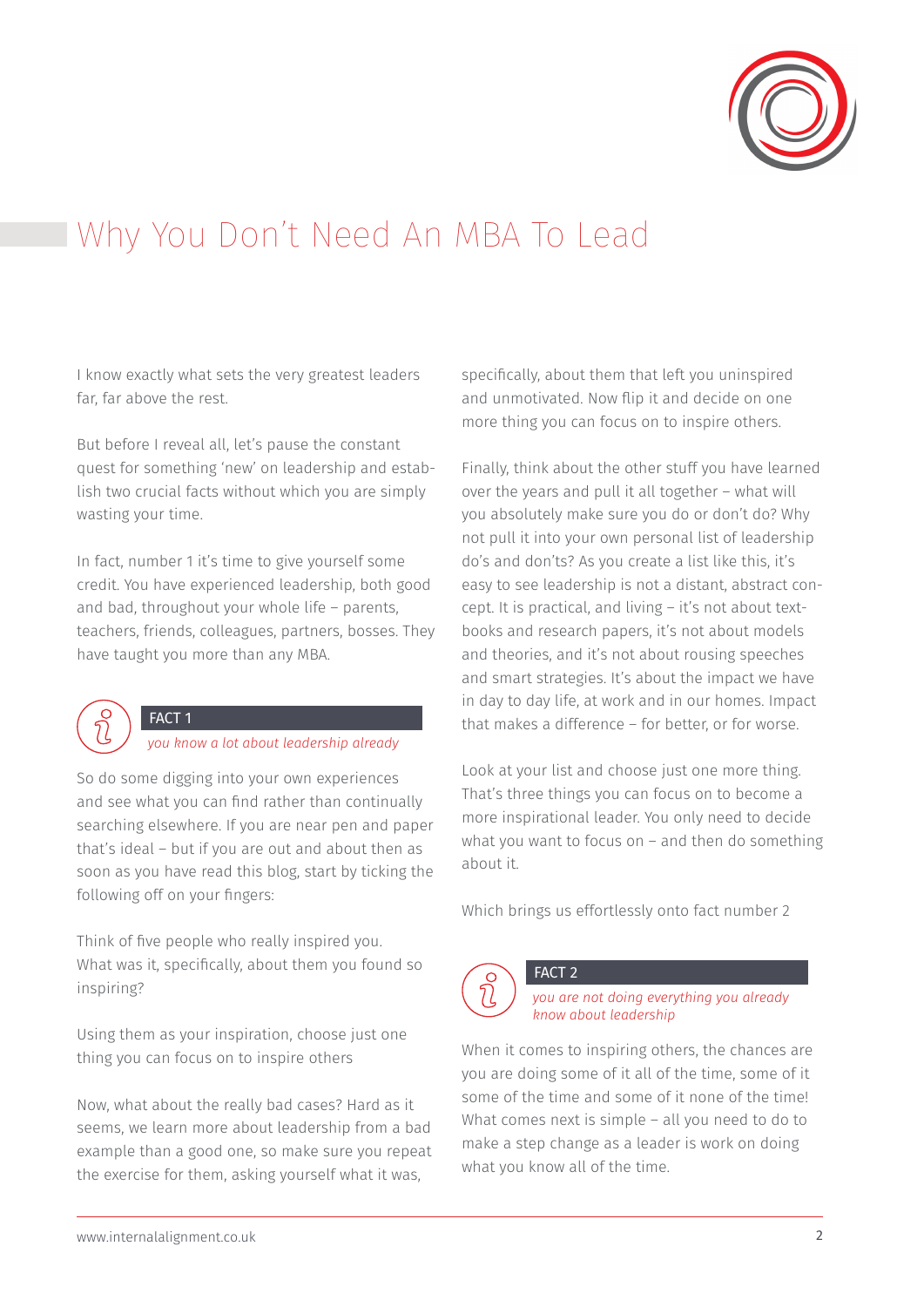

Think back on all the lessons you have learned over the years through good leadership – and bad leadership. Notice that most of the changes you would need to make are quite small.

You don't need to make grand gestures. You don't need a personality change. No frontal lobotomies are required. You don't need to change everything you do. A few careful tweaks acted out consistently will have infinitely more impact than a thousand seminars, books and articles that were enjoyed but never implemented.

Yes, there is always more to learn, and that's a good thing, but don't gather it up just to pour it into a leaky bucket. Too many people talk about what they need to do without actually doing anything.

Don't be one of them.

So before you get lost in an endless list of email, stop and think about what you already know – especially those five people who inspired you and the five who did anything but – and make sure you are crystal clear on three actions you can take to make a real difference. Not vague aspirational statements – but specific actions that you will commit to putting in place over the next 14 days.

Then the most important step of all – is to do them! Because that's what sets the very greatest leaders far, far above the rest. At some point, they stopped getting ready – and decided to act.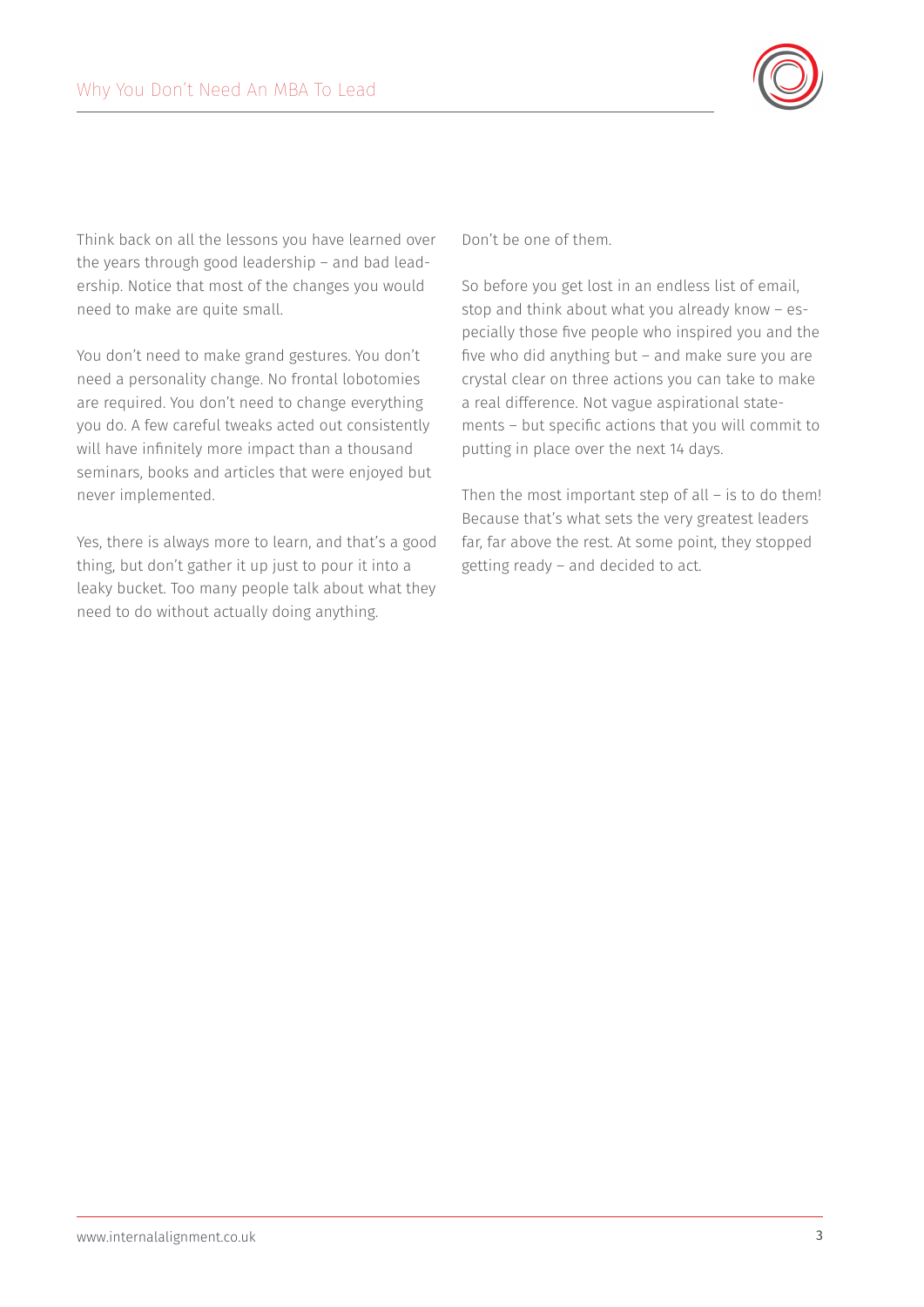

# It's About The People, Stupid

Leadership has been overcomplicated over the years. I'm not going to say leadership is easy – but one thing I do know – leadership is simple, and it's time we got back to basics. Everything you ever need to know about leadership comes down to one of two rules – both of which have been around for centuries.

To prove my point, we are going to hop into our plutonium-powered De Lorean time and space machine and travel to China in the 6<sup>th</sup> Century BC to meet the legendary Lao Tzu. And as we split into billions of atoms to journey back let's recognise we are cramming centuries of thinking into a few minutes – so one thing we can be sure of is we'll leave a lot out!

#### Ancient wisdom revealed

Lao Tzu penned the good old *"a journey of a thousand miles begins with one step."* He also said, *"a leader is best when people barely know he exists when his work is done, his aim fulfilled, they will say: we did it ourselves."*

In the same century, Sun Tzu wrote the "Art of War" which is still on the reading list of many top executives today. He wrote, *"The general who advances without coveting fame and retreats without fearing disgrace, whose only thought is to protect his country and do good service for his sovereign, is the jewel of the kingdom."*

In the 1st Century BC, the Roman consul Cicero believed a leader could ONLY deliver results by recognising they were dependent upon others – and

the total picture was much bigger than themselves. To lead, they HAD to focus on others.

In the 1st Century Jesus of Nazareth taught *"whoever would be great among you must be your servant."* His disciples likened the relationship between leaders and followers to a shepherd caring for a flock. Each one agreed leadership was not dominion, but service.

#### A Machiavellian mess

Then in the 16th Century, the cunning Italian Niccolo Machiavelli wrote his famous book "The Prince". He believed a leader should maintain power at all costs – by force and deceit if necessary. The leader was the focus – everything was about THEM. Not only that, he believed the leader should appear to be one thing whilst in truth being something else altogether.

And frankly, we are still clearing up his mess. Because although he added brilliant insights into the perils of managing change, Machiavelli locked up rule #1 of leadership and threw away the key.

Leaping into the 19<sup>th</sup> Century, we come to Thomas Carlyle's "Great Man" theory of leadership. In his view leaders were born, not made. You either had it, or you didn't – and if you did then you would make great things happen. If you didn't – well, tough. You were either a leader or a follower. You were either a manager or a worker.

In the early 20<sup>th</sup> Century, Frederick Taylor created 'Scientific Management.' Forget motivating people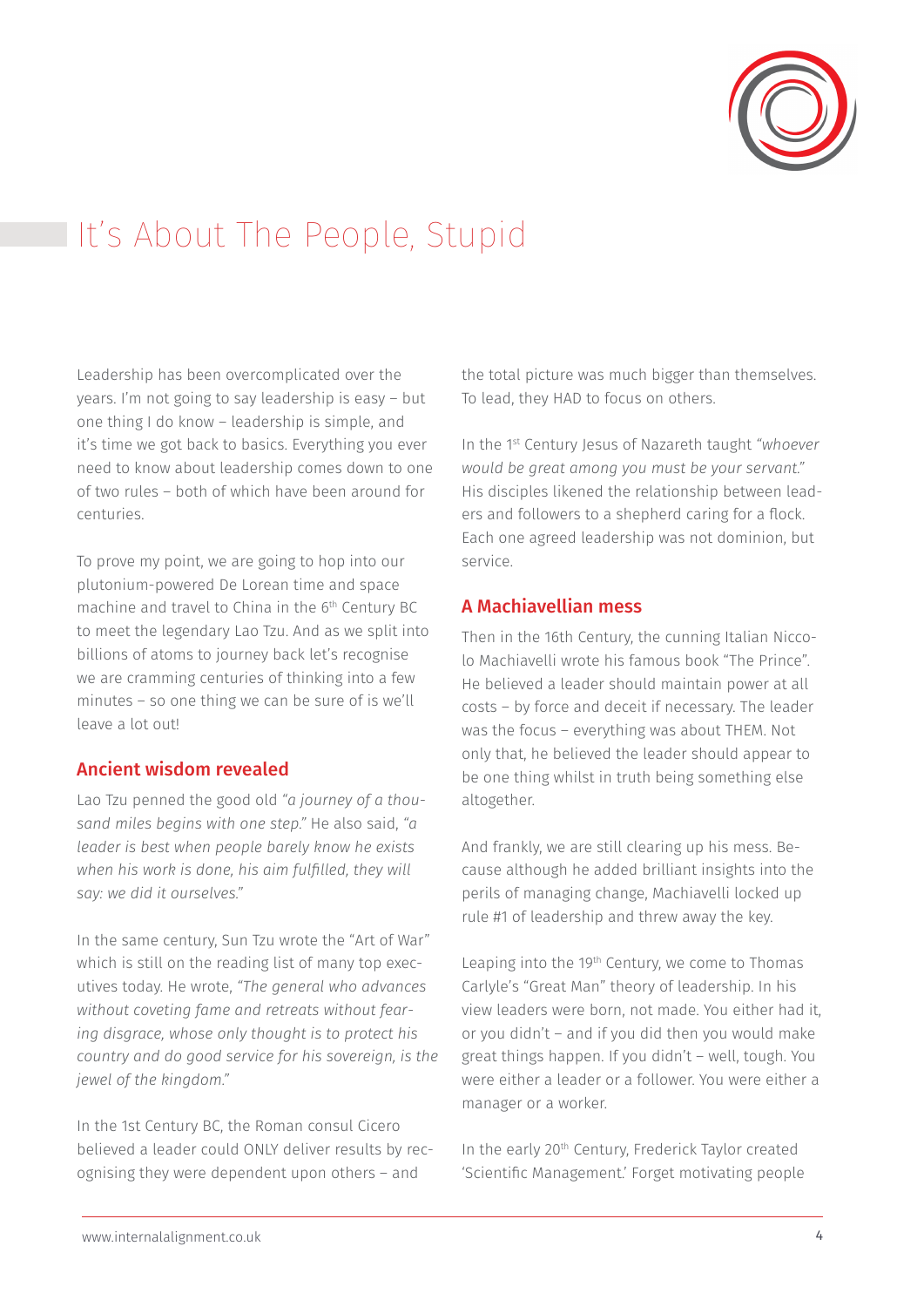

to work harder – just optimise the way their work is done. The 'right way' to do a job was developed, and employees no longer had responsibility for the way they worked. OK, his approach improved productivity – when standing at a workstation performing the same task day in and day out – but most jobs today involve anything BUT that.

Scientific management was parked by the 40s, but the massive gap Taylor created between 'managers' and 'workers' still lingers on like a bad smell. Managers decide how work is done – workers do the work. Managers have all the good ideas – workers put them into practice. Managers know the right way to do it – workers know little – or nothing.

Each of these theories unravelled more and more ancient wisdom – and between them completely turned rule #1 leadership inside out and on its head.

#### In search of the secret formula

"Trait theory" made things worse as experts searched for a set of specific characteristics, or traits, that made a leader successful so they could be measured and developed. But this theory lost all credibility when the only statistically significant conclusion it reached was the best leaders were slightly taller and a little more intelligent than average leaders.

As they ran out of steam in their search for the perfect leader, they turned to what leaders DID and the behavioural theory of leadership was born. Surely we could learn to COPY the best leaders to become great? This saw the birth of the 'Celebrity Chief Exec' – their autobiographies were used like leadership manuals. They all said something like, "if you want to be a great leader then you need to be – like ME! Think how I think, speak how I speak, behave like me, dress like me. In fact – if you want to be a great leader then what you REALLY need is a frontal lobotomy."

Professor Richard Jolly from the London Business School calls this "The Heathrow Airport School of Leadership." Your boss goes away and realises at the airport they have forgotten a book – so they head to the bookshop and end up in the business section clutching the latest chief exec autobiography. They devour it on the plane and come back trying to be exactly like them! And of course, it never worked. So enlightened employees started buying their boss a novel before they went away!

The search for the perfect leader kept shovelling more and more stuff on top of rule #1.

#### So what is Rule #1?

Rule #1 is THE most important thing to recognise about leadership. It gives us the starting point for every leader: Leadership is not about YOU - it's about THEM! Or to misquote Bill Clinton, "It's about the people, stupid." EVERYTHING you ever need to know about leadership starts here.

Eleanor Roosevelt put it like this *"A good leader inspires people to have confidence in the leader, a GREAT leader inspires people to have confidence in themselves."*

Of course, a leader is only a leader when they have followers, so it's tempting to create followers – but the best leaders don't seek to create more followers, they seek to create more leaders. Because the days of the leader as the hero who can save the day, provide all the answers and solve every problem are long gone. The world in which we live is far too complicated for that. If you think it's all about you then believe me, you are never going to inspire anyone for long.

So remember rule number 1– IT'S NOT ABOUT YOU! Or as Bill might say – it's about the people, stupid!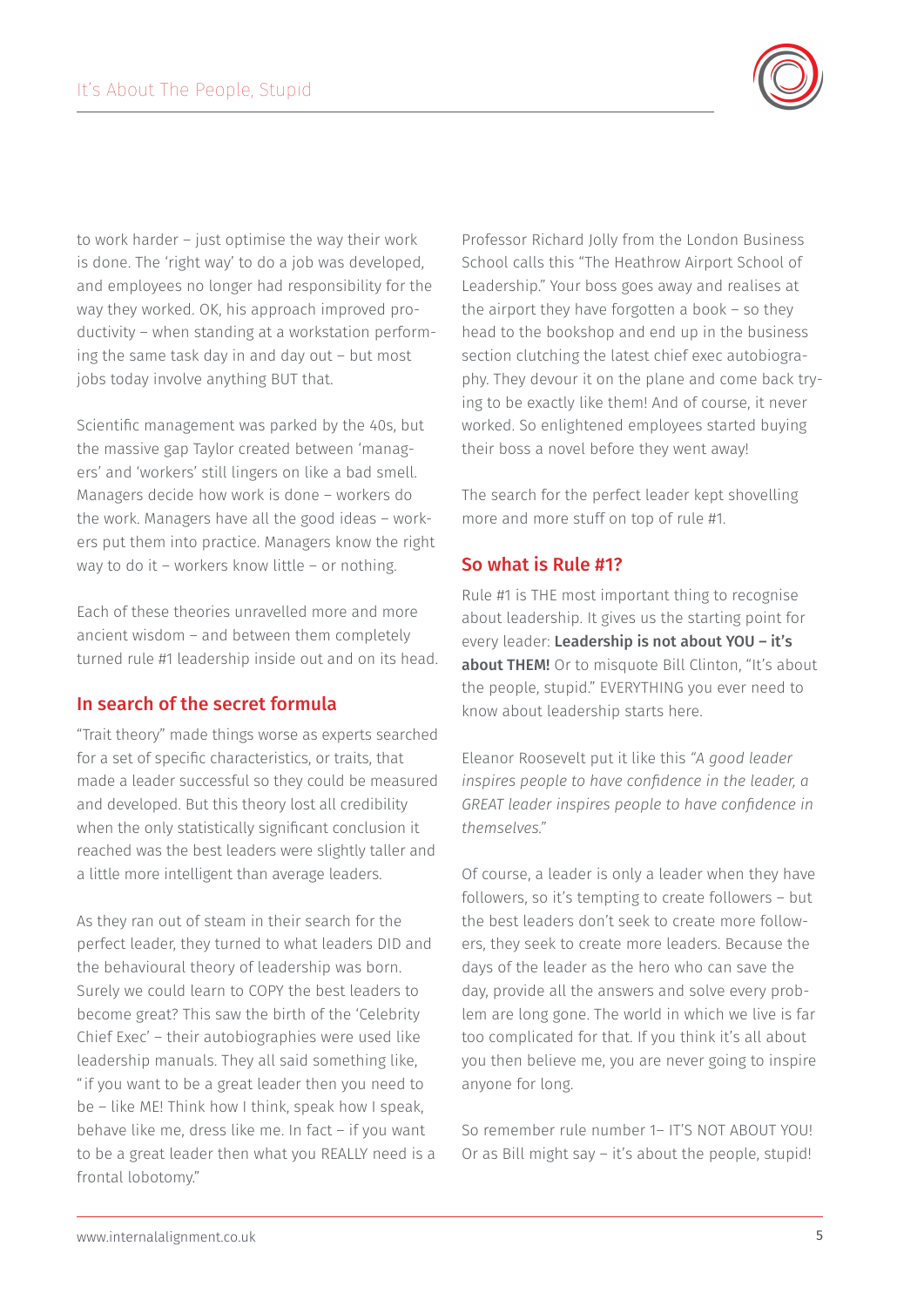

### Why Should Anyone Follow You?

People work for a manager because they have to. After all, they have the job title, the pay cheque, and the power that goes with them. But at that level of commitment they only give the minimum, never their best. Is that why your team work for you?

A leader is different. People follow a leader because they WANT to – because when it comes to following a leader, it's all about choice.

Let's illustrate the idea using John Maxwell's 5 levels of leadership.

Level 1 is when people work for you because you're the boss – and for no other reason. This is where office hours finish at 5:00 pm yet every desk is clear at 4:55 pm for 'goodbyes' and nipping to the loo in work time rather than on the way out! Or five minutes before the end of the shift there is already a queue at the clock machine, each one changed and poised to slide the card through the reader the moment the shift is officially at an end. This is where people give you their minimum, not their best. However…

- At level 2 they follow you because of the relationship you have with them. In short – because they like you.
- At level 3 they follow you because of what you have done for the organisation. They see you as someone who has made things better, someone who delivers.
- At level 4 they follow you because of what you have done for them as an individual. Working with you has meant they have come closer to fulfilling their true potential – you have helped them grow.

At level 5 they follow you because of who you are and what you represent. They believe in you, trust you and respect you not just for who you are, but for everything you stand for. They can see that you don't just say it – you live it.

Each level represents a significant increase in commitment over the one before. Stepping up from one level to the next is all about choice – but not your choice, theirs. They HAVE to work for you because you are the boss, that's level 1 – but if they CHOOSE to follow you, then you get so much more.

#### Level 5 is where the magic happens

Level 5 is where people give you their all. Level 5 is where the magic happens. Level 5 is where the penny drops that leadership isn't a hat we put on when we turn up for work – leadership is about who you are and what you stand for. If you've heard me talk about Rule # 1 of leadership and that sounds like a contradiction, then hang on in there – we'll come to that later!

You are probably at different stages with different people. Over the next couple of weeks think about your team – what level have you reached with each one? And how can you move up a level? Because if you haven't reached level 5, one thing is certain. You are leaving more commitment on the table than you currently have in play. That's energy, passion and resource that you need. Energy, passion and resource that is yours to receive – if they choose to give.

So when your team look at you – what do they see? A leader whose actions and words are completely aligned? A leader they can believe in, not just for who you are, but for everything you stand for?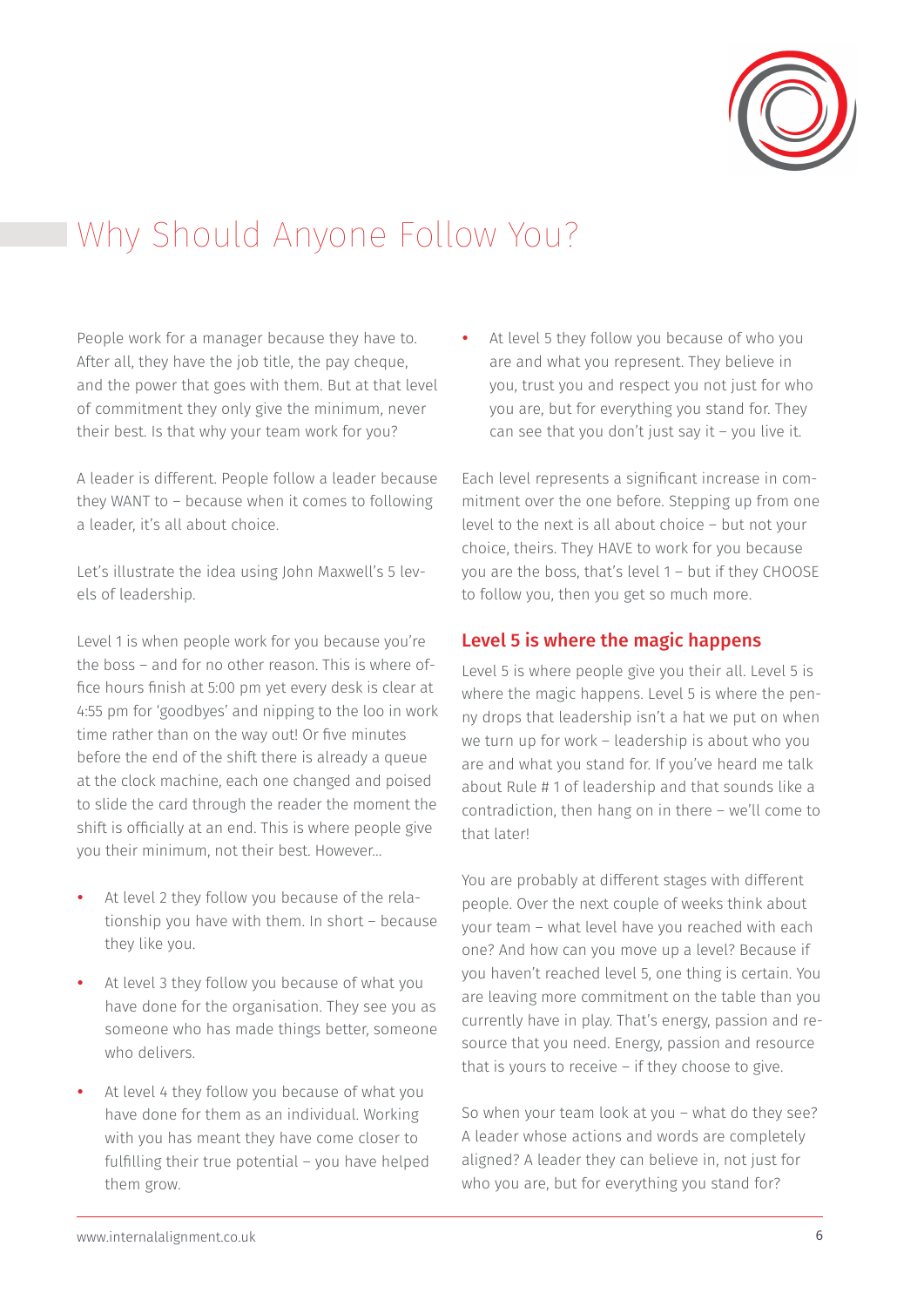

### The Ultimate Secrets Of Creativity

Do you need your team to come up with more creative ideas? Do you need your team to solve complex problems? If the answer to either of these questions is yes, you need two major ingredients.

The first takes real effort, but the second one is easy.

The first one isn't IQ. It isn't EQ. It isn't depth of experience. It isn't breadth of experience. It isn't qualifications. It isn't even technical competence. It's diversity. Not the *appearance* of diversity –focusing solely on how we appear on the outside – but real diversity, how we appear on the inside. True diversity is diversity of thinking.

You and I live on the same planet as do billions of other people. But we don't all live in the same world. Every one of us sees the world around us differently because we are all looking through the filters of our own experiences – and your set of experiences is unique to you – just as mine is unique to me.

When someone's filters are similar to ours we usually connect without any real effort. When they are different then it does take a little effort – but as long as we recognise what's going on it really doesn't take much.

#### The making of a team

When diversity within a team is fully understood - it is the making of a team. You end up with a broad range of inputs, perspectives, insights and experiences fused together to form a powerful whole. This is exactly why one of the worst things a manager can do is to recruit in their own image– surrounding themselves with "mini–mes" who all see the world in the same way. Although we like people who are like us – at the most basic level that's how it works – we need people who are different to us because they come fully fitted with the very things that we are missing. That's why we need diversity.

#### The breaking of a team

When diversity is not really understood the wheels start to come off. Lack of similarity leads to lack of understanding. Lack of understanding leads to lack of trust, lack of trust leads to a lack of connection and before you know it you are pouring precious resource and energy down the drain and the diverse, creative, problem-solving, dream team you put together becomes dysfunctional and everything starts to unravel.

Because when we look at people who are like us we are more likely to see what's right with them rather than what's wrong with them. When we look at people who are different we are more likely to see what's wrong with them rather than what's right with them. That's where we need to take care and make sure our team value their differences – and of course we need to lead by example, so as leaders we have to focus on what's right in others, and then actively encourage the same approach across the team.

So how can you make sure everyone in your team is able to understand how people are different and how they can use their understanding to look for what's right in their colleagues, despite their differences? This would be a good time to come back to the #1 principle of leadership.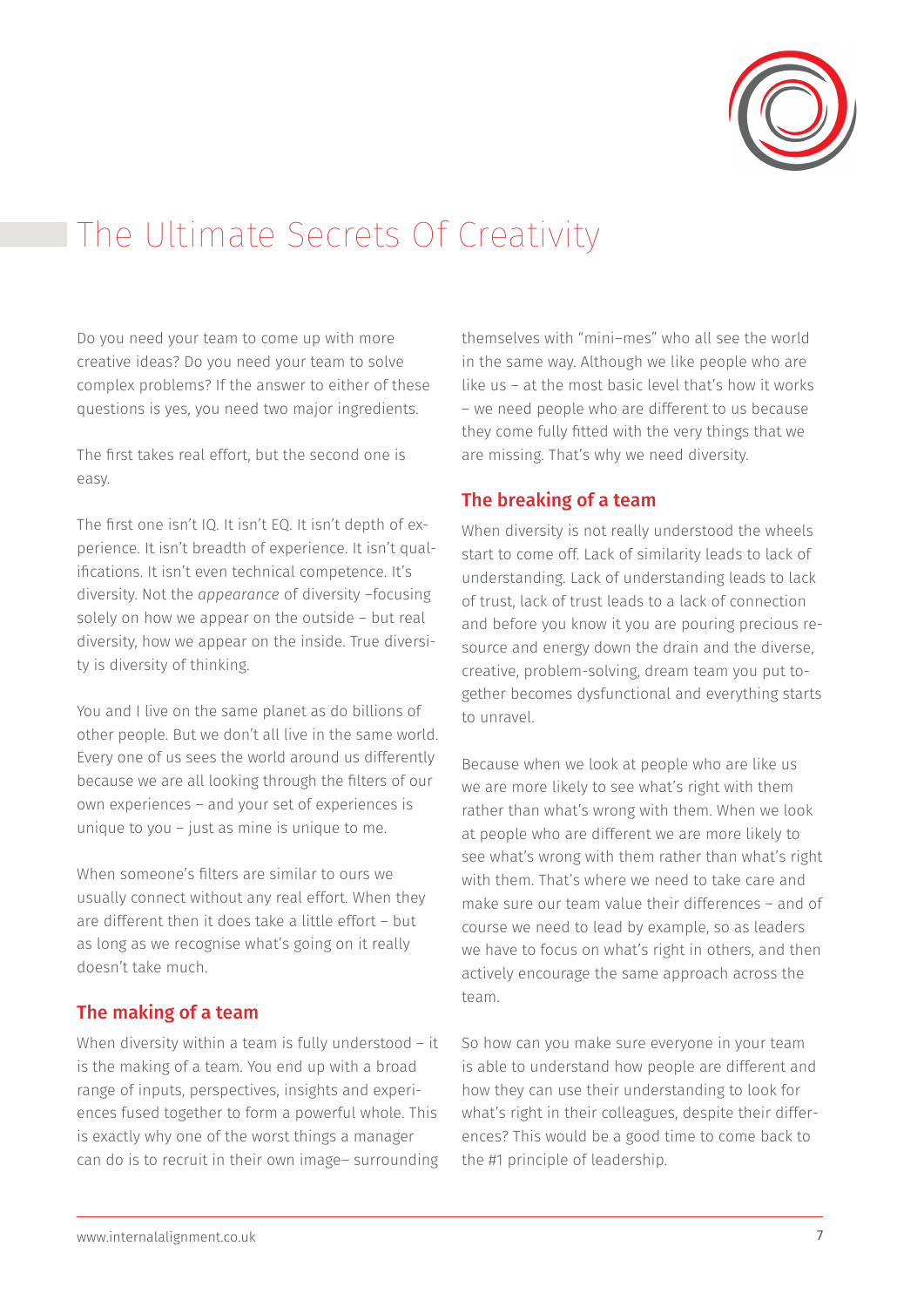

There are only two rules that MUST be obeyed in leadership – everything else is just noise – but these two rules are indisputable!

Always remember rule #1, which states loud and clear…. It's not about you!

Leaders who focus only on what *they* think, on their own perspective, on their ideas, on their needs and on their ego will never inspire others for long. Leaders who absolutely get rule #1 will be able to do magical things with their teams and for their organisations.

As a leader, make sure your primary focus is on building a diverse team, then understanding their

perspective rather than convincing them of yours, and you will be amazed to see how many things start falling into place as your team excels in both creativity and complex problem solving beyond your wildest dreams.

#### The final ingredient

Oh – I promised you two major ingredients. What's the second one?

Food!

If you hold a meeting with your team to come up with creative ideas or solve complex problems – make sure you bring food! Trust me – you won't regret it!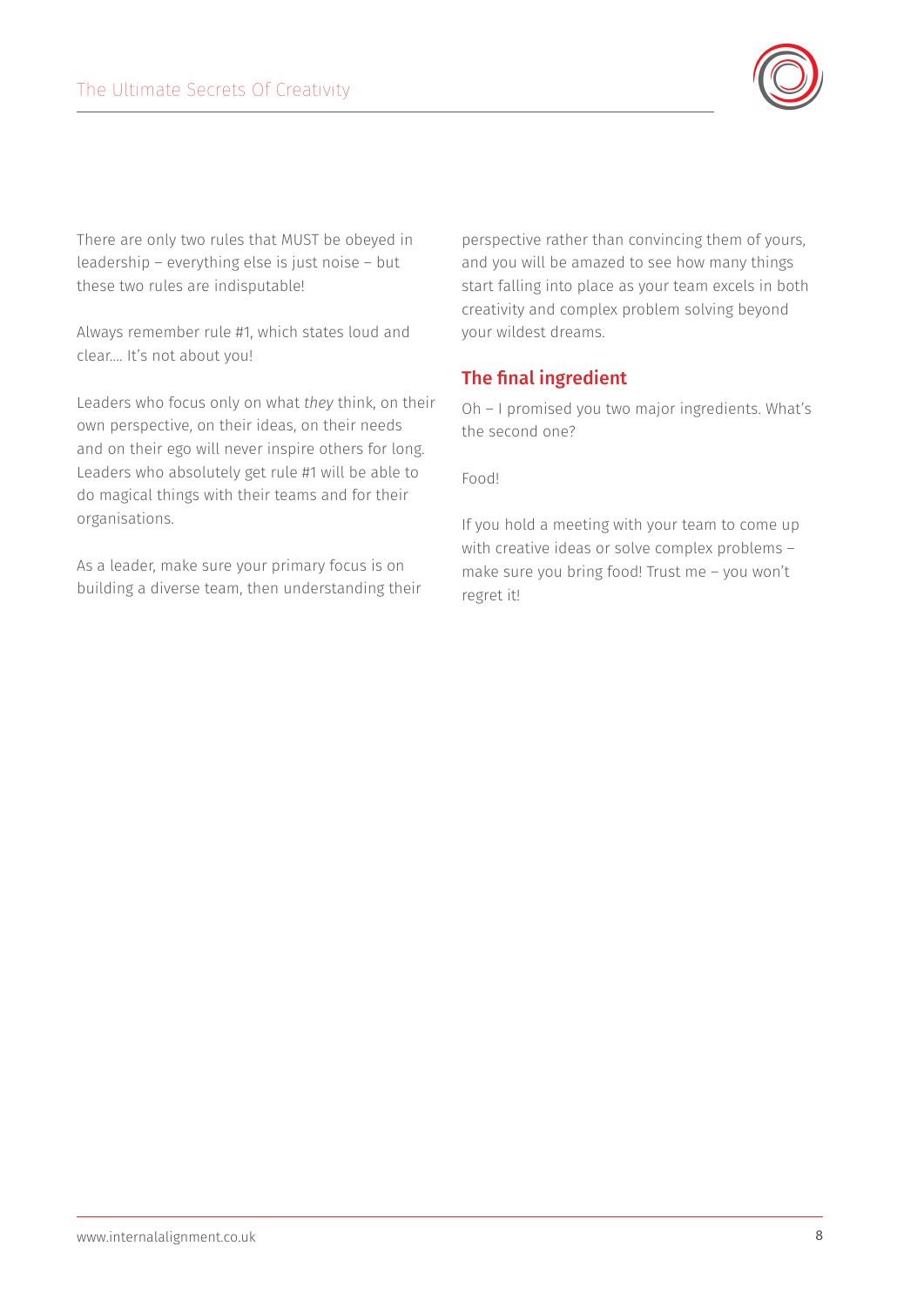

# 5 Minutes A Day To Fill Your Team With Rocket Fuel

DON'T save it for when they've gone. Please, tell them now!

A teacher I know left one school to join another and was blown away by the lovely things colleagues said about him once they heard he was leaving. He simply had no idea. Sadly, this is all too common. Psychic powers aren't freely available today yet still we assume others know what we think of them, when most of the time they have no idea.

#### The breakfast of champions

Ken Blanchard coined one of my favourite phrases "Feedback is the breakfast of champions."

Whether you call it feedback or feed-forward, the point is that psychic powers are not a typical team strength! Praise is one of the most powerful motivators in existence – so much so that being praised triggers the release of dopamine, a chemical in our brains that controls feelings of reward and pleasure. As well as making us feel great, dopamine also enables more innovative thinking. And it's free!

Research on this topic is everywhere – surf the web at your leisure, or think back to how you felt when you last received genuine praise for a job well done. And the great thing about appreciation is that it doesn't just feel great to receive it – once you get going, it feels great to give it. When it comes to feedback, what's not to like?

#### Feedback is like fish

But the effects of dopamine are not long lasting, so praise needs to be continuous, not just quarterly or annually. Jim Harter, chief scientist at performance management consultancy the Gallup Organisation puts it like this: "recognition is a short-term need that has to be satisfied on an ongoing basis" – or to put it in a less academic way "feedback is like fish – it goes off after a week."

That's why Gallup have phrased one of their key questions in the Q12 engagement survey "In the last seven days, I have received recognition or praise for doing good work."

Gallup's ongoing research reveals employees who receive regular praise are more productive, more engaged and more likely to stay with their organisation than those who don't. The results also indicate employees who are praised receive higher loyalty and satisfaction scores from customers – and even experience better health.

#### Straight to the bottom line – and the top

A recent study published in Harvard Business Review revealed a mere 0.1 percent increase in employee engagement at 'Best Buy' added \$100,000 profit per year per store. According to Chester Elton, motivation expert and co-author of "The Carrot Principle" recognition or appreciation were the single biggest factors in employee engagement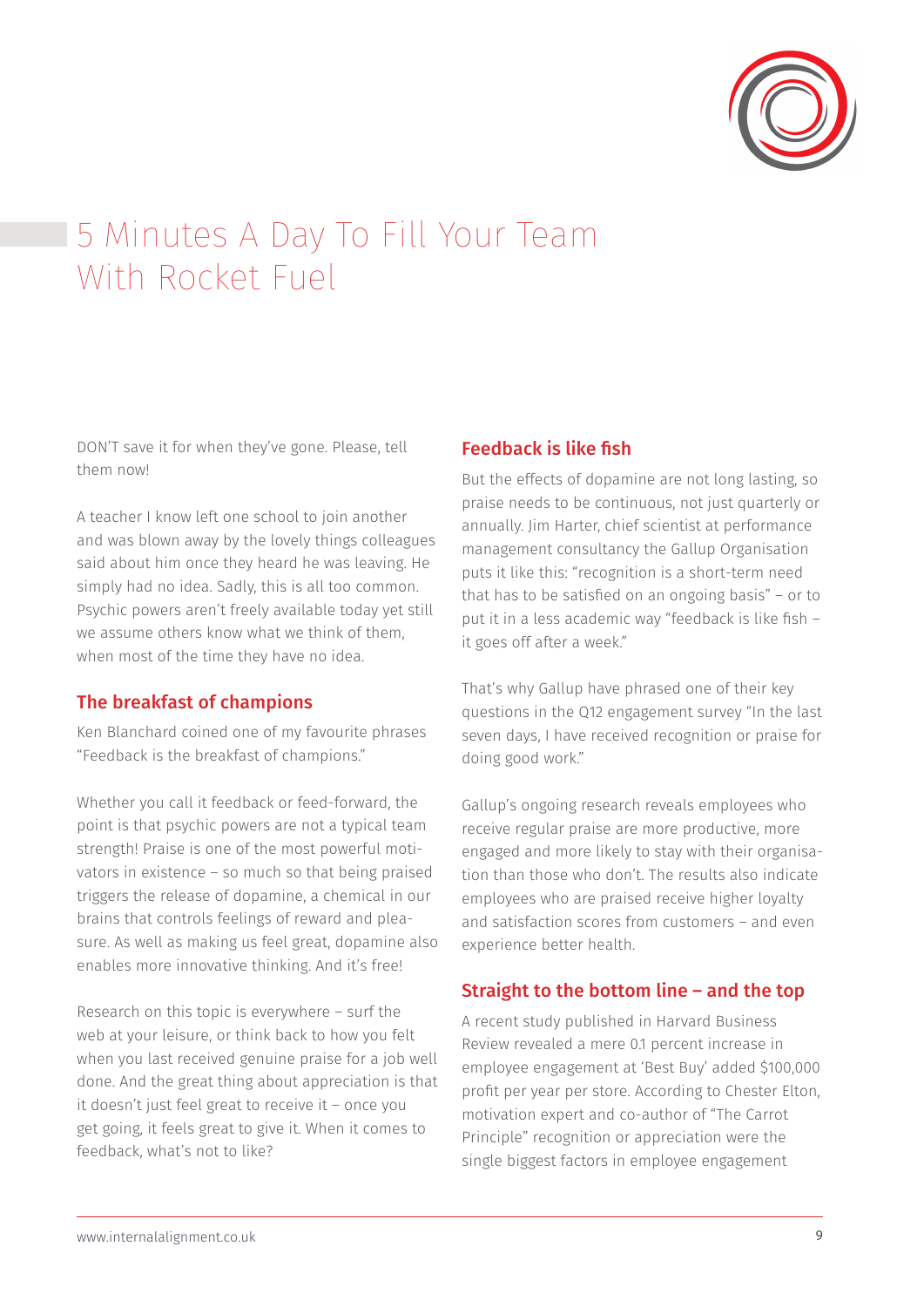

throughout this study. He says "The number one driver of engagement is opportunity and well-being" and "The number one driver of opportunity and well-being is recognition and appreciation." And of course, employees who are fully engaged with their work give so much more to the customer experience and the success of their organisation.

#### Do it now

So the key thing with appreciation – is to do it! Don't over complicate it – just have a conversation. Here's how:

- Make sure it's the right time to speak to them
- Talk specifically about what they did
- Explain how you felt as a result
- Thank them sincerely
- Reflect afterwards on their response

For example, "When you stopped what you were doing and listened carefully to my concerns about the project, I left feeling confident you understood exactly where I was coming from. Before our conversation, I was very concerned about the direction you were taking, but since we met, I haven't given it a second thought. Thank you."

Timing is crucial because if their attention is embroiled in something else and they haven't got time for the conversation, it will have little impact. Don't waste good praise by letting it get lost in the noise. It's like serving an expensive meal to someone who is already full – it doesn't matter how delicious it is, they're already full.

Focus on specific behaviours and actions, so it is 100% clear and genuine – don't get into broad "you're amazing" statements or empty praise that hasn't really been earned as it can come across as flippant and insincere, doing more harm than good. When you focus on what they did rather than who they are, you position the action as something they can repeat rather than merely inferring they are

naturally 'good' at something or not. Some call this 'feed-forward' because it's focused on repeating behaviours in the future, not only reflecting on the past.

By adding your feelings, you 'turbo charge' the feedback and maximise its impact – plus they can't disagree with how you felt, so it really helps get the message through the steel plated armour that so many people wear to deflect positive feedback.

Of course, it is essential to know your teams as individuals, because when it comes to recognition, different things work for different people. You won't always get it right for the individual, so take the time to reflect on their response and what you could do differently next time.

#### The ripple effect

In the busy lives we lead, it is almost certain you are not giving enough appreciation – not just at work but at home. And if you ever find yourself thinking you would love to receive more appreciation yourself, then take note of the ripples that appreciation creates around us. The more we give out, the more we receive back (eventually!) If you would like to start receiving more appreciation – start giving it.

So to fill your team with rocket fuel, completely free of charge, simply write their names in a list, then add something you genuinely appreciate about their contribution each week – and tell them. Now book the time in your diary to rewrite that list every week. Repeat. Repeat. Repeat. Keep repeating. Then do it at home.

Do this consistently and engagement will continue to rise. More than that – on the back of regular positive feedback, when you have the inevitable difficult conversations, you will find that most of them won't turn out to be that difficult after all.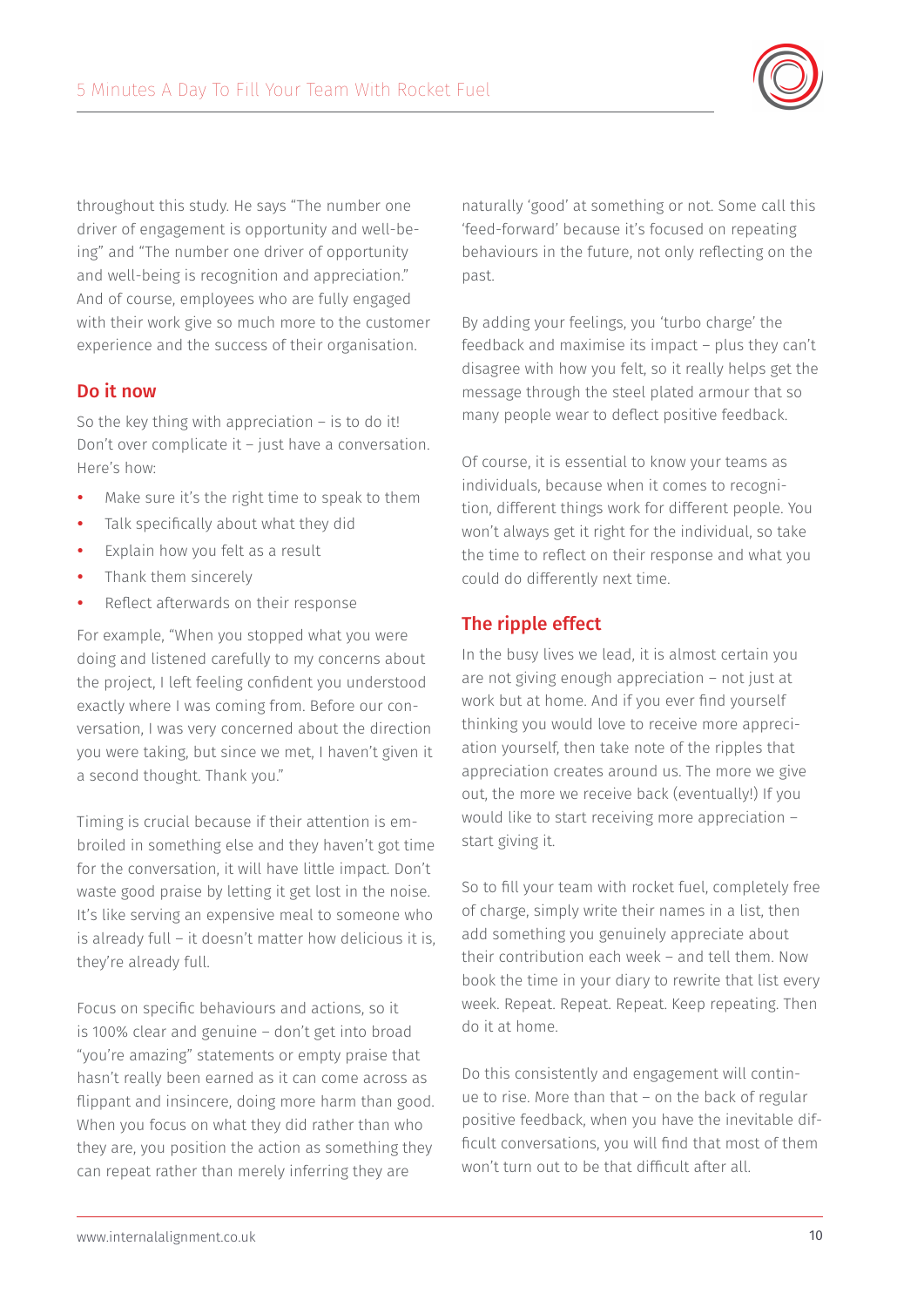

### Why You Need To Watch Out For Fleas

You need a team of self-starters? A team that comes to you with solutions, not problems? A team that takes full ownership of what needs to be done? A team that continues to grow and develop every day?

Then pay attention to fleas at work.

Urban myth or not, it makes you think. And perhaps itch a little as well. Apparently, this is the drill for training fleas:

- Place some fleas inside a glass jar and then seal it with a lid
- y Leave them undisturbed for 3 days

That's it! Because when the jar is opened the fleas will not jump out. Nor will they ever jump higher than the level set by the lid – their behaviour is set for the rest of their lives. Even more bizarre is the prediction that when these fleas reproduce, their offspring will automatically follow their example.

You too could have a jar of trained fleas who won't jump higher than the lid – whether the lid is on, or off.

#### Who's training fleas?

I'm not suggesting a flea fetish has taken over the nation. Just that when we look around the workplace there's more flea training going on than is good for us. A lot more.

How often do you find yourself doing the thinking for your team? Providing the answers? Checking their work just in case? Assuming they can't do it without your input? Dishing out advice? Asking them to 'run it by' you before it is presented? Editing things so it reads the way you like it? Telling people how to do things? Pushing your ideas rather than encouraging theirs?

Every time we shift the primary focus onto "me and my ideas", then we are picking up the lid. The longer we push "me and my ideas" the closer the lid comes to the jar. Then if we keep going, we fix the lid firmly onto the top of the jar – and there it stays.

Then when we finally remove the lid and want them to come up with their own solutions, we complain because they won't jump out! We might hear ourselves saying things like "Am I the only one who cares?" or "Can't people just take personal responsibility around here?"

#### It could be you

If your team lacks initiative, if there are some in your team who just don't seem to take personal responsibility, who just can't see the bigger picture – make sure you take the time to ask yourself – Why?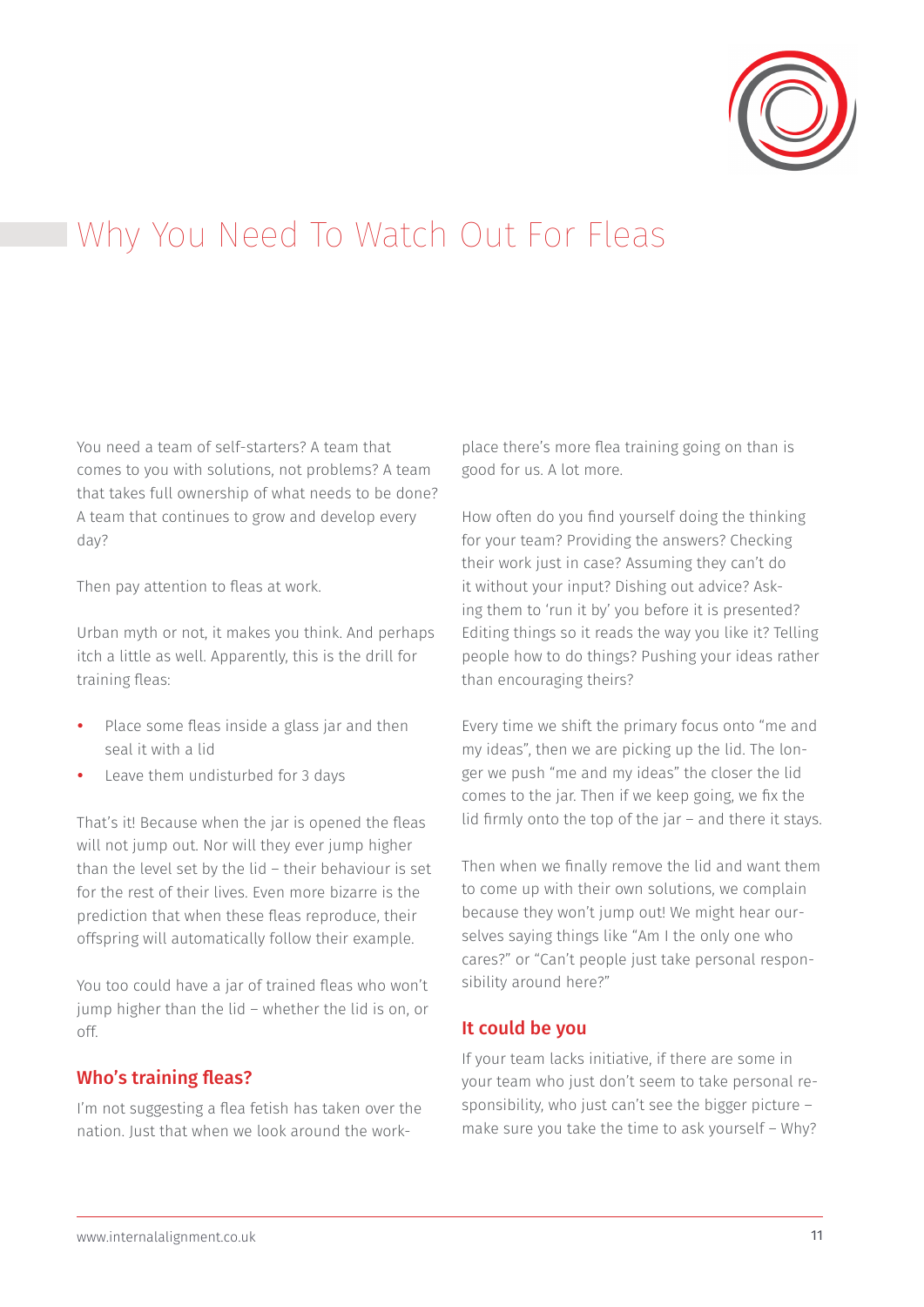

Perhaps it was the previous boss – or a succession of previous bosses? That's obviously the most comfortable and convenient solution. Or perhaps it's time to stop and look in the mirror – because, I'm sorry to say, it could be you.

When you speak, what is the balance of "me and my ideas" to "them and their ideas?" If the majority of the time you are speaking you are focused on drawing responses and input from the team, then your team will become a team of self-starters. A team that comes to you with solutions, not problems. A team that takes full ownership of what needs to be done. A team that continues to grow and develop every day.

But if the majority of the time you are speaking you are focused on simply getting your ideas and opinions across to the team, then you are only doing one thing. You are training fleas. So don't complain when that's exactly what you end up with.

#### Stop solving everyone's problems

This is not merely about the stereotypical 'control freak' manager. You can train fleas while being wonderfully helpful and supportive. I remember one manager whose last words of any phone call would always be "and if you have any problems at all just call." So that's exactly what his team did. They took their brains out and put them on standby. And they called him every time there was a problem. He was an expert flea trainer.

I once worked with the top team in an industrial tyres company and part way through the day a light bulb came on for the sales director. "You mean – one of the most important things we can do is stop solving everyone's problems for them?" Believe it or not, that was one of the most crucial changes they put in place – and in the following 3 months ontime delivery rose from 65 to 95% in one area whilst overdue orders dropped from 350 to 150 in another. How? They stopped training fleas – and started tapping into their team's potential.

Don't get me wrong – there are times as a leader that you need to say "this is how it's going to be." There are times as a leader when it's essential to set a very clear direction and agenda. Nobody is saying that brilliant leaders just sit back and let their teams do whatever they want. But the longer you spend out of "them and their ideas" territory, the longer the lid is in place, and the instant the lid is in place then flea training begins.

Get the lid off before it's too late.

There are so many lessons from this we could go on for hours – but let's stick with one question. Are you developing a team who can think for themselves, a team who come to you with solutions, not problems, a team who take full ownership of what needs to be done, a team who continue to grow and develop every day?

Or are you simply training fleas?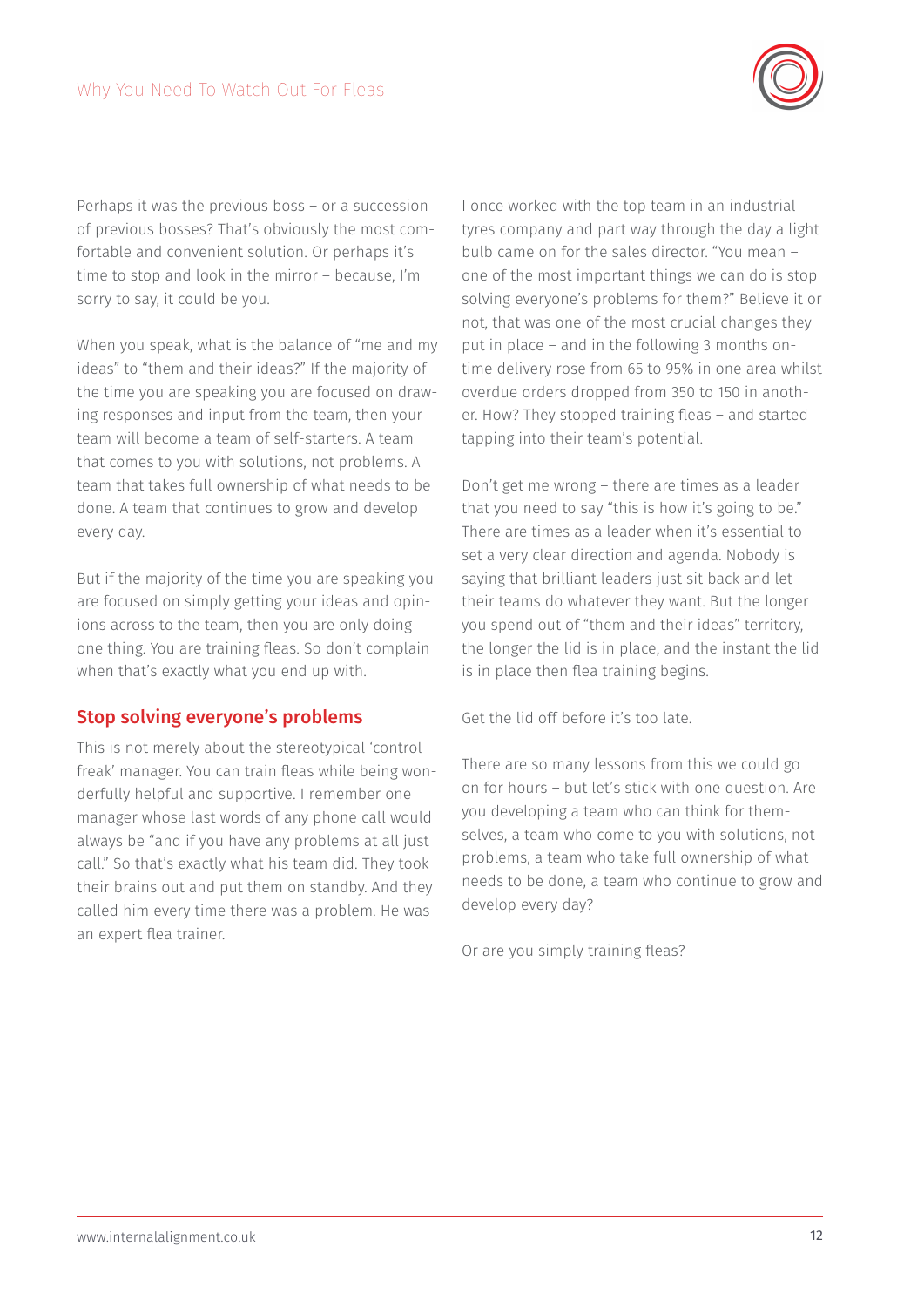

# The Ultimate Secret Of Influence

One simple but powerful mind-set will *completely* transform your relationships.

Penny Ferguson once put it to me like this…. Just imagine that for one day you could have everyone you come across at work and at home treat you exactly the way you wish to be treated. How would you have them treat you? With respect? Honestly? With kindness and consideration?

Right – time to wake up and get back to the real world. In the real world can we really make someone treat us with respect? Can we make someone be honest with us? Can we make them treat us kindly and considerately? Nope. Those buttons simply don't exist.

#### Where's the remote control?

The harsh reality of life is that people don't come with remote controls. There are no real buttons to press that deliver precisely the outcomes we want. That's not the end of it of course because we can influence the way they treat us.

But how? What's the one thing we can do to influence the way others treat us?

The one thing we can do to ensure we exert maximum influence on the way others treat us is to focus on our *own* behaviour.

Because when we want someone to treat us with

respect, if we want someone to be honest in their dealings with us, if we want someone to show kindness and consideration then we need to be respectful, honest, kind and considerate in our dealings with them. Our list of how we wish to be treated becomes a list of how we need to be in the world to get what we want.

#### Focus on what you give…

Of course we need to take into account different preferences and personalities – but the key is to stop focusing on what we are *getting* from other people – and to focus on what we *give!* After all – we simply cannot control what we get from other people, but we have 100% control over what we give.

A friend of mine often tells the story of his first selfhelp CD. Right at the start, a voice said: "I want you to close your eyes and think of your dream partner." It wasn't long before he had a mental picture of Jennifer Aniston stepping through the door. Next was the question "Now what kind of person do you need to be to attract this partner?" Unfortunately, that wasn't quite what he had in mind as he sat on his sofa in a curry-stained vest with a bottle of Newcastle Brown Ale!

The secret is not to focus our attention on what we get – but on what we give. When you think about it, this is incredibly empowering.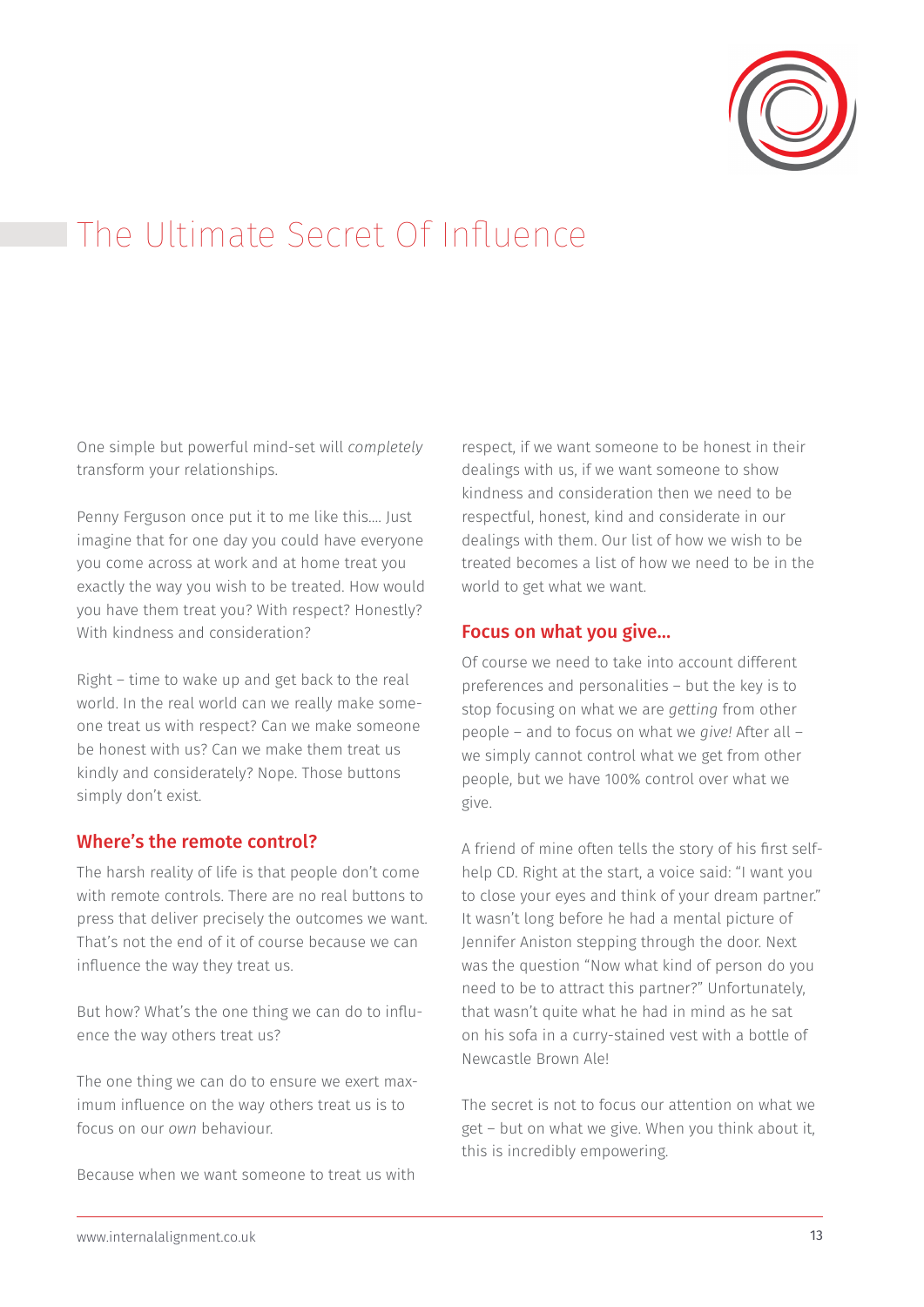

#### … To get what you want!

Not only that, whist it's a good thing to know what we want from others, when we focus our attention on what we get, rather than what we give, it actually reduces the chances of getting what we want! Let me explain. When we focus purely on what we get from others, the minute we don't get what we want we blame *them* – and our consequential frustration with them adversely affects the way we behave towards them. The deterioration in our behaviour leads to a decline in their behaviour and before we know it the relationship, and what we get from it, has fallen to the lowest common denominator. By focusing on what we get we are less likely to receive what we want. Yet by focusing on what we give, we are far more liable to receive what we want. It's not about finding the perfect partner, colleague or child – it's about being the partner, colleague or parent who would attract or bring out the best in the relationships we have.

Dave Udy once put it like this "What other people do is what other people do, what we do with it is up to us."

#### "I've got the power."

And when we get used to it, it's an incredibly empowering place to be. Think about the conversation you've been dreading with that 'difficult' team member – how do your feelings change when

instead of focusing on what you expect to get from them in return, you focus on what you are going to give them? Perhaps an opportunity to kick start their career, to develop, or to overcome what has been holding them back? You aren't focused on how they will behave – you simply focus on what you are going to give them. Now you are back in control. You feel better about it – and you are more likely to get what you want in the process! What about a job interview? Instead of worrying about what they think of you, simply focus on giving them a clear idea of who you are and what your key strengths are. You will feel infinitely better about the interview and will perform at your best – giving yourself the best chance of getting the job – or, worst case scenario, saving yourself from stepping into a job that doesn't allow you to use your strengths.

Every time your confidence starts to take a nosedive, you are probably focusing on what you will get from others, and not focusing your attention on the only thing you can control – what you give.

Try it out for size today – and notice your composure and confidence rise in even the most difficult situations. More than that, notice you are dramatically increasing your success rate for getting the responses you want. It's the ultimate secret of influence.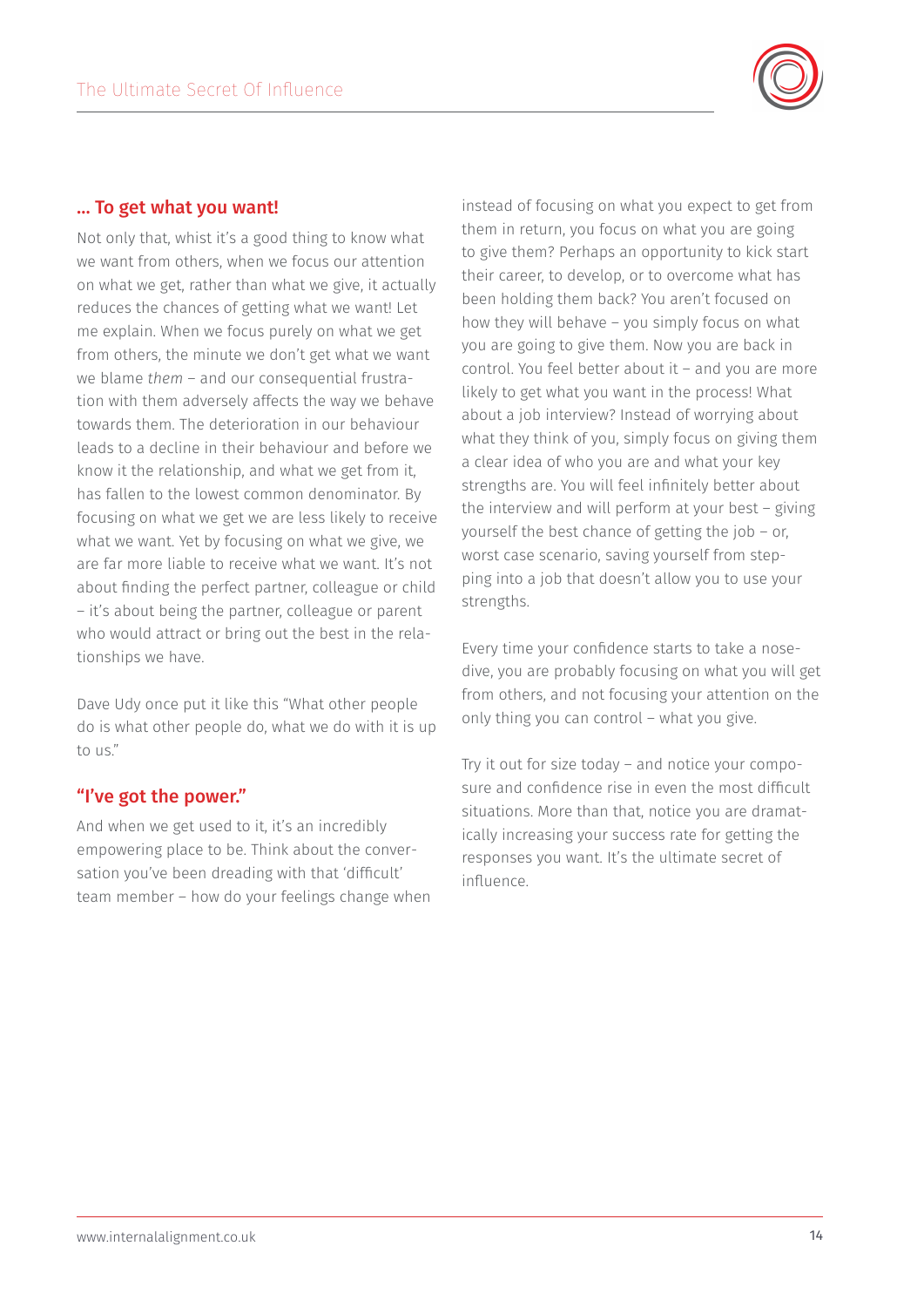

# Every Leader Needs To Look After Their Shed

When I have too much to do and not enough time to do it over an extended period of time my behaviour starts to shift to 'less than inspirational!' If you are a regular human being, you're probably just the same.

At times like this make sure you look after your shed.

That's not quite as strange as it sounds. Your shed isn't the jumbled mess at the bottom of your garden, it's a short list of the most basic things to practise when times are hard so you can be at your best – and inspire the best in others.

#### S stands for sleep

For goodness' sake stop thinking you can manage on a few hours sleep a night! Set a reasonable bedtime and stick to it – and don't expect to sleep well if you keep working or watching TV right up to 'lights out.' Allow some downtime beforehand so your mind can slow down before you put your head down. Michael Hyatt has a lot to say about sleep and leadership. He says *"We act like sleep is a luxury or an indulgence; as a result, sacrificing sleep in the name of productivity has become routine. But the opposite is true. Cheating our sleep is like maxing our credit cards. There's a benefit now—at least, it feels like it—but the bill always comes due in the form of decreased health and mental ability. No one would choose to be sick and stupid, but depriving our bodies of sleep is the same thing. Robbing our* 

*sleep is robbing our productivity."* Pay attention – and it you are reading this late at night – go to bed!

#### H stands for hydration

When we are born we are made up of around 90% water – when we get older and eventually die it can be as little as 60%! There's an important message in there somewhere. Get yourself a 2 litre bottle of water and make it your goal to finish it every day – not only will it help you think more clearly, it will reduce stress and anxiety, improve your mood, strengthen your immune system, help you with that mid-afternoon slump and improve the quality of your sleep. That's a whole lot of benefits packed into only 2 litres! In fact, a study conducted only a few years ago at the University of East London revealed that drinking water can lead to a 14% increase in productivity. That's a 14% lift just through putting a glass to your mouth and swallowing every 30 minutes. Why wouldn't you?

#### E stands for exercise

We all know the stats so let's just start doing it. Start by parking your car at the furthest point in the car park (pack your umbrella) and walking up the stairs. For the advanced exercisers you could do something amazing, like (wait for it) … take a lunch break and go for a walk. You will feel better, your head will be clearer and your productivity will lift so much that 30 minutes exercise each day won't actually cost you any time at all. In fact, studies into longevity at Tufts University in the US reveal that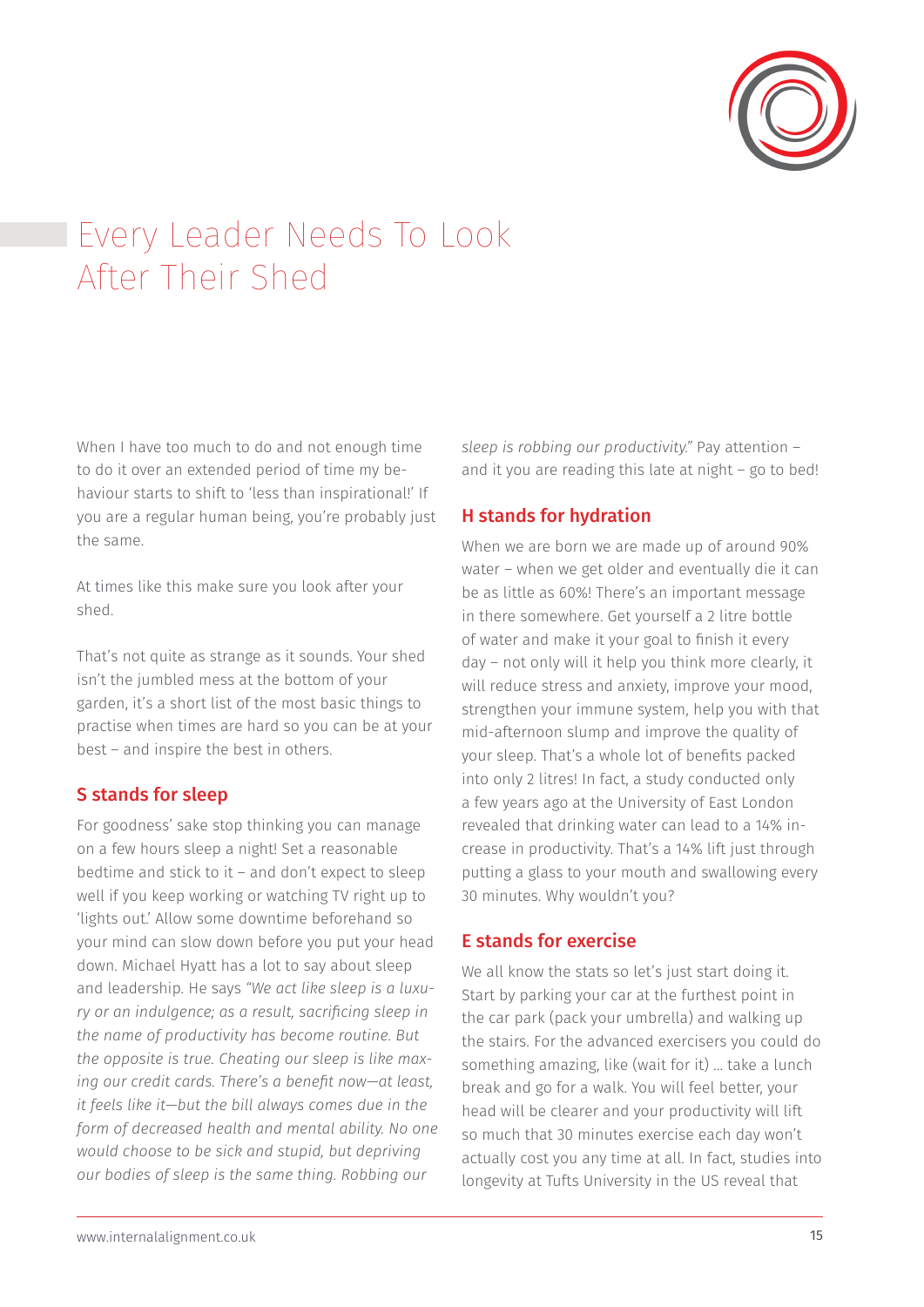

exercise features strongly in both of the two biggest predictors you can influence to lead a long life – muscle mass and strength. So in truth you don't have time NOT to exercise. Get out of that seat or you will not only lose through productivity, you'll end up shaving precious years off your life.

#### D stands for diet

Tricky one for me as I love my food. Doubly so because we have been renovating our house and have just gone 6 weeks without a kitchen! If you're anything like me, this is also the one that slips first when the pressure's on, or you're out on the road. But you know, and I know, that getting your 5-a-day, avoiding fast food and making sensible choices is all it takes. After all, we are what we eat.

So the pressure's on. You have a lot to do. At times like this, you simply cannot afford to let these things slip. So let's keep it simple. If the chips are down and you need to be at your best – make sure you look after your shed!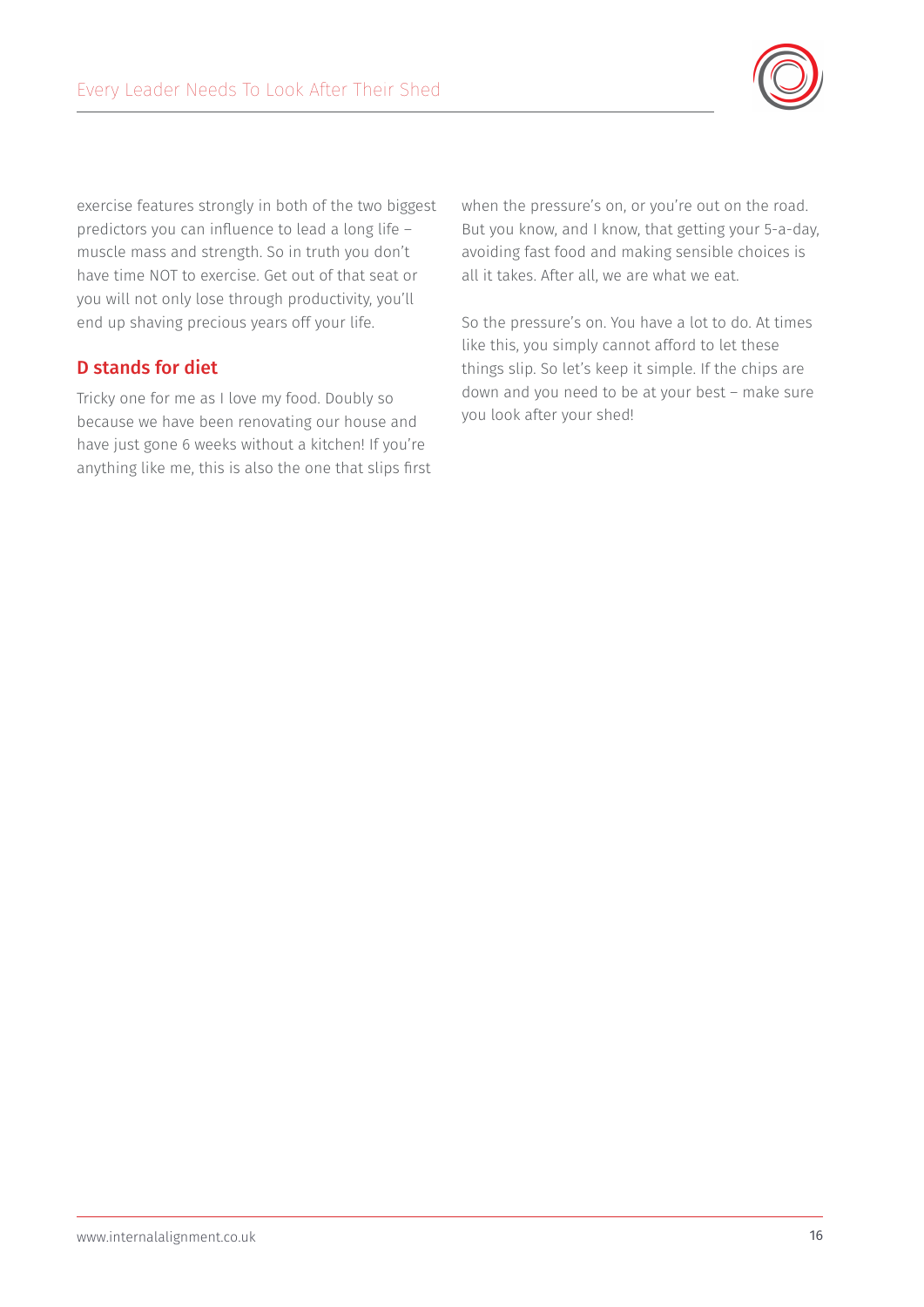

# Five Strategies You Can Use Right Now To Improve Your Relationship With Your Team

As human beings, we all need to feel significant, interesting, and that our contributions matter. Acknowledge this simple fact in your day-to-day interactions with colleagues and watch them transform into happier, more productive, and more effective professionals.

Think about a positive relationship with an important person in your life. What makes this relationship strong? What does it take to keep things running along smoothly? Now imagine what would happen if you suddenly decided to ignore the other person. You're not being hostile to them or annoying them on purpose; you're simply not paying attention. What do you think would be the result? Of course, the relationship would eventually fall apart. No one likes to be ignored. Not your spouse, friend, or family member, and certainly not your colleagues! For relationships to work, social or professional, it's important that both people invest – by showing an interest in each other.

#### The One-Sided Relationship

Have you ever been in a one-sided relationship? In most relationships, there's one person who gives slightly more, and there's another who takes slightly more. But typically, both people in the relationship are giving and taking to a similar degree. Otherwise, the relationship wouldn't work as the giver would finally just "give" up! Let's use a food analogy. Imagine you have a friend over to watch a big match, and you decide to order a pizza. If your relationship with your friend is a healthy one, then

here's what would probably happen: the pizza arrives and you sit down to eat. Depending on who's hungrier, one of you might eat one or two slices more than the other. At the end of the day, though, you're both full and satisfied.

Now consider what might happen if you're in a one-sided relationship. The same scenario might end up looking more like this: you have a friend over and decide you're hungry, so you order a pizza. You don't ask if he wants to; you just do it. The pizza comes, and you eat the whole thing by yourself, completely ignoring your friend. How many times could you do it before they simply go elsewhere?

That's an extreme example, but you get the idea. For both people in a relationship to be satisfied enough to make it work, there has to be both 'give and take.' We all know this is true in our personal relationships, but many of us go about our professional lives without applying this simple principle. Think about how much you give as a leader. And I'm not talking about how much work you do for the organisation – that's a different issue altogether. I'm talking about how much you put into relationships with your colleagues and team members. You see, if you're like most managers, you have no problem taking in your professional relationships. And your team is probably pretty good at giving. They may like you; they may fear you, but I promise you they are paying you attention. They're the natural givers in the relationship. Are you giving back, or are you keeping the whole pizza to yourself?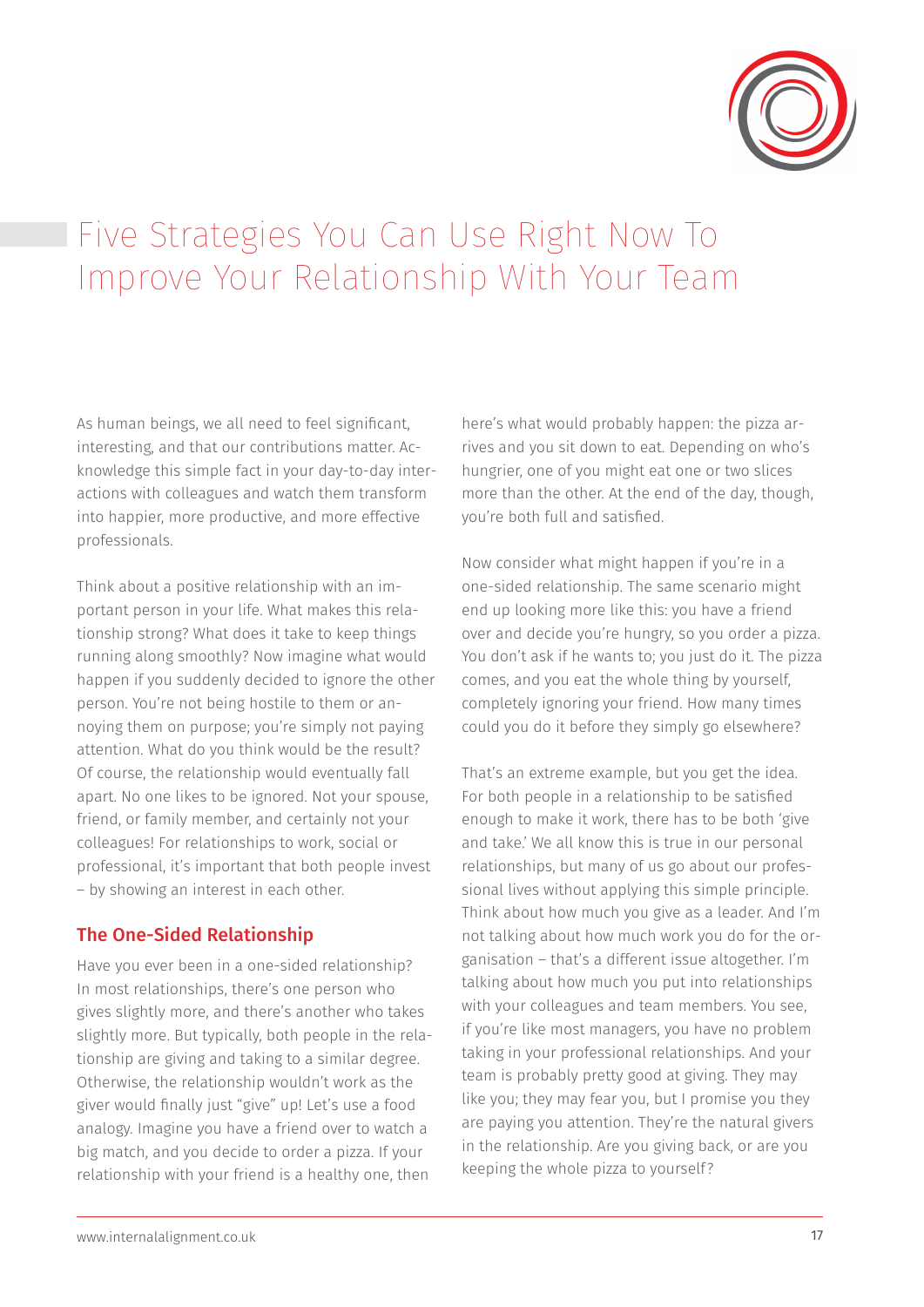

#### ROI: Return on Interest

It's clear why we need to pay attention to our personal relationships. We want to keep our family and friends because (hopefully!) we genuinely love them and like to be around them. But at work, it's different. I mean, you're not there to make friends, right? Says who? There are real advantages to paying attention to your team members in much the same way you would show interest in a personal relationship. Not only does it make the work environment a lot more positive, but it will also make your team much more productive and efficient. When you pay attention to your employees, they feel valued, and this value is transferred into their work. Instead of begrudgingly getting through their day, they begin to feel inspired to go beyond mediocre work to produce excellent results!

Why is there such a huge return on interest? There's a certain psychology to this. Most healthy people have a genuine desire for symbiotic relationships. They want to give and take. So, when your team members see that you are putting effort into the relationship, they will naturally want to give even more. You'd be surprised how far a casual compliment on a team member's recent presentation can go towards making her next project even better!

#### Five Ways to Demonstrate Interest

Now that we've discussed how important it is to show interest in your colleagues, let's talk about some simple ways to put this philosophy into practice.

#### 1. Get to know your colleagues:

Ask about their families. Communicate your interest in them as a person, not just as a source of completed work.

#### 2. Give unexpected praise:

Go out of your way to praise team members for

their accomplishments. Positive reinforcement trumps negative every time.

#### 3. Celebrate as a team:

Don't take all the credit. When your team accomplishes something great, go out of your way to emphasise their contribution – as a team and individually. Don't hog the pizza!

#### 4. Defend them:

When your team succeeds, you don't get to take the credit. When your team fails, you must take all the responsibility. That's just part of being a leader.

#### 5. Be genuine:

People know when you're just using some checklist you found in a leadership blog. So make an effort actually to be interested in improving relationships, and the rest will follow.

I remember meeting the MD of a company at a networking event. He had a compelling message and spoke eloquently about his company and their offering. It was even something I needed. The only problem? He wasn't the slightest bit interested in me, and no matter how hard I tried everything was expertly steered back to him and his company. He made an impression, no doubt about it. Even now – I have forgotten every other company I came across that day but will never forget the name of his company. And I made a mental note never to do business with them, ever.

Dale Carnegie once put it like this "You can make more friends in two months by becoming interested in other people than you can in two years by trying to get other people interested in you." It's so true – yet too many of us follow the mistake in Bette Midler's classic line from the film 'Beaches' – "But enough about me, let's talk about you… what do YOU think of me?"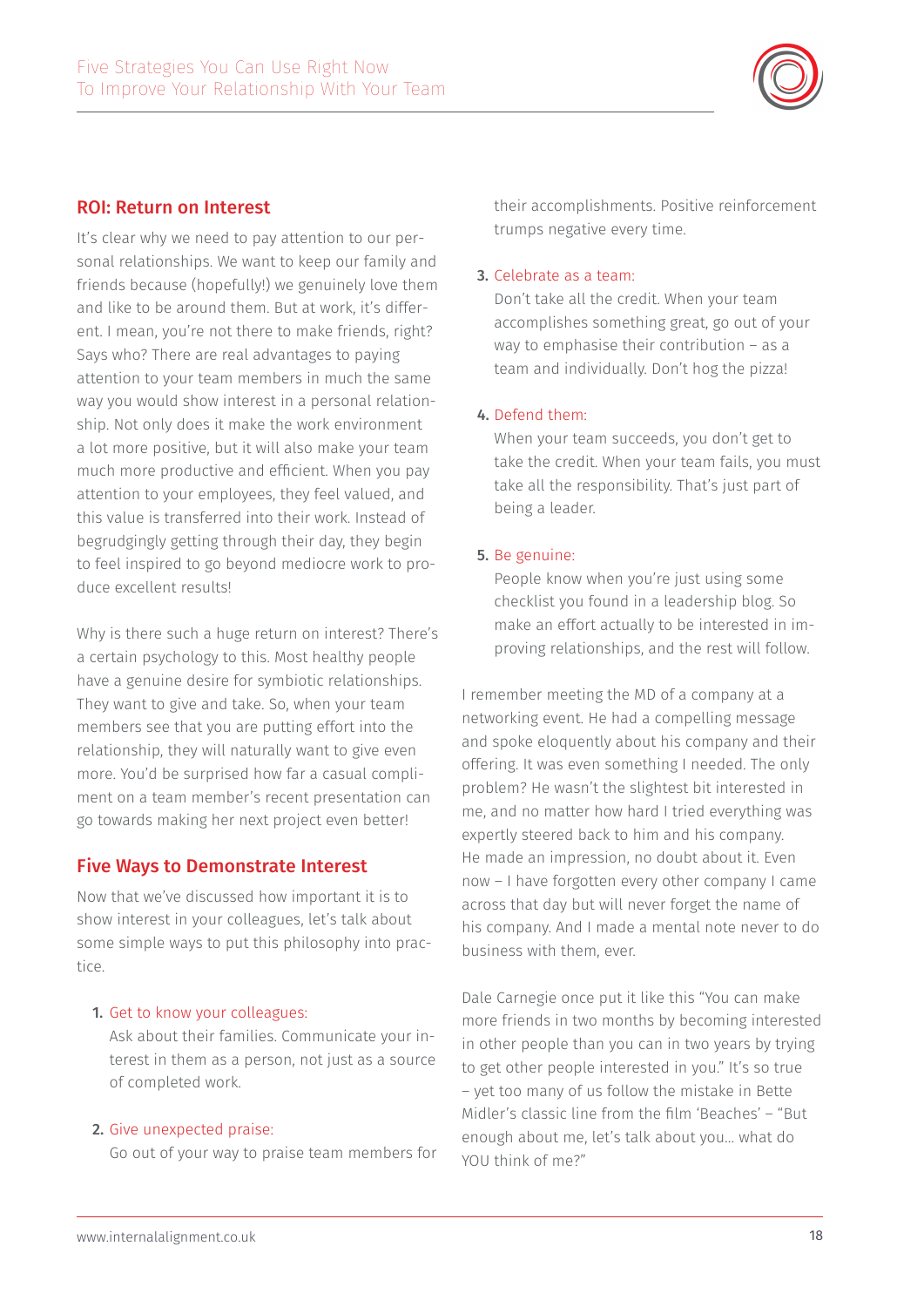

# Why Perfection Is A Losing Battle

Before you read any further, get up and close the door. At the very least, keep this under wraps. Now lean in close and listen carefully. What I'm about to tell you is a top-secret announcement that no manager or leader has ever thought of before:

#### We Don't Have To Be Perfect!

That's right, I'm shouting. You need to hear this. And more than just hear this, you need to incorporate this idea into your thinking process and let it affect your everyday actions. Doing so can bring you more success than you ever thought possible.

Exactly how can it bring you more success? I'm glad you asked.

#### Don't get bogged down

Too many managers and leaders get weighed down by some form of the thought, "Whatever I do has to be perfect. If it's not perfect, I shouldn't attempt it at all." While it is important to do things well, giving too much of your energy to making things perfect can keep you from taking action altogether.

Instead of making moves to get things done, we become experts at making moves to get things ready. We get so wrapped up in trying to ensure that everything will be perfect, we fail to move forward. We get bogged down in the minutiae and become consumed with trying to make each and every detail just right.

Imagine yourself stuck in the wilderness with noth-

ing but your wits and your own two feet. You know there's a village about three miles due west, and you can follow the setting sun in that direction. Are you going to spend the next two hours planning the perfect route and scheduling your rest breaks? Or are you going to start walking and let the rest take care of itself?

Think about that for a moment. Start walking straight away, and two hours later you'll be in the village enjoying the generosity of the locals. Start planning and scheduling, and two hours later you'll still be in the same place.

It really doesn't matter that you take the optimal route or that you get enough rest along the way. What is important is that you get where you need to go.

#### Just do it!

I'm not saying that all planning should be done away with. On the contrary, planning is essential. But when you know what needs to be done and how you're going to do it, go ahead and do it.

Yes, this unplanned, unscheduled approach isn't perfect. But you know what? It doesn't have to be. And while getting started without much planning may seem like random action with no thought whatsoever, it's really very much more than that.

Because when you know the basics—where you're going and how you're going to get there, you can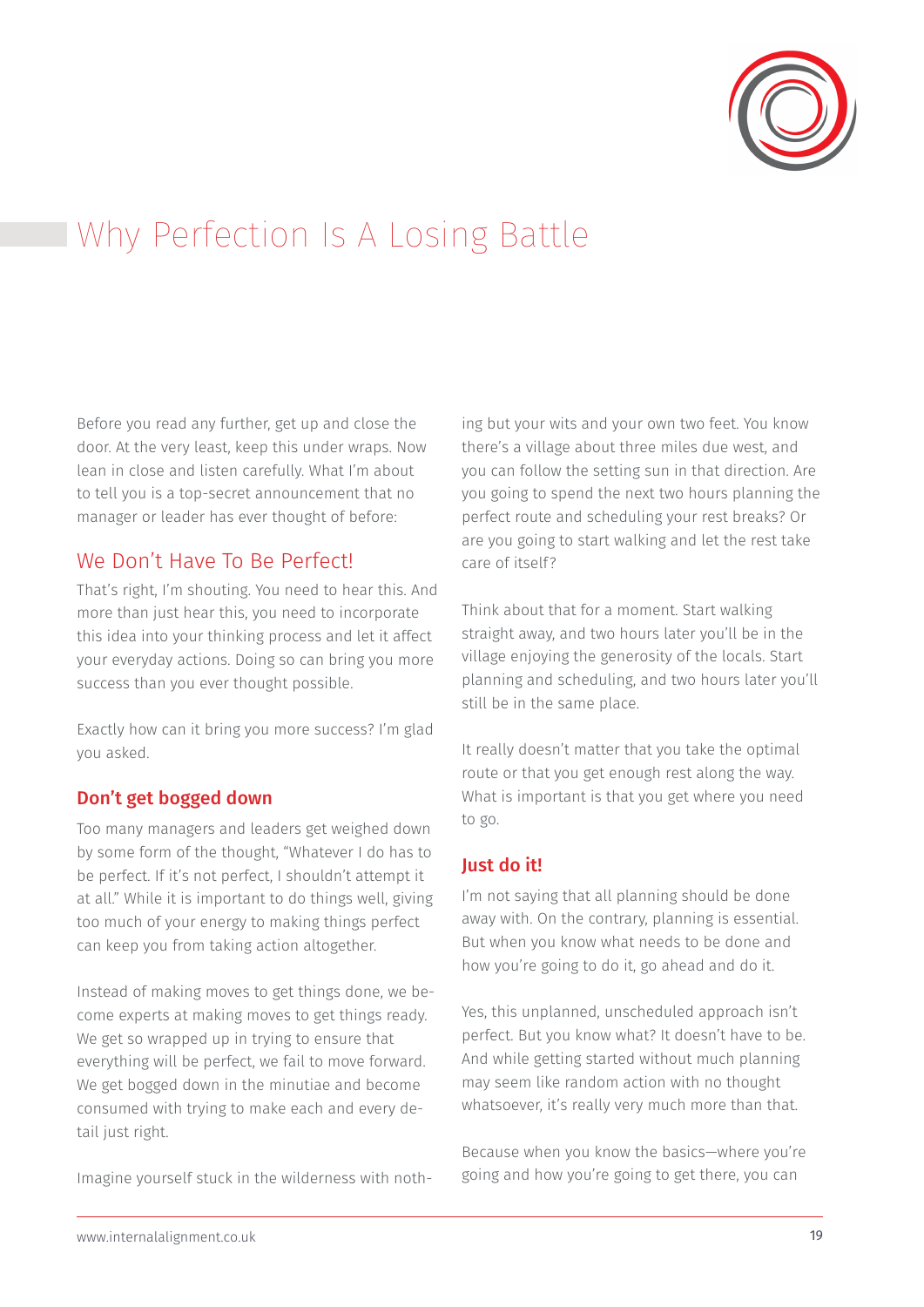

do 'just enough' thinking followed by 'just enough' action. This leads to 'just enough' results which deliver a lot more than the perfect plan that was never implemented.

#### Carpe momentum

The Latin phrase carpe diem—seize the day—is an important one for any manager who is trying to get things done. But perhaps more important is a lesser known Latin phrase that really zeroes in on the importance of taking action: carpe momentum. Seize the moment.

Carpe momentum capsulizes the idea that there's no time like the present moment to get moving. There are more moments in a day than there are days in your life. Each and every one of those moments can be seized. Each and every one of those moments can be a beginning that takes your project one step closer to completion.

So don't wait for the perfect moment. And don't waste all your moments trying to work out a way to make all the other moments perfect. Seize the moment you've got, then go and do something with it.

#### The moment is now

Put perfection out of your mind. It's a losing battle after all. Don't expect perfection from yourself. Don't expect perfection from your employees. And don't expect perfection from your plans and the results they yield.

Avoid becoming an expert at 'getting ready.' Instead, become an expert at getting things done. When you know the direction you need to go, start walking. Don't plan and fret over the best possible route, just go. You can always change course later on.

Start with 'just enough' thinking followed by 'just enough' action. Get 'just enough' results and then, if necessary, build on those results until they're somewhere between 'enough' and 'great.' But remember, don't strive for perfection because you'll never reach it.

Cross out carpe diem on your list of motivational phrases and replace it with carpe momentum. Then use each and every moment of your day to take action—not perfect action, mind you, just action.

Alright, lean in close again and listen carefully. What I'm about to tell you is another top-secret announcement that no manager or leader has ever thought of before:

### The moment is now!

Get going.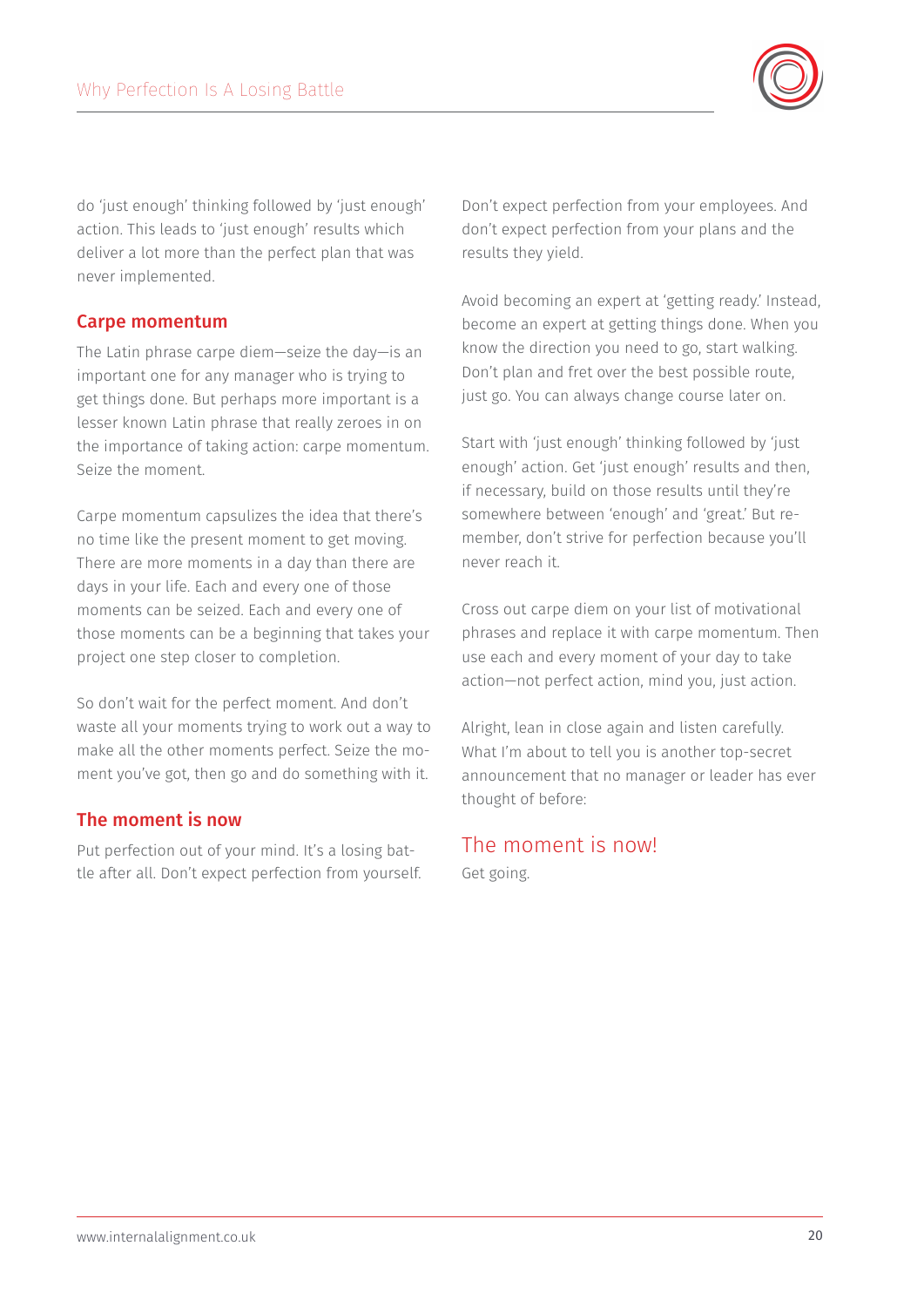

### Knowledge Is Power!

How well do you know your team? It's a simple question that often elicits a very complicated answer. It might start with a pause, proceed to an "Uuuuum" or two, before culminating in some form of, "I guess I don't really know them very well at all."

Too many leaders only know the absolute basics about their team members. Too few leaders really know their people. Too few leaders know what makes their people tick. Too few leaders know what made their people who they are today.

#### Know your people

Knowledge is power when it comes to building an effective team. At its most basic, a team is like a family. Family members know a lot about each other, and this draws them closer together. They know the other's likes and dislikes. They know the other's strengths and weaknesses. They know the events that made the others what they are today.

All of that knowledge serves to help them get along. It helps them work together to achieve the most important job of all: creating success. Because we want more than just survival from our team. We want performance. We want excellence. We can have both by getting to know each other.

#### The "know-your-people" challenge

Whether your team is well-established or brand spanking new, the following activity works to help you get to know the people with whom you work… and help them get to know you as well.

Gather your team together and explain that everyone gets five to ten minutes to walk through their own story from birth to the present day. They'll all need to pick out key points and challenges in their life that made them who they are today.

Then, start with yourself. Tell them where you were born. Tell them where you grew up and went to school. Tell them what you enjoyed when you were young – and what some of your greatest challenges were. Tell them what's made you who you are and what brought you to your current position. Tell them what drives you and what makes you tick. Tell them what you like to do with your free time today. Tell them what your greatest challenges are right now.

When you are finished, call on someone to go second. Ask someone ahead of time (who understands exactly what you are trying to do) to be ready to go second so you can get the ball rolling in the right direction. If you set the right example, and the second person follows suit, then the rest of the team will follow.

#### Ask for strengths and weaknesses

In the course of your turn, be sure to tell your team what your strengths and weaknesses are. If they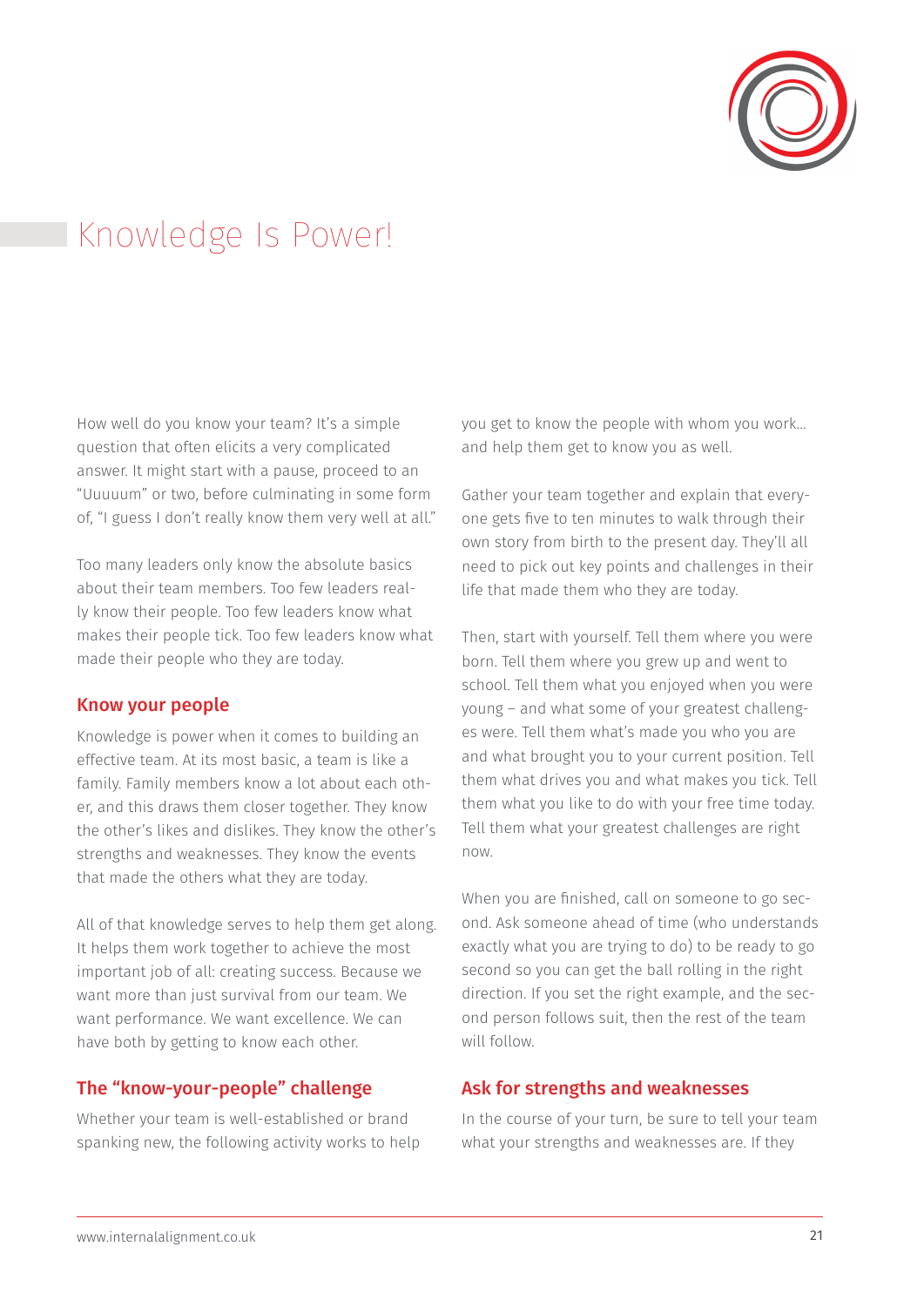

don't offer their strengths and weaknesses during their turn, take a moment to ask them.

This is important because, when we work as a team, we see those strengths and weaknesses first hand. When one employee is weak in a particular skill, the other employees have to compensate. And the thing is, those other employees know that they have to pick up the slack. If one employee is always weak in a particular area, the other employees may become irritated that they are always doing what the one employee didn't (or couldn't.)

Revealing each person's strengths and weaknesses accomplishes two things:

- 1. It lets everyone know that the person doing the talking is aware of his own abilities and is working to manage them.
- 2. It helps everyone see how their strengths can compensate for other's weaknesses.

That way, when employee A is faced with performing something at which he is weak, the other employees know 1) that he's not doing a less than stellar job on purpose, and 2) that they should be ready to give him a hand.

You'll be amazed by the value of what you can learn from the "know-your-team" challenge. You'll also be surprised by the impact it has on the cohesion, engagement, and performance of your team.

#### Scio te ipsum

Physicians are guided by the Latin phrase 'temet nosce' —know thyself. While this is good advice for all professions, a more useful phrase for managers and leaders might be 'scio te ipsum' — know your team.

When you know your team, you'll be able to use each member to the best of their ability. When your team knows each other, they'll work together and perform better. When your team knows you, they'll be more apt to see you as a person and not just their boss. Put that all together, and you've got a potent recipe for success.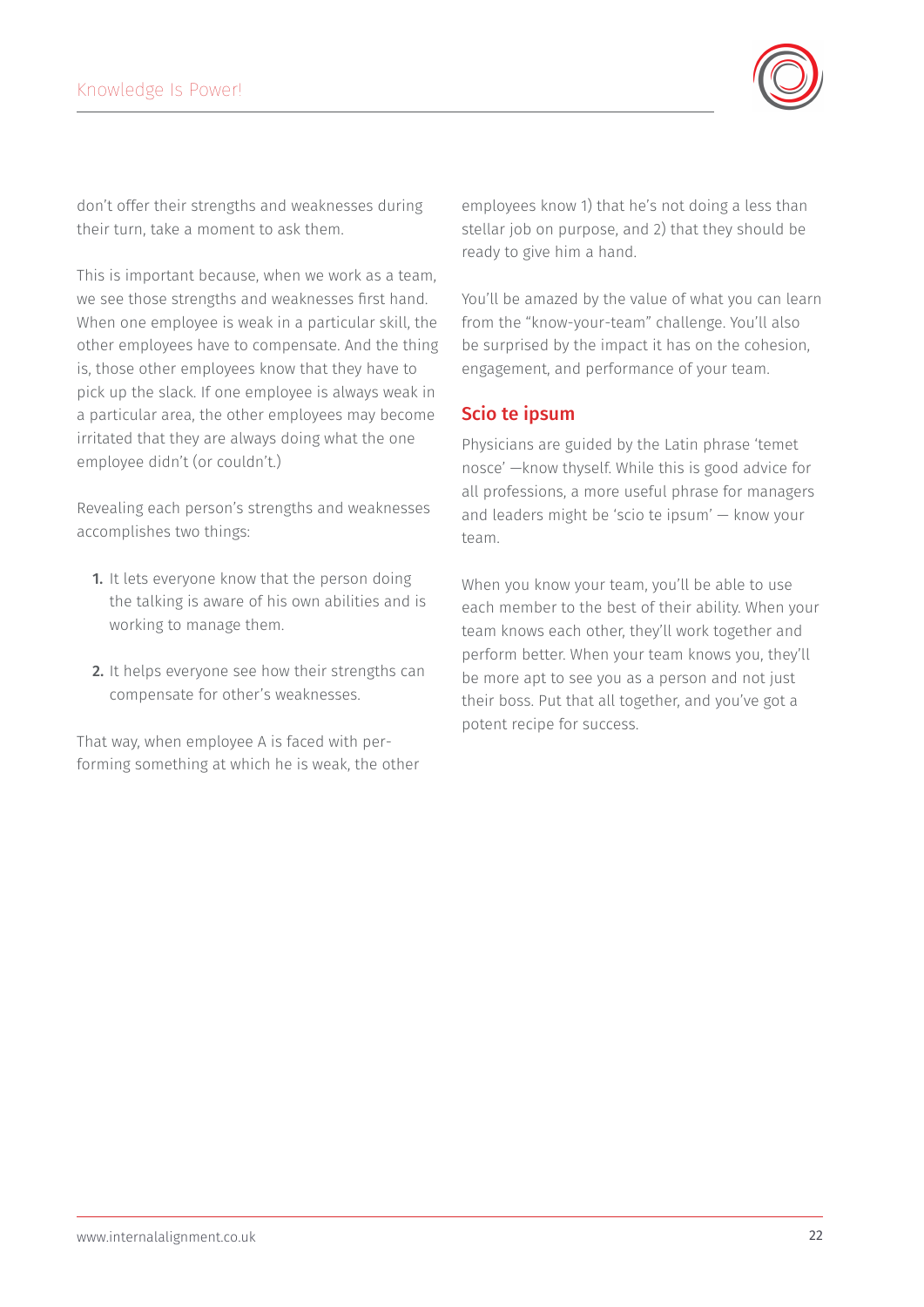

# You Really Don't Need Richard Branson To Tell You This

Although Richard Branson frequently points to listening as an entirely critical factor in the success of Virgin, you really don't need Richard Branson to tell you that listening is crucial. Simply look back over the managers you've worked with over the years and split them into two columns. In the right column write the names of those who really listened to you, made sure they were interested in what you had to say and gave you a chance to say it, and in the left column put everyone else. Spot the pattern? I guarantee that the best managers, the ones who really inspired you, will all be in the right-hand column.

#### Shut up and listen so they can open up and deliver

When it comes to leaders, how well they listen sorts the wheat from the chaff. Why? Because leaders who really listen get the most important principle of leadership – they understand that it's not about them! They have the wisdom to shut up and listen so their teams can open up and deliver.

Let's face it; nobody's perfect. I've messed this one up in the past. One of my strengths is ideas and creativity. I can remember one team in particular where we made massive strides forward in safety and quality in only a few months. It was dramatic. But we didn't sustain it – because it was all based on my ideas and my perspective. I had an opinion, and I was vocal about it. I gave clear direction. I made decisions. I convinced others it was the right way to go, and in truth, they were good ideas. We made real progress, but they were my ideas, not theirs – and so they didn't last.

Okay – let's be fair, listening isn't all there is to do with leadership. It's not the silver bullet that solves all leadership dilemmas. But it's close – and when it comes to leadership, it's the best place to start.

Many people have written lots about listening skills. I'm not at all convinced they are barking up the right tree. Personally, I think that describing listening as a skill is something of a cop-out because I believe listening isn't a skill – it's a choice.

#### Listening is a choice

When you are communicating with someone, the key question is: where is the focus of your attention? Is it upon you and your ideas or is it upon them and their ideas? Are you listening with the intent to understand what they are saying, or are you simply 'listening' with the intent to be able to reply?

If you have the single most important principle of leadership embedded in your thinking, then the focus of your attention is upon them because you know that right then it's not about you! If the focus of your attention is upon them then YOU ARE TRULY LISTENING! Not queuing to get in, not working out what you are going to say next, not thinking about what you need to get done before you go home, and certainly not trying to type your next email hoping you can deal with both things quickly and get on with your day.

Listening is a choice. The most important choice a leader will ever make. So have you chosen to listen – or not?

Now if you really want to get the best out of your team, get out there – and give your team a *really* good listening to!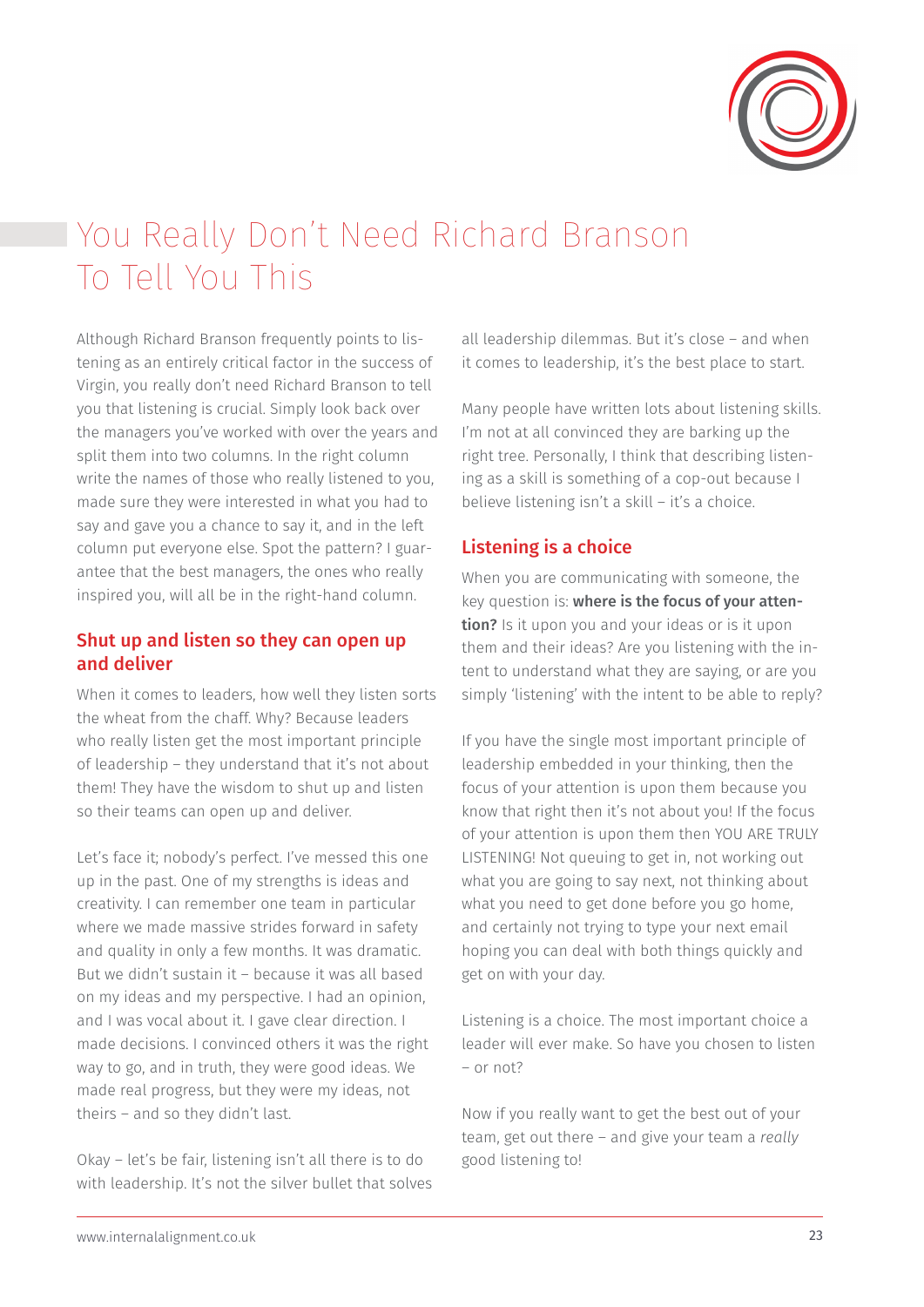

### Are You Surrounded By Idiots?

Assumptions save a lot of time – but the wrong assumptions can lead to disaster. So let me ask you a question – where are your assumptions taking you?

We make assumptions remarkably fast. In a matter of a second or less, you can see something and assume you know what it is and what its characteristics will be. And that's not a bad thing. In fact, it's an incredibly beneficial thing when you get right down to it. The world would be a very different place if we didn't see a flame and assume right away that it was hot and that it could hurt us. We'd have to spend all our time identifying that, yes, it is indeed a flame and that, yes, it is hot and will burn us if we touch it. We'd have to do that EVERY TIME we saw a flame. Now expand that notion to all your daily activities getting out of bed, traversing stairs, taking care of ourselves, cooking food. Without assumptions, we would basically be in an infantile state and have to re-learn how to live every day of our life.

At their most technical, assumptions are a form of pattern recognition that help our brain process and filter the minutiae of life that would otherwise bog us down in the hows and whys of it all. So, at a basic level, assumptions are there to help us get through life quicker. Again, that's a good thing.

Unfortunately, humans have a tendency to take the brain's natural abilities and turn them from good to bad in the mere blink of an eye. Case in point: making assumptions about people. It's scary enough that humans can assume something faster than you can say, "To assume makes an ass out of you and me." But what's really alarming is the impact those assumptions can have on the people around you.

As a leader, this notion of assumptions is of particular importance because it can affect how your team meshes, engages and works together. Ultimately, it can affect their performance—be it individually or collectively—and even their happiness.

#### What you assume often comes to be

Think about your team for a moment. What assumptions have you made about the team as a whole or about individual members? Some of those assumptions may be good, and some may be bad. The thing is, nine times out of ten, people will behave according to the assumptions we make about them.

If we assume that our teams—or specific members thereof—need constant instruction, direction, and guidance, that's exactly how they will behave. In essence, our assumptions and the way we manifest them towards our employees shapes their behaviour. What you assume often comes to be.

#### The trick

Granted, life is too short NOT to make assumptions. If we didn't make assumptions, we wouldn't make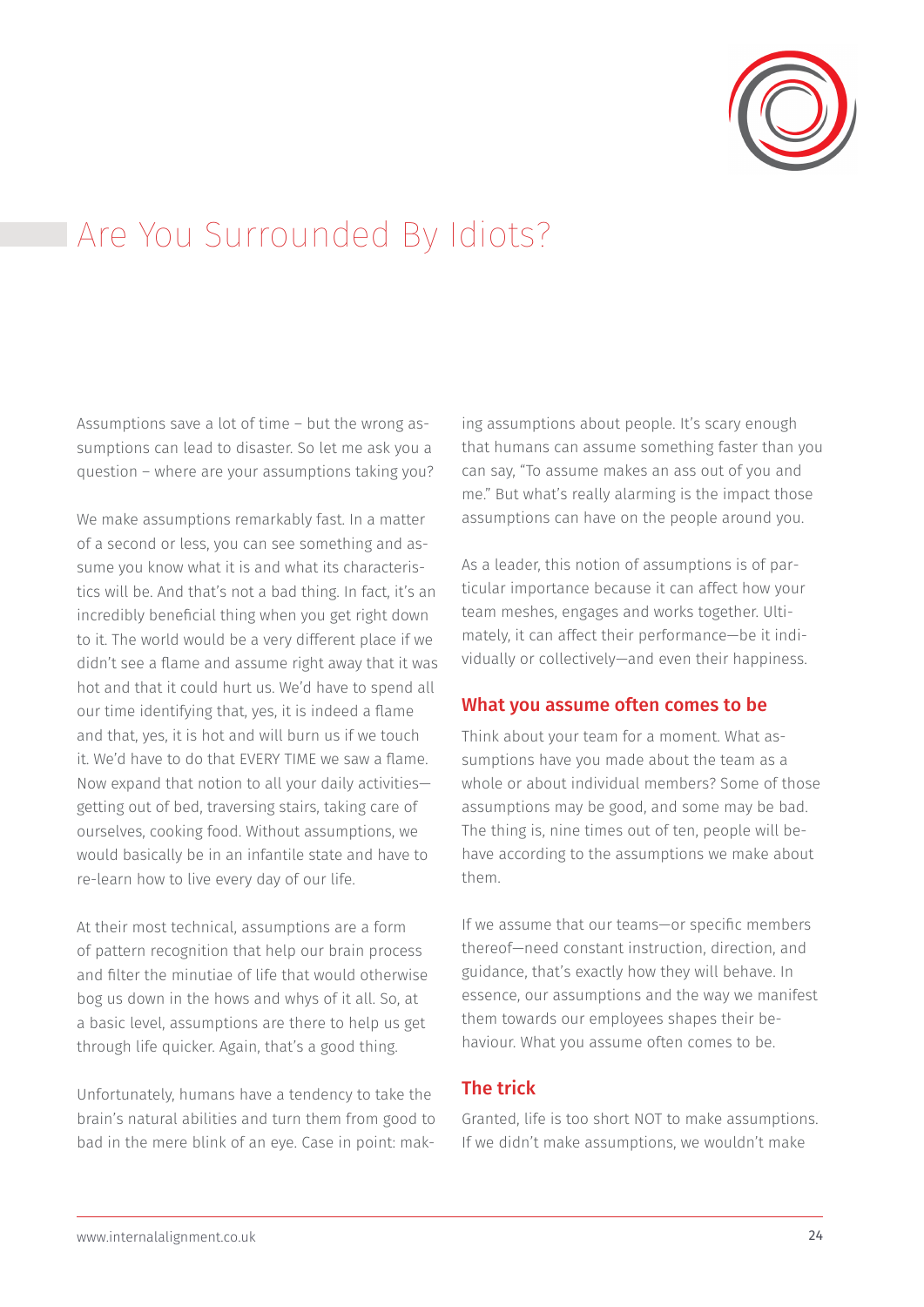

it out of bed in the morning, let alone out of the house. The day would be filled with the relentless grind of figuring out even the simplest task again and again.

But let's assume we could make assumptions about things but didn't make assumptions about people. Though we could make it out of bed and out of the house every day, we would still have to spend an exorbitant amount of time figuring each other out. This is as much a bad thing as making negative assumptions about people.

The trick is to make assumptions that bring out the best in our employees rather than assumptions that bring out the worst. If we assume that our team wants to do a great job, our behaviour towards them will create the conditions necessary for them to do just that.

This trick applies not just to teams as a whole, but to team members individually. We can assume good things, or we can assume bad things about an employee. Either way, what we assume often comes to be.

Wouldn't it be better to make positive assumptions and bring out the best in your employees? Yes, we may occasionally be disappointed when someone or a number of someones—takes advantage of our good assumptions. But remember this one thing: the environment we create by assuming our team WANTS to do a great job will deliver many, many times more benefits than we could ever lose when the tiny minority who really don't care, take the mickey. Boil that down to its basic properties and you'll see that the odds are in our favour to make good assumptions rather than bad assumptions… even if we may get burned once in a while.

#### Assume they're stars – and they will be

We are all stars in something. The take-away from all this is that, as leaders, we get the best results by assuming our team members are stars. By assuming that, they want to do a good job. By assuming, they are trustworthy. By assuming, they are full of great ideas. And by assuming they want to excel.

So take care what you assume. Always look for the good, because if you assume you are surrounded by idiots, you will be.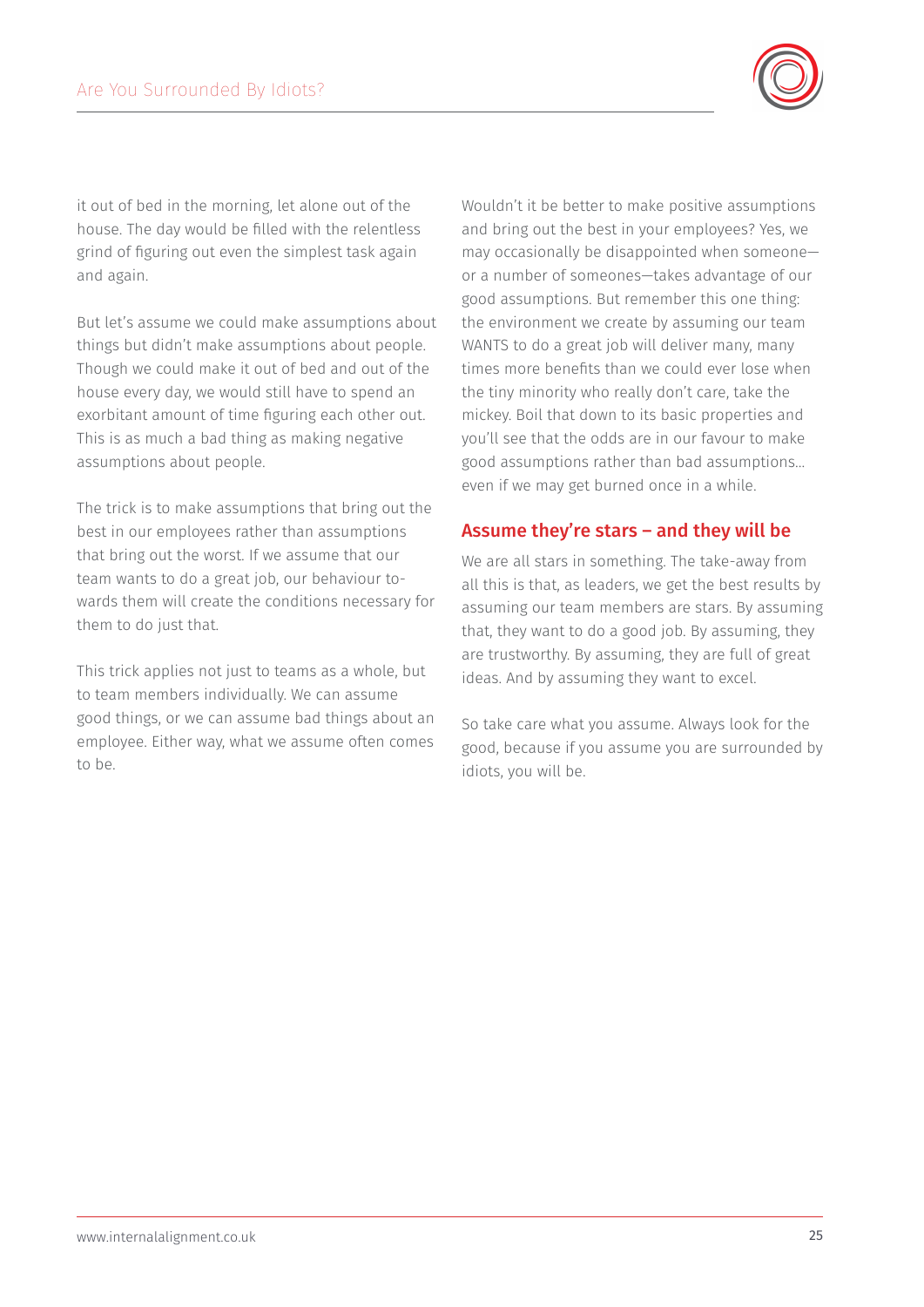

### Put The 'No' In Innovation

What's the most difficult word to say in the English language? Is it supercalifragilisticexpialidocious (a fake word, by the way)? Or is it pneumonoultramicroscopicsilicovolcanoconiosis (a real word, by the way)?

If you guessed either of these—or pretty much any other word—you'd be wrong. That's because the most difficult word to say in the English language is  $^{\prime\prime}$ No."

As leaders and managers, we are faced with myriads of yes-or-no questions almost on a daily basis. But how we answer those questions—whether we say "Yes" or "No"—can drastically affect our work, our future, and our very life.

#### 24 hours a day, 365 days a year

Think about this for a moment: Each of us only has 24 hours in our day. And each of us only has 365 days in our year. There's no escaping those facts. But the point is not to think about time itself. The point is to think carefully about what we are filling that time with.

Every decision that comes along can be a "Yes" or a "No." But as black and white as that may seem, the reality of it is decidedly greyer. That's because every time you say "Yes" to something, you are, by default, saying "No" to something else. And that can be a

problem for leaders and managers when the "Yes" answers begin to get in the way of what's crucial.

Steve Jobs summed up this concept nicely in a now-famous quote. He said,

*"People think focus means saying yes to the thing you've got to focus on. But that's not what it means at all. It means saying no to the hundred other good ideas that there are. You have to pick carefully. I'm actually as proud of the things we haven't done, as I am of the things we have done. Innovation is saying no to 1,000 things."*

Success, innovation, achieving your goals—whatever your focus may be, they all depend on speaking that most difficult English word. They all depend on saying "No."

#### Whose life are you living?

Taken to its fullest extreme, if we let "Yes" rule our world, we could end up living our life to suit everyone else's priorities rather than our own. Yes, it's nice when someone acknowledges our skills by turning to us for help. But we have to keep in mind that if we're going to pick up something new, we'll likely have to drop something else to make it possible. What is that something else going to be? Which option—the something new or the something else is going to be worth my time and effort? Which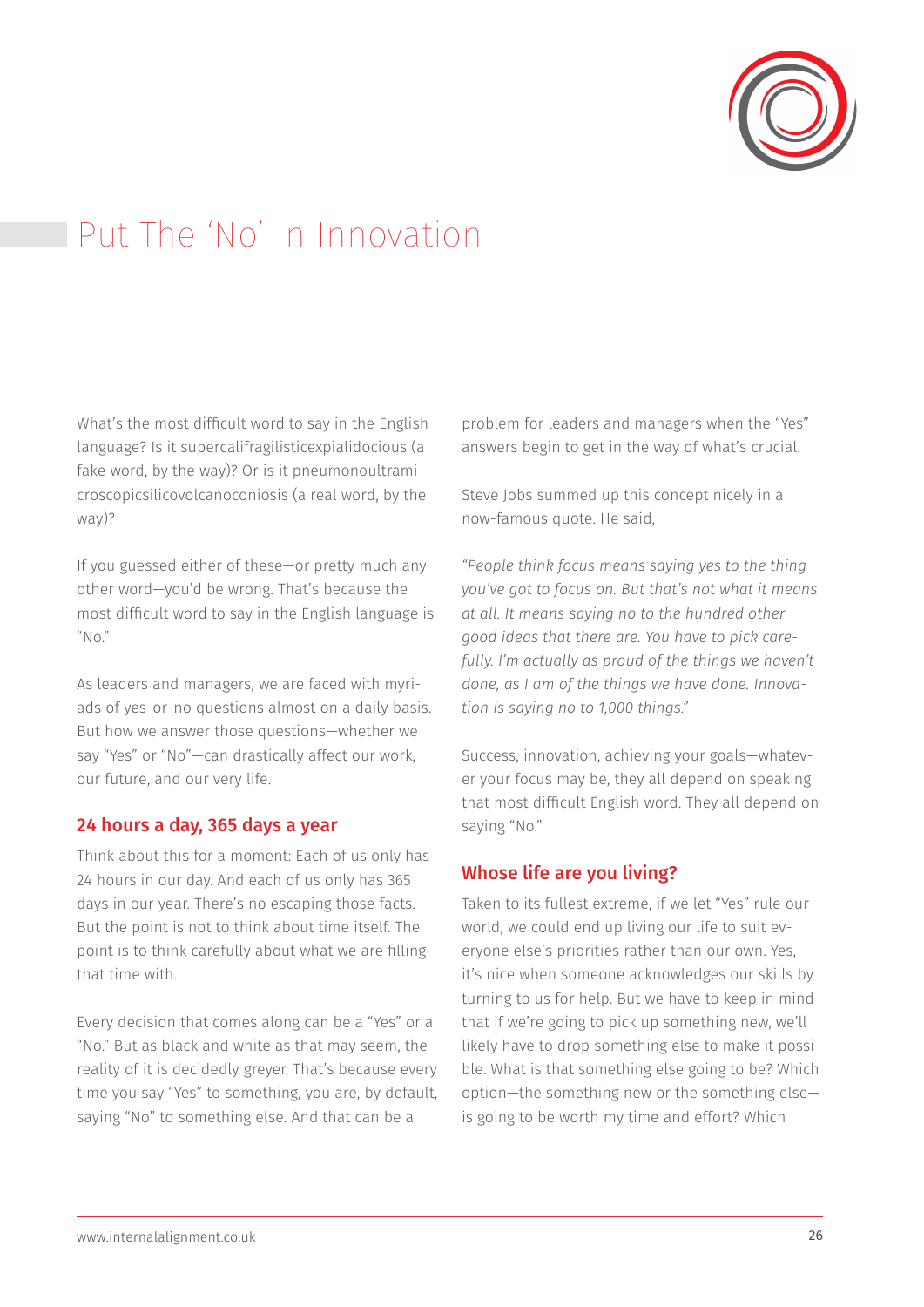

option is going to lead me to success? Which option is going to lead me to innovation? Which option is going to lead me to my goals? As leaders, we need to be able to discern the difference and make the right decision.

Keep in mind that it's important to say "Yes" to the right opportunities, but it's even more important to say "No" to the wrong opportunities. If we aren't able to take a stand for ourselves and say "No" once in a while, we're going to find ourselves governed by the dictates of everyone else. What's more, we'll eventually come to resent the fact that we aren't living for ourselves. It might not happen right away, but, with time, it will destroy our mojo and leave us bitter and dejected. That's not a good place from which to lead.

#### Sage advice

On the first day I started working, I was given some sage advice by a senior manager. At my induction, he said,

*"Let me tell you something Peter. The secret to success is learning what to let drop off the end of your desk."*

That was—and still is—an excellent summation of this concept of knowing when to say "Yes" and when to say "No."

As leaders, we needn't be afraid to let some things drop. We needn't be afraid to say "No." This notion of equating things dropped with saying "No" is actually very apt. How distressed are you when something gets pushed off your desk? It's not the end of the world after all. If you need that thing in the future, you can always pick it back up again. Saying "No" is exactly the same. Yes, it may mean that you miss some opportunities. But the one sure thing about opportunities is that there are more where they came from. And next time, maybe you'll be in a better position to say "Yes" rather than "No."

#### Give it a try

So why not give it a try? Fill your days with what's important to you by uttering the most difficult two letters, the most difficult syllable, the most difficult single word in the entire English language. Take back your success, your innovation, your life, by saying "No."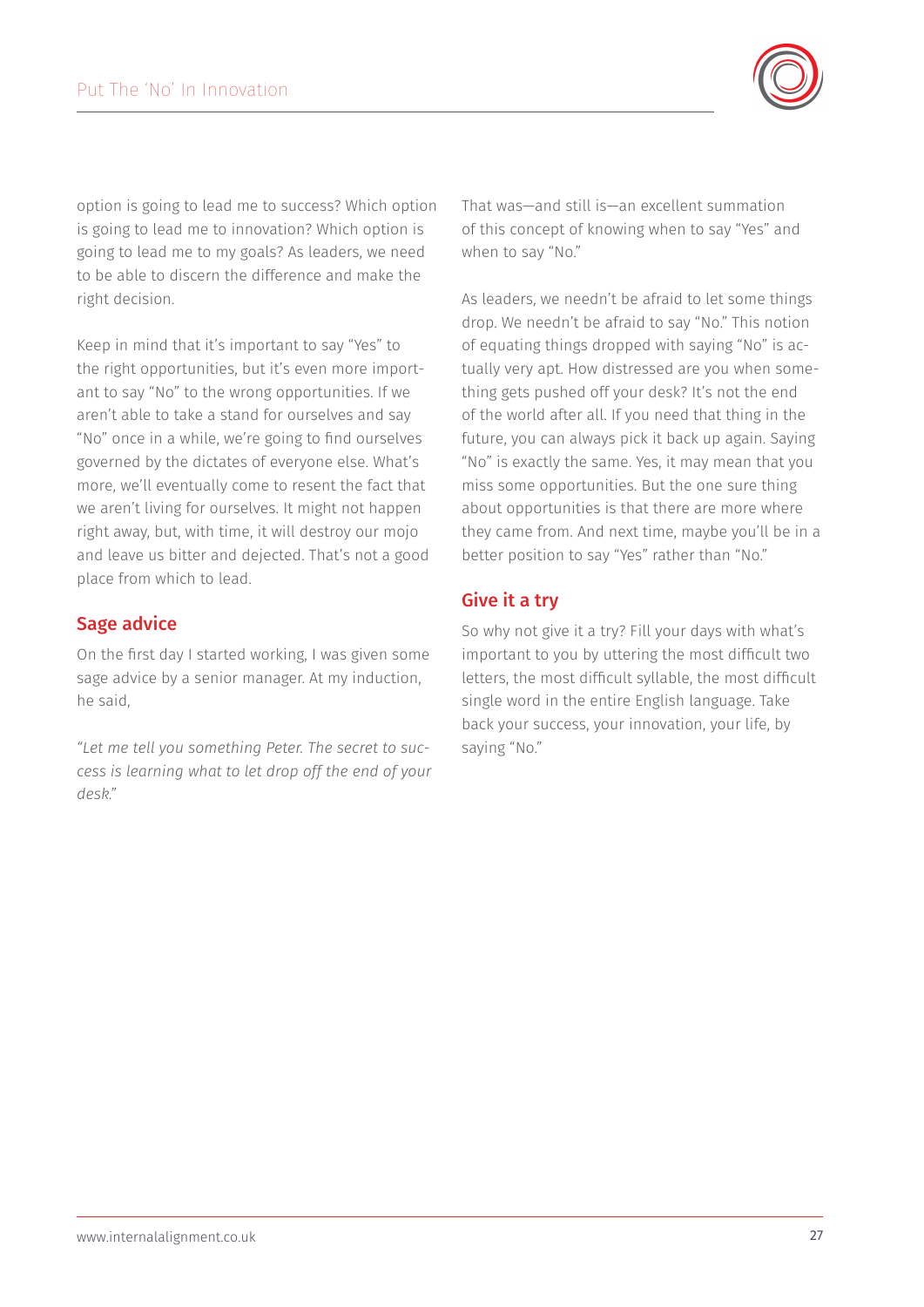

# The Cold Hard Truth That Solves Seemingly-Unsolvable Problems

Let's just be direct about this one: As leaders, we like to think we know the answers…but we really don't.

That's not to say that you somehow lack in what you do. Yes, you are gifted and talented and good-looking and kind to puppies and blah, blah, blah. But believe it or not, some problems are far, far bigger than even you or I in all our business perfection. There are indeed problems that we can't handle by ourselves. There are problems to which we don't know the answer. And unless we learn to be open-minded about this, and a great many other things, those problems will plague every waking moment.

What's more, these problems will exist long after you are gone.

#### Wicked problems

Keith Grint, a professor of public leadership and management at Warwick Business School, explains that the most complicated problems—wicked problems, as he styles them—simply cannot be solved by any one individual. More to the point, these wicked problems can't be solved even with your brilliance.

What's the solution then, to these complicated problems? It starts with having an open mind.

#### Open your mind

First, you have to accept that what I said earlier is true: you can't always work it out by yourself. This is perhaps one of the most challenging lessons that we leaders have to learn. Because of our position, we are wired to make decisions and solve problems. Having an open mind and realising that some problems are bigger than you are can be an important step towards actually solving those problems.

Second, you have to accept that a collaborative approach is sometimes the best solution to these impossible problems. Again, that takes an open mind. You have to be willing to hear different views—some drastically different than your own. You have to be ready to acknowledge that someone else may be able to see the solution that you couldn't. And you have to be willing to take advantage of the benefits of working in collaboration with others. If that doesn't take an open mind, I don't know what does.

Third, you have to accept that there may be a number of possible solutions to the problem at hand. That certainly takes an open mind. We are so conditioned by our education to see things as right or wrong—as having only one answer—that we sometimes find it hard to perceive multiple valid solutions. It's like wearing blinkers to the world. We can see the problem from one angle and one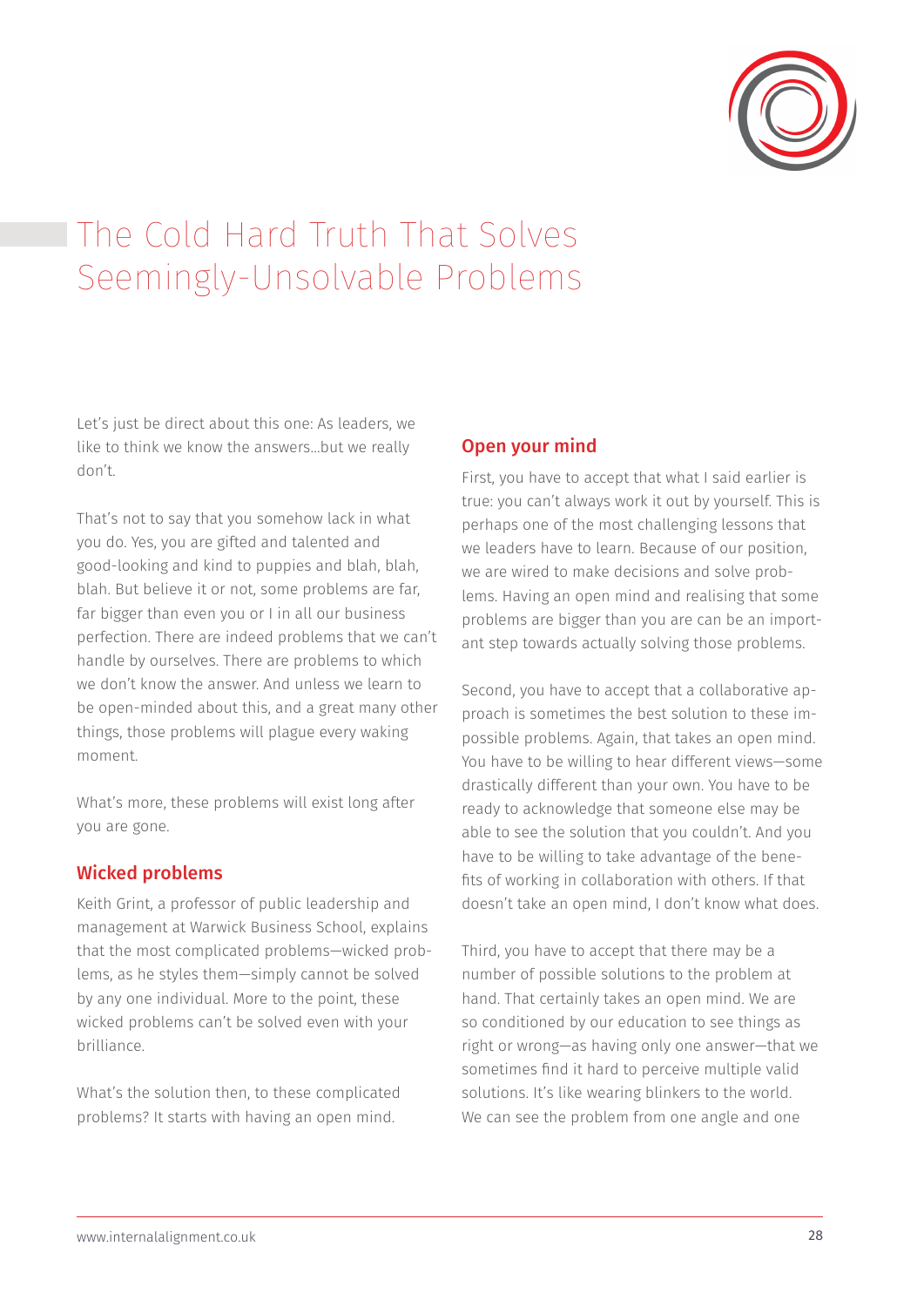

angle only. In doing so, we miss the nearly infinite number of other angles that are available to us and the solutions they may hold. When you open your mind, you take off the blinkers and begin to see the problem from all sides.

And fourth, you have to accept that you may need each and every one of those possible solutions to keep the wicked problem at bay. Again, we are conditioned to expect that there is only one possible solution to the problem (like 1+1=2). We have to open our minds and take hold of the reality that some problems won't go down without implementing a multi-pronged approach. Sometimes we have to attack from different sides to be victorious. Realising that cold hard fact requires an open mind.

#### The first step

Opening your mind can be a tricky process, especially after years of doing it the other way. But don't fret. Getting started is actually easier than you think.

All it takes is for you to close your mouth, open your ears, and listen. That's right, the path to an open mind starts in your ears. Start asking others about your wicked problems and then listen—really listen—to what they have to say. Get your team together and turn them loose. Sure, you can guide the meeting, but make sure you listen more than you talk. You'll be surprised at the insights that can come from a group discussion about the problem at hand.

Soon you'll realise that vanquishing the wicked problems that rear their ugly heads isn't a task suited for a single champion. Rather, these seemingly unsolvable problems are bested by the good of a group—an army, if you will. You can be the leader of that army if you start to have an open mind.

#### Get out there and listen

So what problem have you been trying to solve alone that needs an open mind? What problem have you been trying to solve that needs a fresh approach? What problem have you been trying to solve that needs an army to conquer it?

Identify what it is and then get out there and listen.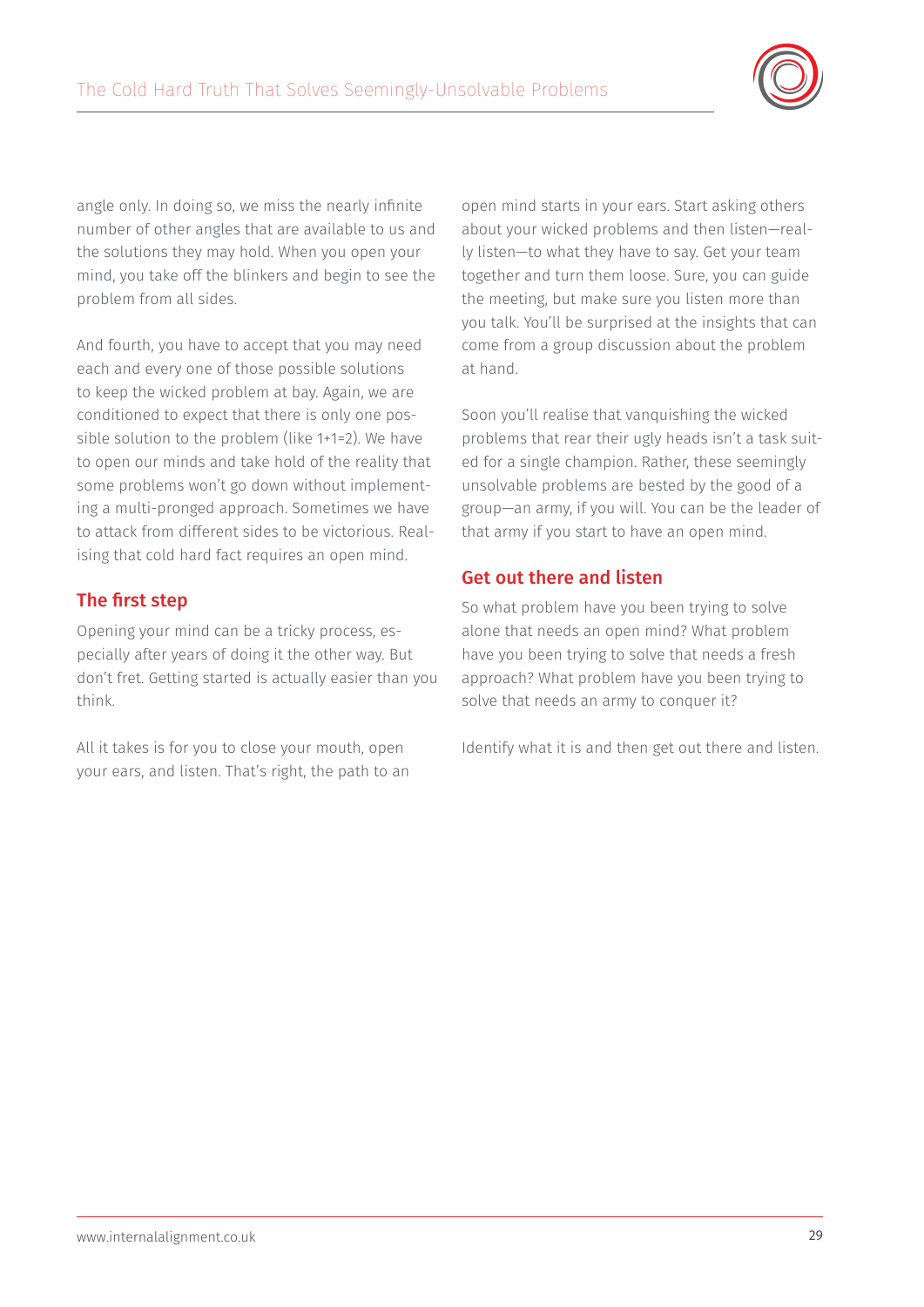

# The Single Biggest Predictor Of Consistently High Performing Teams

The phrase "Play to your strengths" has been around for a long time, but the message didn't hit home from a leadership perspective until Curt Coffman, and Marcus Buckingham released "First, Break All the Rules – What the World's Greatest Managers Do Differently" at the turn of the millennium. And playing to strengths is just that – something the world's greatest managers do all the time, both for themselves and their teams – yet SO many managers miss this entirely.

Now, real strength isn't just what you are good at; it's what energises you. That means that when you play to your strengths, you get better results – and become far more engaged with your work. I believe it is THE single biggest strategy you can apply to skyrocket your organisation's performance AND engagement at the same time.

But for most of us, getting to know our strengths is the biggest hurdle. It's all too common to know our weaknesses yet be completely inarticulate about our strengths. For those of us who don't know how to identify strengths where can we start?

It's easier to think if you ask the right questions – just grab a pen and some paper and get stuck in.

#### When was the last time you felt a real buzz?

One of the best ways to do it is by going through your diary. First of all – look back over the last

few weeks. When was the last time you felt a real buzz? Think about the times you felt at the top of your game, ten feet tall and bulletproof when you seemed to lose all sense of time because you have been fully engaged in what you were doing when you felt completely engaged and 'in the zone.'

What were you doing? Make a note of it. Make sure it's not about what other people were doing or saying, just focus 100% on what you were doing. The best way to that zone is to play to your strengths, and understanding what you were doing at those times is the key to identifying your strengths.

Now, look through your diary over the next few weeks. What are you looking forward to? Which are the days when getting out of bed won't be a problem? When you can see that time will just fly by. What will you be doing? What is it about the activity that energises you?

Now let's go back again, but this time we're going to span years and decades rather than days and weeks. As you reflect back over your life, what kind of stuff did you find easiest to learn? What type of things did you pick up naturally, almost as though you already knew them, but they just needed bringing to your conscious attention? Whether in education, or socially, or at work – what comes naturally to you?

Look back over your answers and find the common themes. When you were at your best, you will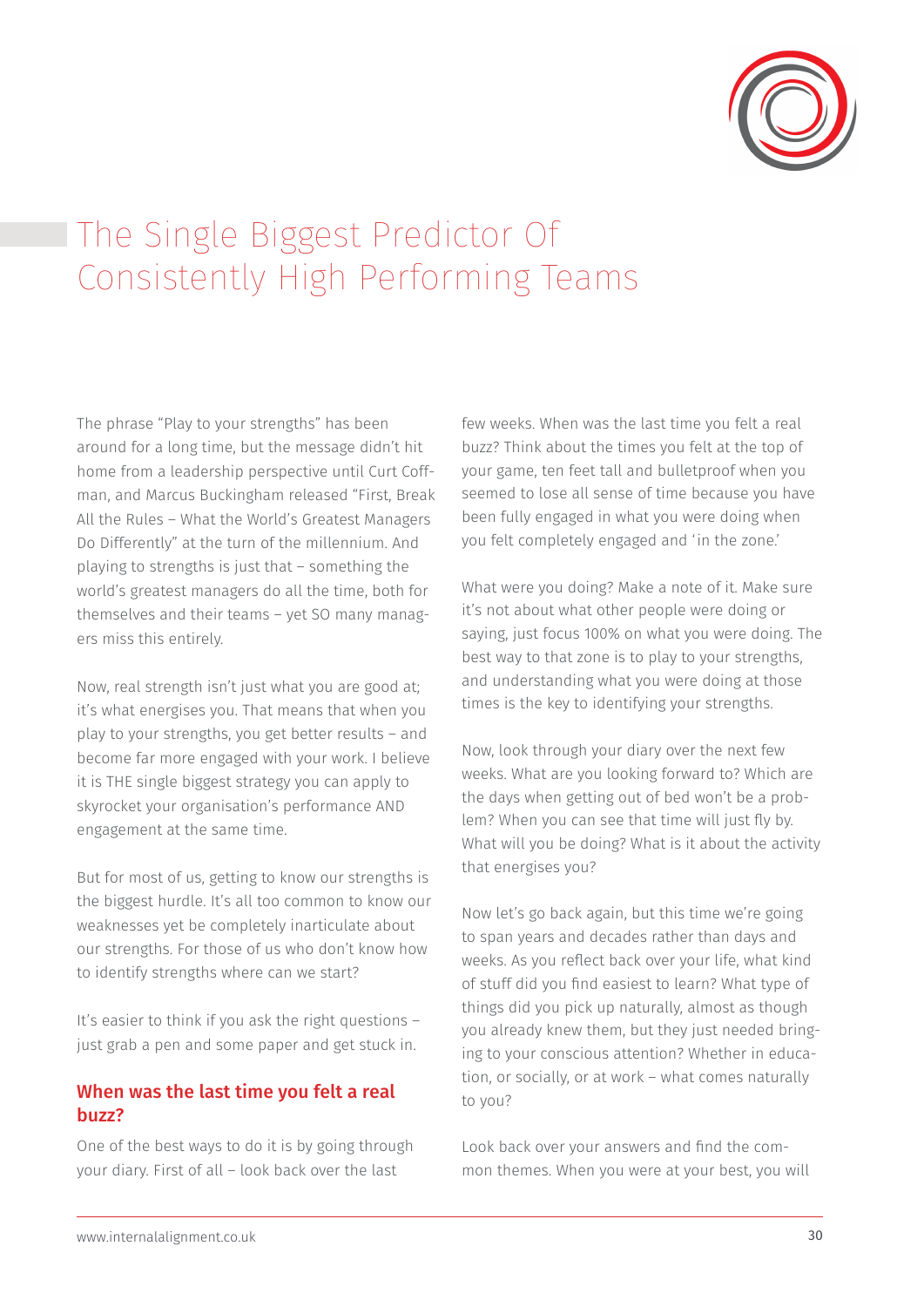

almost certainly be using your strengths, when you are at your worst you will almost certainly be using your weaknesses. Even common themes of weaknesses are helpful to tease out – because they will be indicators of the strengths on 'the other side.'

Think about all of these things in the context of work – although if you get completely stuck, then it may be more helpful to look elsewhere. What are your hobbies? What clubs or associations do you belong to and why?

Talk through your notes with someone who knows you well – but remember that although they can see what you are good at, you are most qualified to identify what really energises you. Work through the notes you have made and start pulling out the common themes – then decide on your top 5.

#### Use them

So once you have identified your top 5 strengths, what next? The answer is incredibly simple.

Use them.

Gallup research has indicated that only 17% of workers in the UK have the opportunity to do what they do best every day. Imagine if it was 70% – or even higher in your organisation? What would that do for results AND engagement?

Once you have worked on this yourself, then take the same approach with your team. But don't be tempted to skip doing it yourself – to really understand it you need to experience it and model it.

But be warned. The world doesn't care whether you use your strengths or not. It doesn't care whether your team use their strengths or not. It cares about getting the job done. So it's your responsibility to make sure that you and your team get the job done in a way that puts strengths to work.

This is a big deal. Why? Because 40 years of Gallup research has revealed that the single biggest predictor of a consistently high-performing team is the answer to the question "At work, I have the opportunity to do what I do best every day."

What answer would your team give?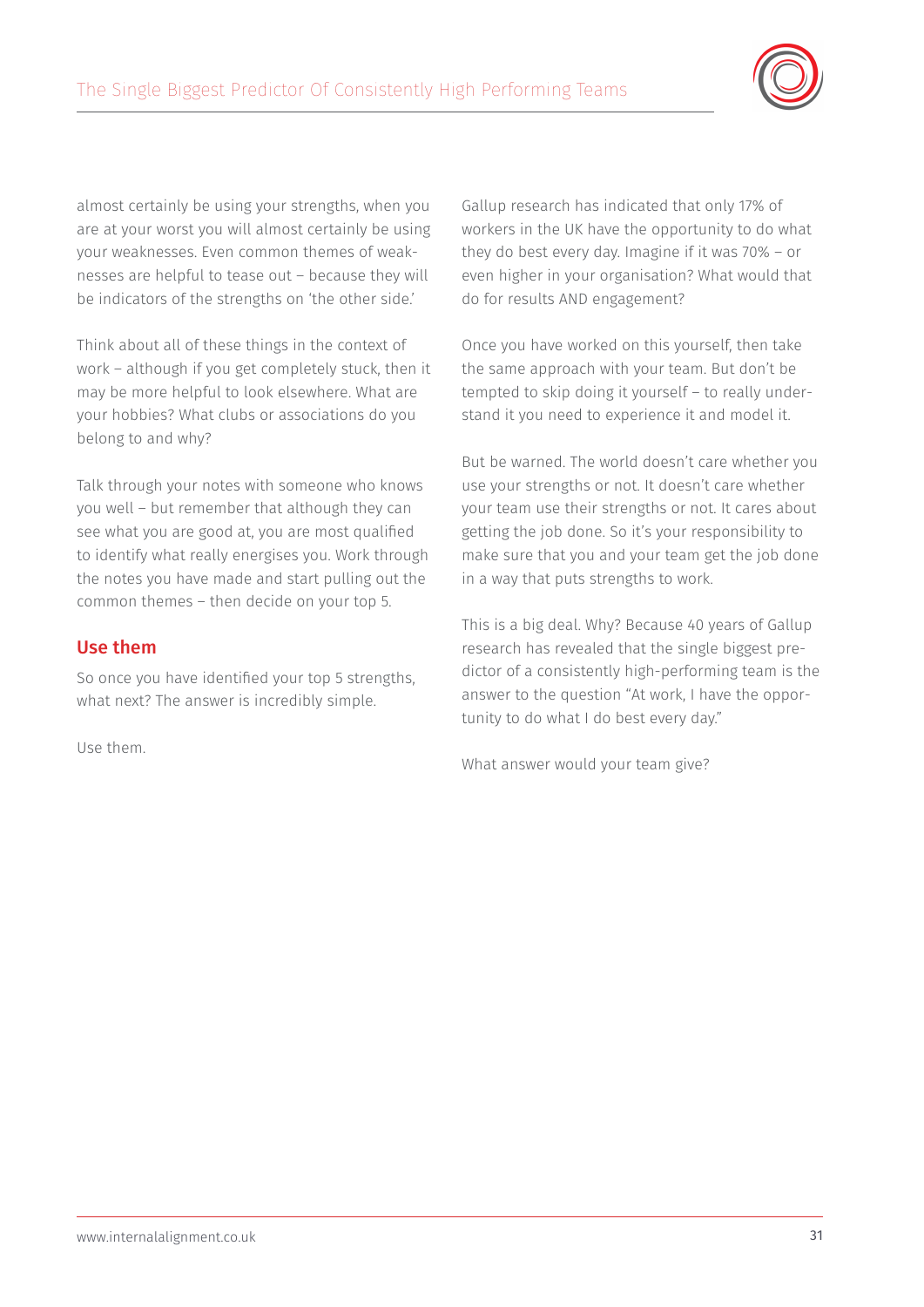

### Great Leaders Don't Have Them

We've all been there as a leader. It's the end of the quarter. Performance is down, key projects are running late, frustrations are high, and our plate is full. We've not been checking in with our direct reports as much because there is so much to do.

Then, on Monday morning, an employee walks in with a huge problem. But instead of helping them work out how to fix it, we're so stressed and so worried about what's on our plate that we just fix it for them. The employee is relieved, the task is finished, we've marked it off the to-do list. Everything's fine, right?

#### Wrong.

Next time the employee encounters another problem, what will happen? They will come to you. Imagine if the employee comes to you once a week for the next year. That's 52 extra meetings. 52 extra tasks. 52 extra headaches.

#### Rule #1

Remember rule # 1 of leadership? It's not about you! The first step towards developing a winning team is to make sure you're not the one with all the answers. It's easy to spend our time always dishing out advice and ideas – after all, when people come to us that's what they need from us isn't it?

Think about it. How many times have you talked through something that was bothering you only to find that by articulating it, everything fell into place and you knew exactly what to do about it? When people come to you don't just give them the answer – that's training them to hang up their brains as they step through the door. Help them to work it out for themselves. How? First of all, by just listening (that means letting them talk more than you do!) Secondly by asking questions. Not answers with a question mark on the end – asking real, open questions that will get them thinking.

#### Everything changed

One manager I worked with confessed he had a team member who called him an average of 10 times a day. I was shocked. Simply by asking the right questions *everything* changed and within just a few weeks it became a regular occurrence for him not to hear from them all day.

Rudyard Kipling put it like this:

"I keep six honest serving-men

(They taught me all I knew);

Their names are What and Why and When

And How and Where and Who."

No.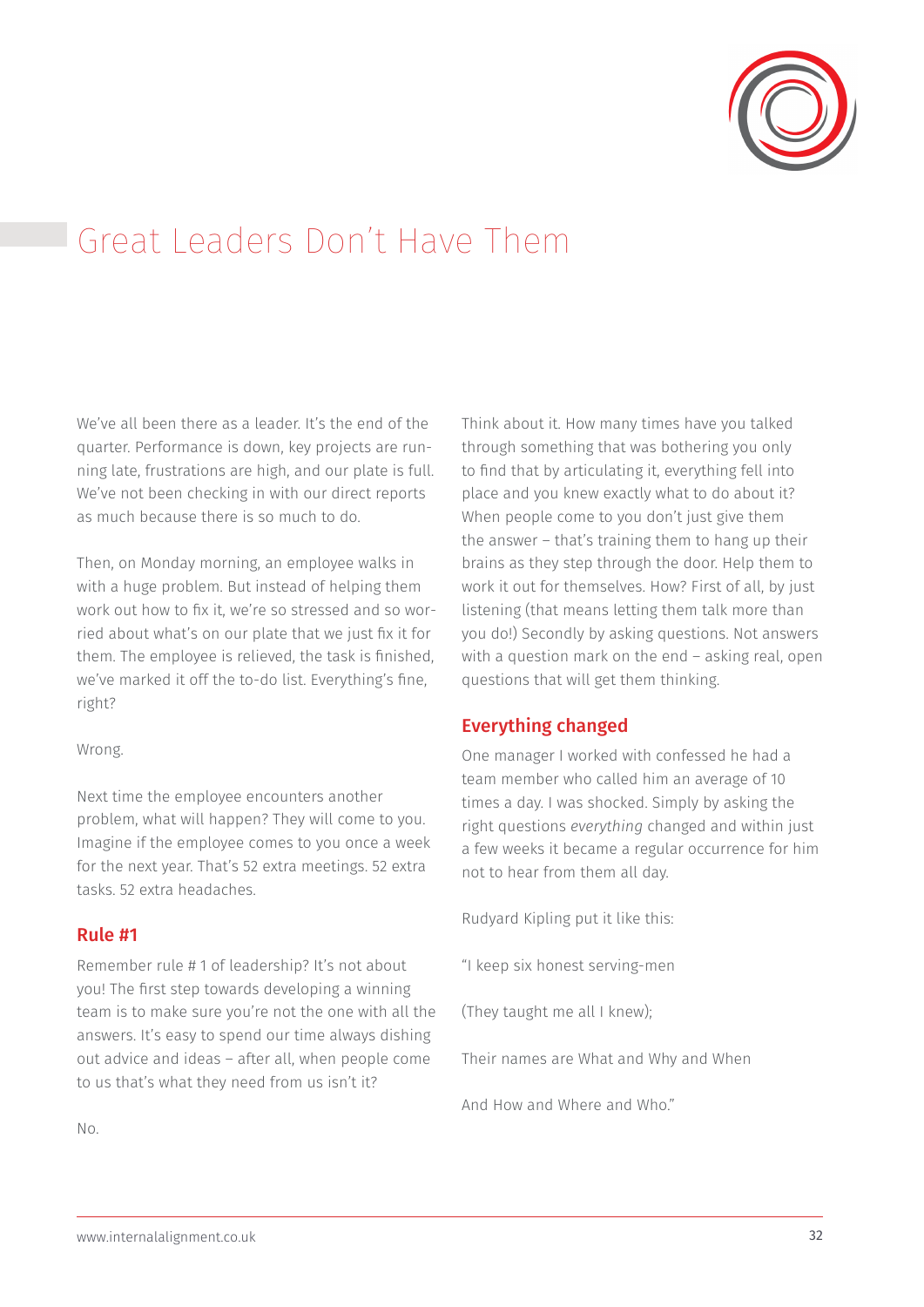

#### Put them to work

So follow in his footsteps and put his honest serving men to work:

- What do you think is the problem? What have you already tried to resolve it?
- Why do you think the problem occurred? Why does it matter?
- When did it start? When does it happen?
- How could you begin to address it? How can you move it forward just one step?
- Where else may have you solved a problem like this before? Where do you need to go for help?
- Who do you need to get on board? Who can help you?

I'm not going to overcomplicate this post. It's short and sweet – because the message is very, very simple. Great leaders don't have all the answers.

Great leaders have great questions.

So if you have employees who are too reliant upon you to do the thinking, how can you move it forward just one step?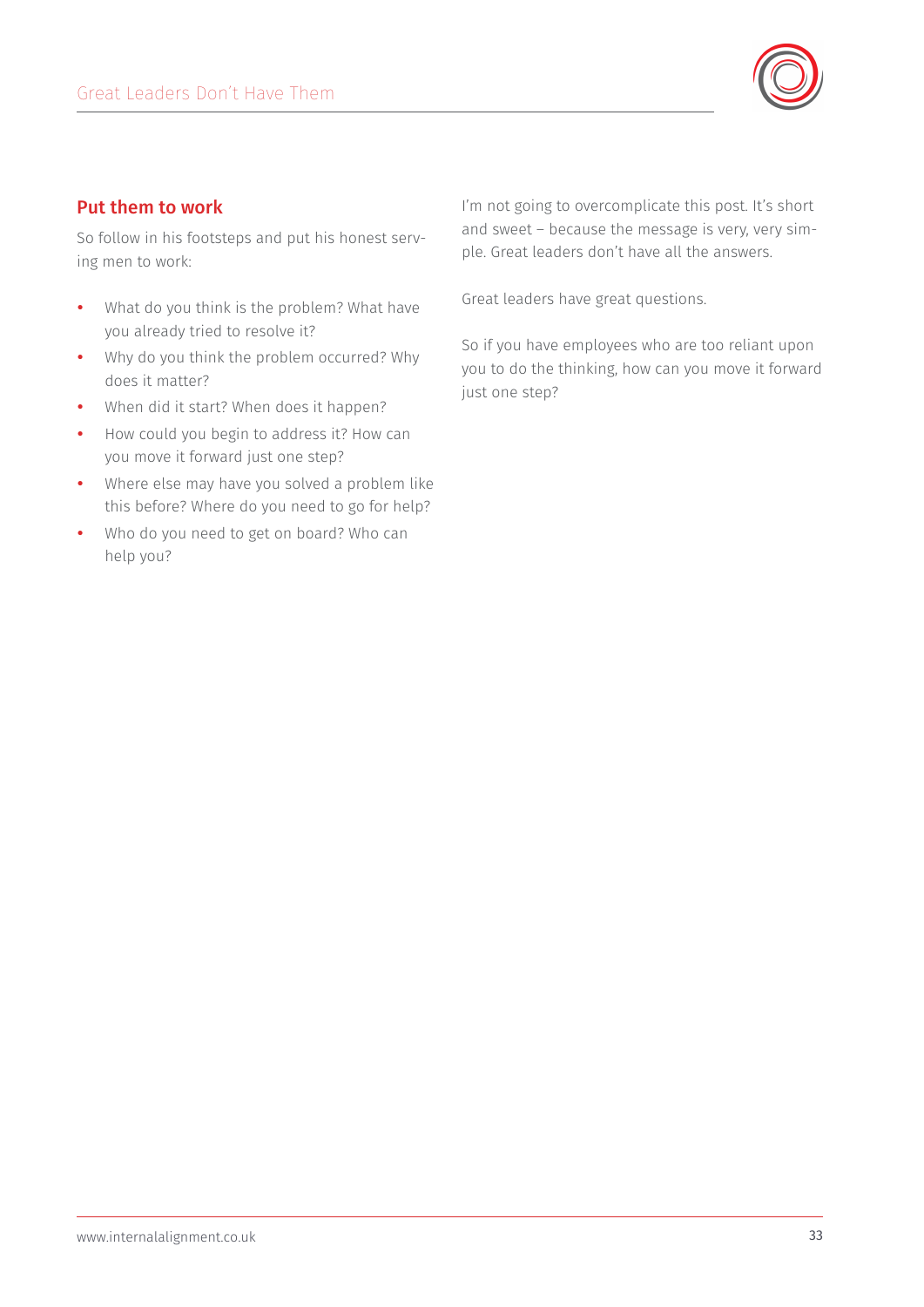

# Why You Need To Stop Travelling At The Speed Of Life

It's been said that time moves at the speed of…well, life (often slightly slower than the speed of light.)

Sometimes things get going so fast that the details around you begin to blur together. It's at times like these—when life is whizzing by—that you can lose the plot. Business these days can get pretty hectic and, as a leader or manager, you have umpteen-million things thrown at you through the course of your waking hours. Some are good, and some are bad. But how can you determine which is which if you're travelling at the speed of life?

#### Press pause

However fast and furiously things are being thrown at you, it is essential to press pause once in a while and reflect on the progress so far. Not sure what to do when you press pause? Not sure what you should reflect on? Here are some suggestions to help you get the most out of your precious time.

#### What's going well?

First, ask yourself what's going well. Success can be blurred or washed out when we're always on the go, so it's important to "stop and smell the roses" sometimes. We need to see some success—however small it may be—to keep ourselves motivated. Stepping away from the hustle and bustle of your busy day can help you identify where your successes lie.

#### Why is it going well?

When you've identified at least one thing that is going well, take some time and try to work out why it's

going well. Is it something you're doing differently? If so, what is it? If it's not you, is it something your team is doing? If so, what is it?

More important than identifying the successes themselves is determining why they occurred (or are occurring). Success should never be hit-andmiss—it should be repeatable. Knowing why something is working allows us to replicate that success in other places.

#### What isn't going well?

As nice as it is to revel in our successes, it's also necessary to examine our failures. When we take the time to reflect, we should also identify what isn't going well. Is there part of the process, or a project as a whole, that isn't up to par? Separating the good from the bad can help us refocus our efforts where they will have the most impact.

#### Why isn't it going well?

When you've identified what isn't going well, look a bit deeper and see why that particular project isn't performing. Is it something you're doing differently? If so, what is it? If it's not you, is it something your team is doing? If so, what is it?

#### Find your pause button

Believe it or not, the simple act of pressing pause to reflect on your successes and failures can turbocharge your learning and transform you into a continuous development machine.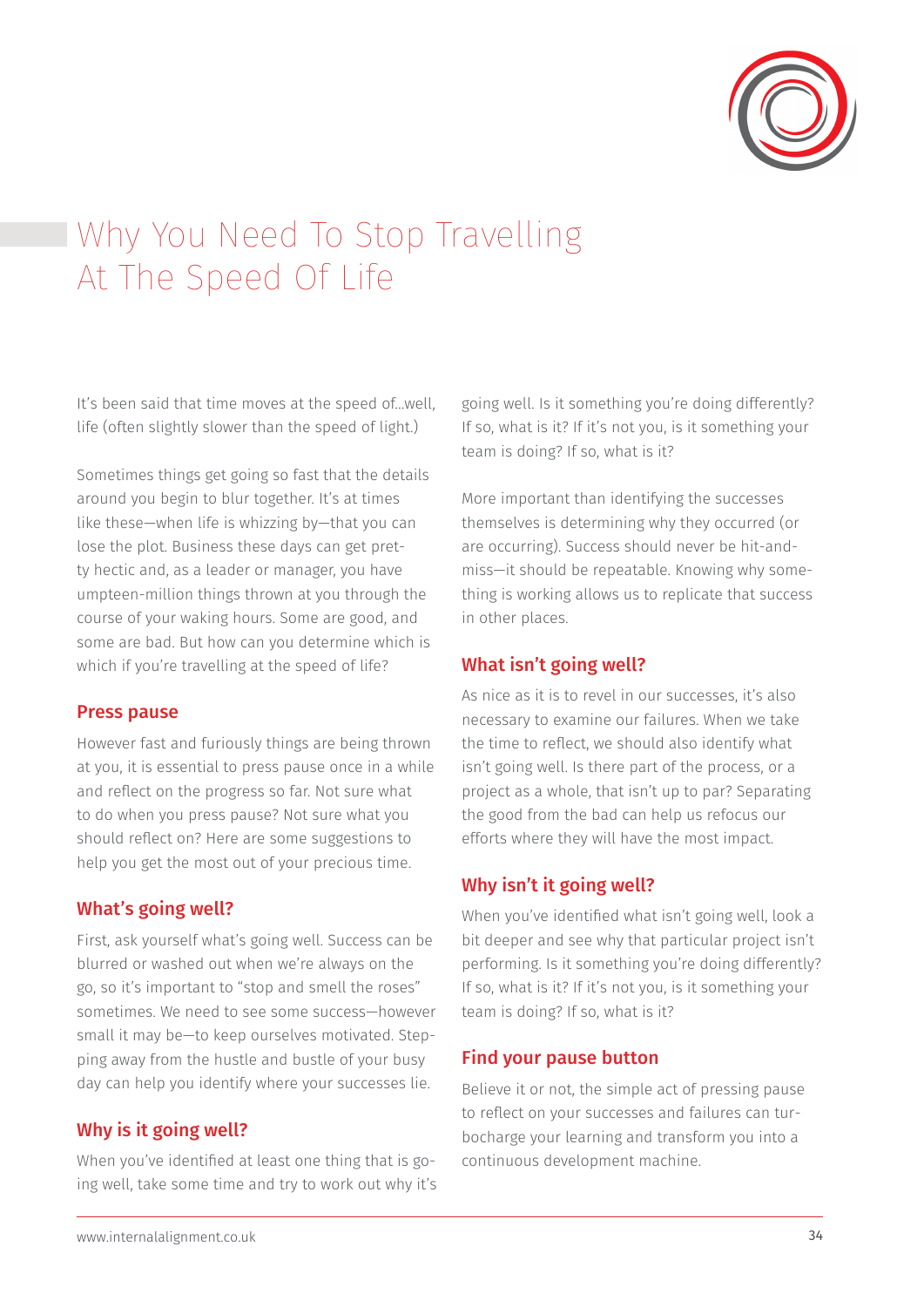

But what is involved on reflection other than the questions we've just outlined? Is it simply a matter of sitting back in your chair, closing your eyes, and thinking? To some extent yes, it's as simple as that. But that method isn't for everyone. Some keep a daily journal. Others find that a regular dose of free writing is a great technique for emptying their head to make room for quality reflection.

If you'd like to try the free-writing technique, simply set a timer for 10 minutes and start writing what you're thinking. Don't restrict your thoughts—go wherever they take you. And keep going until your time is up. Then go through what you have written and identify key learning points. Think about ways you can harness those points to move forward and take action.

The hardest part of all this may actually be finding the time during your day to hit the pause button. If you see that as a problem, try scheduling 15 minutes right after lunch to reflect on your business as a whole. You're already somewhat relaxed which will make the transition into quiet time all that much easier. Close the door or go somewhere you can close the door if you don't have one, silence your phone, and turn off your email. Then just think and write and think some more.

And if that doesn't work for you then try my personal favourite – go out for a walk.

There's a reason that people say a good walk clears the mind. Because when we go for a walk, the heart pumps faster, circulating more blood and oxygen not just to the muscles but to all organs—including our brain. In fact, some experiments have shown that after or during exercise, even very mild exercise, people perform better on attention and memory tests – in other words, their minds are clearer.

Whichever way you choose to pause and reflect, don't wait another day. Get started right now and find the success that may have been passing you by.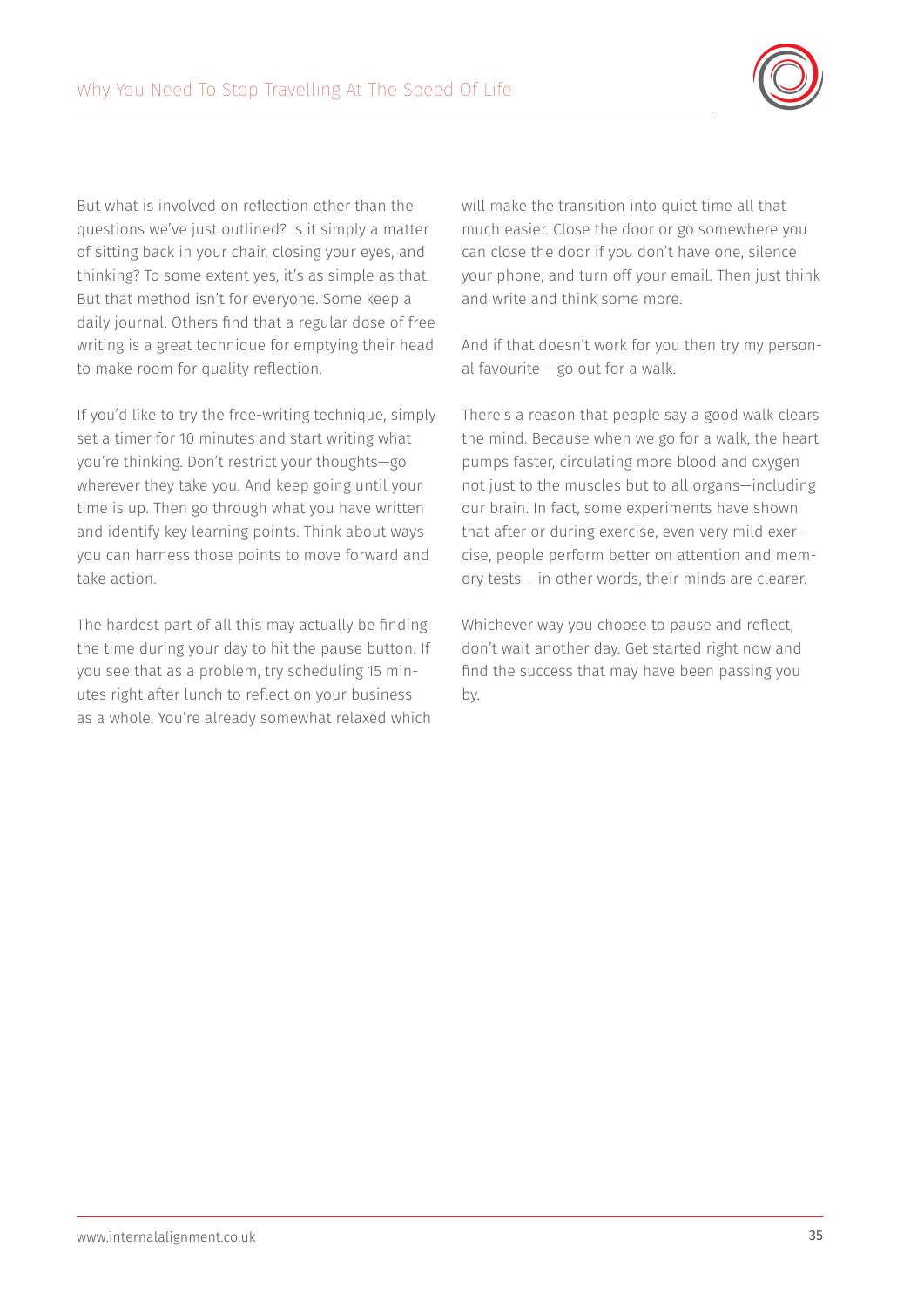

# There Is No Silver Bullet

"I've heard it all before."

Big mistake.

If you want to become a truly inspirational leader please, please don't let these words slip out of your mouth.

I come across SO many people who are only interested in hearing something new about leadership. And as they tirelessly pursue their quest for new things they are willing to discount everything they have learned over the years as irrelevant – simply because they already know it. They are only interested in hearing something they have never heard before. They assume that because leadership is hard, they just haven't found the answer yet. It's barmy – and yet surprisingly common.

Well, I have good news and bad news. The good news is that a lot of unnecessary waffle has built up around leadership over the years. We can discard it without any problem whatsoever. The bad news is that however hard we look, there really is no such thing as the silver bullet. Leadership involves effort – and the best way forward is to focus on applying what you already know, rather than diverting all your efforts into searching for something that doesn't exist!

A couple of months ago I was speaking to a director about a seminar he had been to that week. He summed up his remarks with the words "It was nothing new, I'd heard it all before!" and then dismissed all of it.

#### Therein lies the problem

The world around us is filled with the frantic hunt for new answers, and it's easy to get swept up in the hype. Always on the hunt for something new, the latest thinking, the latest ideas. "If I learn this one new thing everything will fall into place. All I need to do is load the barrel with my shiny new silver bullet and fire."

Whatever the subject, the constant search for the shiny new silver bullet actually does nothing for simplicity. Instead it creates more and more theories and models, faster and faster than ever before! The very thing we are looking for becomes buried deeper and deeper in extraneous information, and the real message is impossible to find.

Leadership is a case in point. The constant search for the silver bullet of leadership has buried the true messages of leadership. When I last typed "leadership" into Google, it gave 760 MILLION results in half a second! There's so MUCH stuff out there it's impossible to find what you really need. Rather than the information era shedding light on leadership, the opposite is true. Thousands of different models and concepts mean it has become shrouded in mystery like a complicated chemical formula only university professors can understand.

But leadership is simple. It's not easy, but it IS simple.

#### A needle in a haystack

Did you know the average person in the UK spends almost six months of their life searching for ev-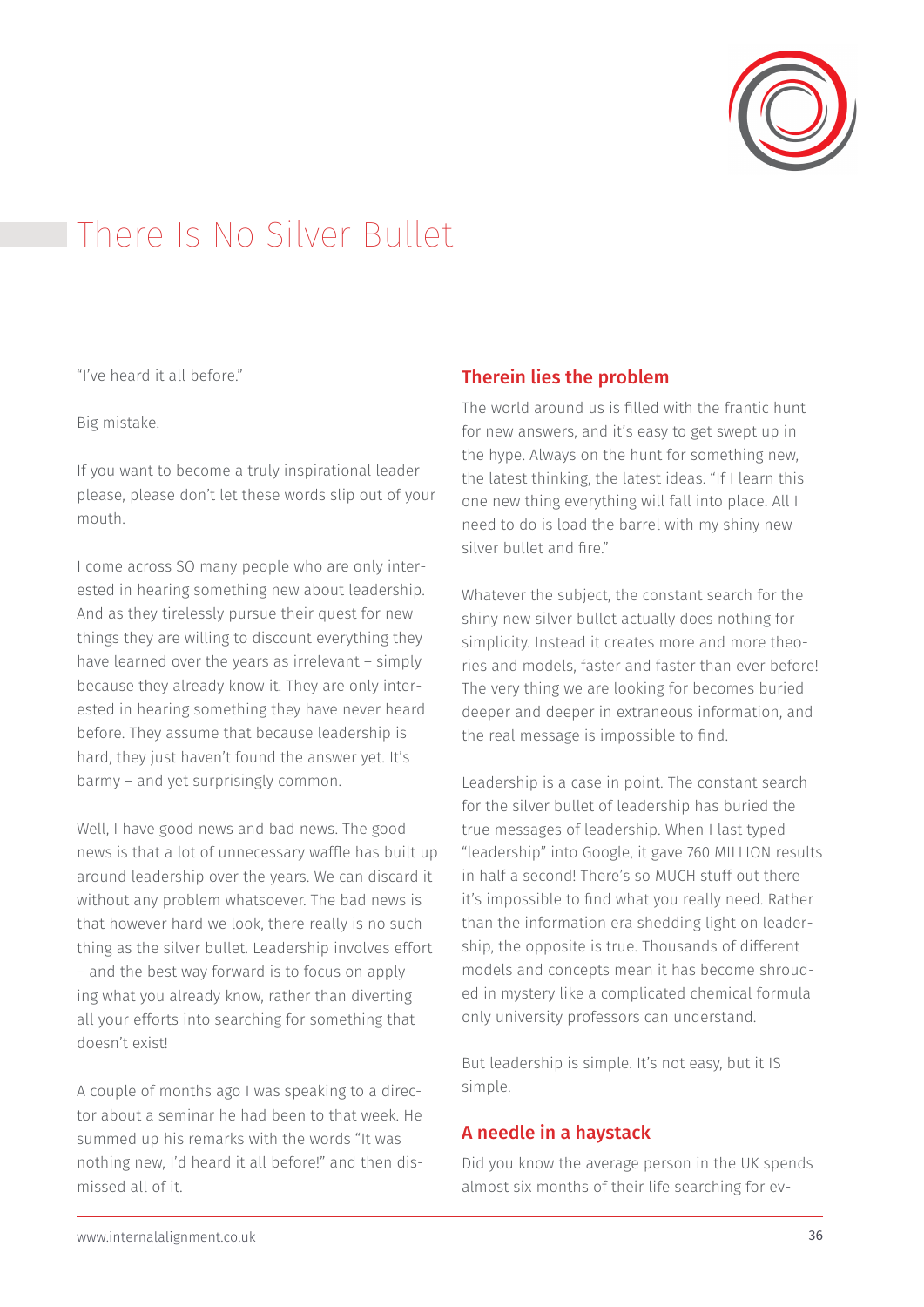

eryday things like keys? And those of us with more stuff spend longer because the more stuff we have to search through the harder it is to find what we want. Searching 760 million results for the keys of leadership is like looking for a needle in a haystack.

I'm going to let you into a secret. People have been leading other people for a very long time. And the essence of leadership has been around for centuries. Millennia even. We don't constantly need to find new answers.

Everything you ever need to know about leadership is covered in two simple but powerful rules. We have covered rule #1 in an earlier post and will soon come to rule #2.

So here's my challenge to you. Forget the search for new answers because the silver bullet is a myth. Instead, ask the question "what do I already know about great leadership?" Follow that question with "and what am I doing with what I already know?" Because leadership isn't actually about what you know. I'm really not interested in what you know. I'm interested in whether you are doing it.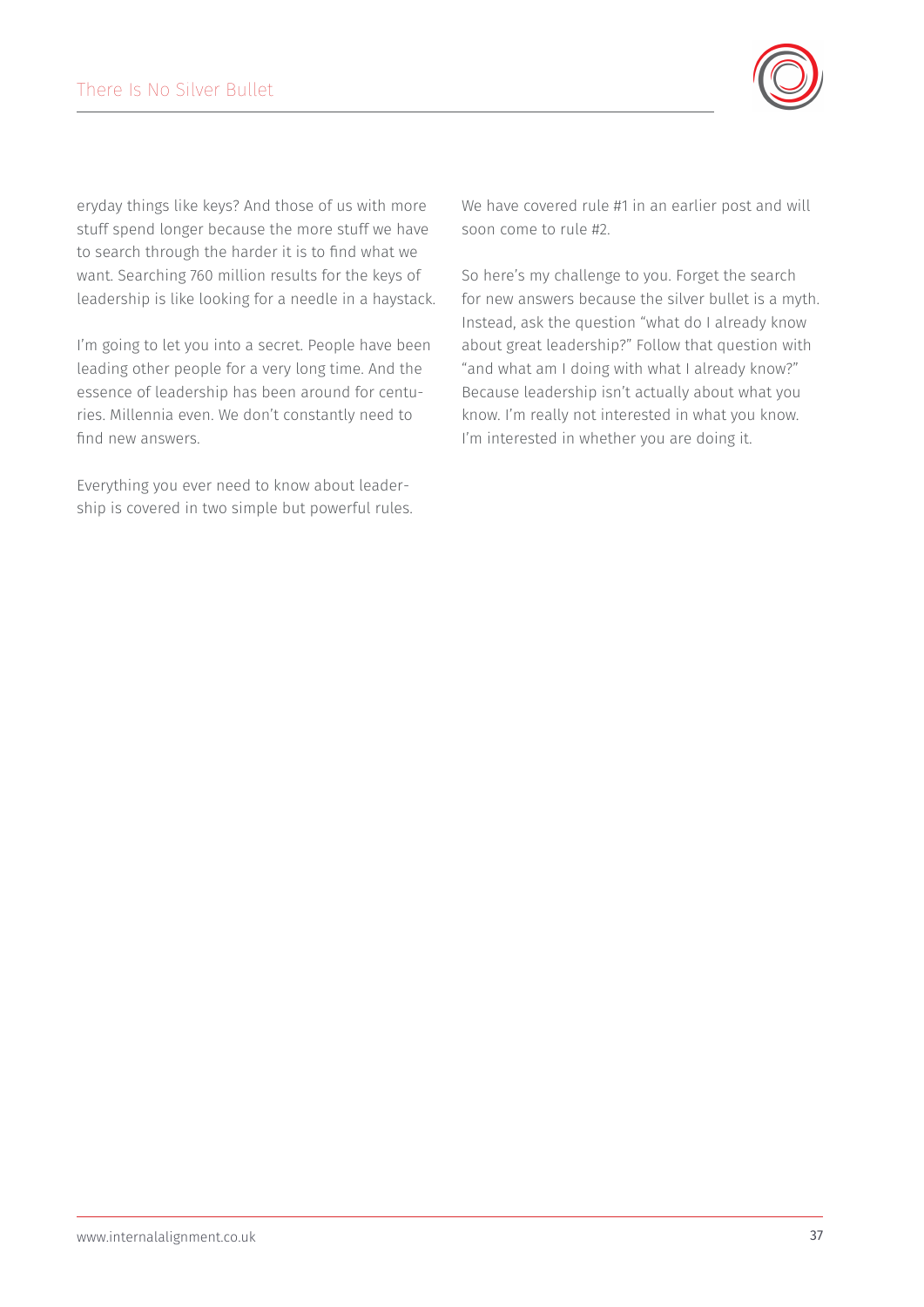

# It Takes A Ton Of Feathers

Which weighs more, a pound of lead or a pound of feathers? It's actually a trick question that astute readers (or those who have heard the "joke" before) will immediately see: A pound is a pound is a pound…regardless of the material involved.

But ask yourself this question: Even though the lead and the feathers both weigh a pound, which material would have more impact when dropped on your head from say, six feet up? The lead! Of course, it's the lead. No one in their right mind would voluntarily let you drop a one-pound lead weight on their head. The feathers, on the other hand, might actually have people lining up for the experience.

So why in the world are we discussing lead and feathers in a leadership blog? Because the idea of these materials, and having them dropped on your head, applies directly to the comments and conversations we have with our employees. But before we delve into lead vs. feathers, it's important to establish some terms.

For the sake of clarity, let's lump all the other words we can think of that apply to leader-to-team communication (e.g., comments, conversations, instructions, compliments, etc.) into one, all-encompassing term: Feedback.

This idea of feedback, then, comes in two flavours negative and positive. Negative feedback is like the pound of lead. Positive feedback is like the feathers.

So again, which would you rather have dropped on your head from six feet up? The answer is still the

same. But equating positive feedback to feathers and negative feedback to lead brings up two crucial points:

- 1. Negative feedback has a very powerful impact (just like the pound of lead on your head.)
- 2. It takes a lot more positive feedback (perhaps a TON of it) to have the same impact.

We might step out on a limb and say that negative actually weighs more than positive, metaphorically speaking, of course. That simple inequality (a pound of negative feedback does not equal a pound of positive feedback) can, and should dictate how you interact with your employees.

#### Negative feedback: 'Just a dash.'

Negative feedback is a difficult, but essential part of any leader's job. You don't want to do it, but sometimes it's necessary to get things back on track. Think about the feedback you have received over the years and you will immediately understand the concept that negative weighs more than positive. The negative feedback you received is far more memorable that the positive feedback. It had a very powerful impact. It's the same for your employees. Any negative feedback is going to have a profound effect on how they do their work…or at least we hope it will.

Now we're not saying you should shy away from negative feedback. It's a necessary part of the leadership process. What we are saying is that when you need to dish out a pound of it, you need to ask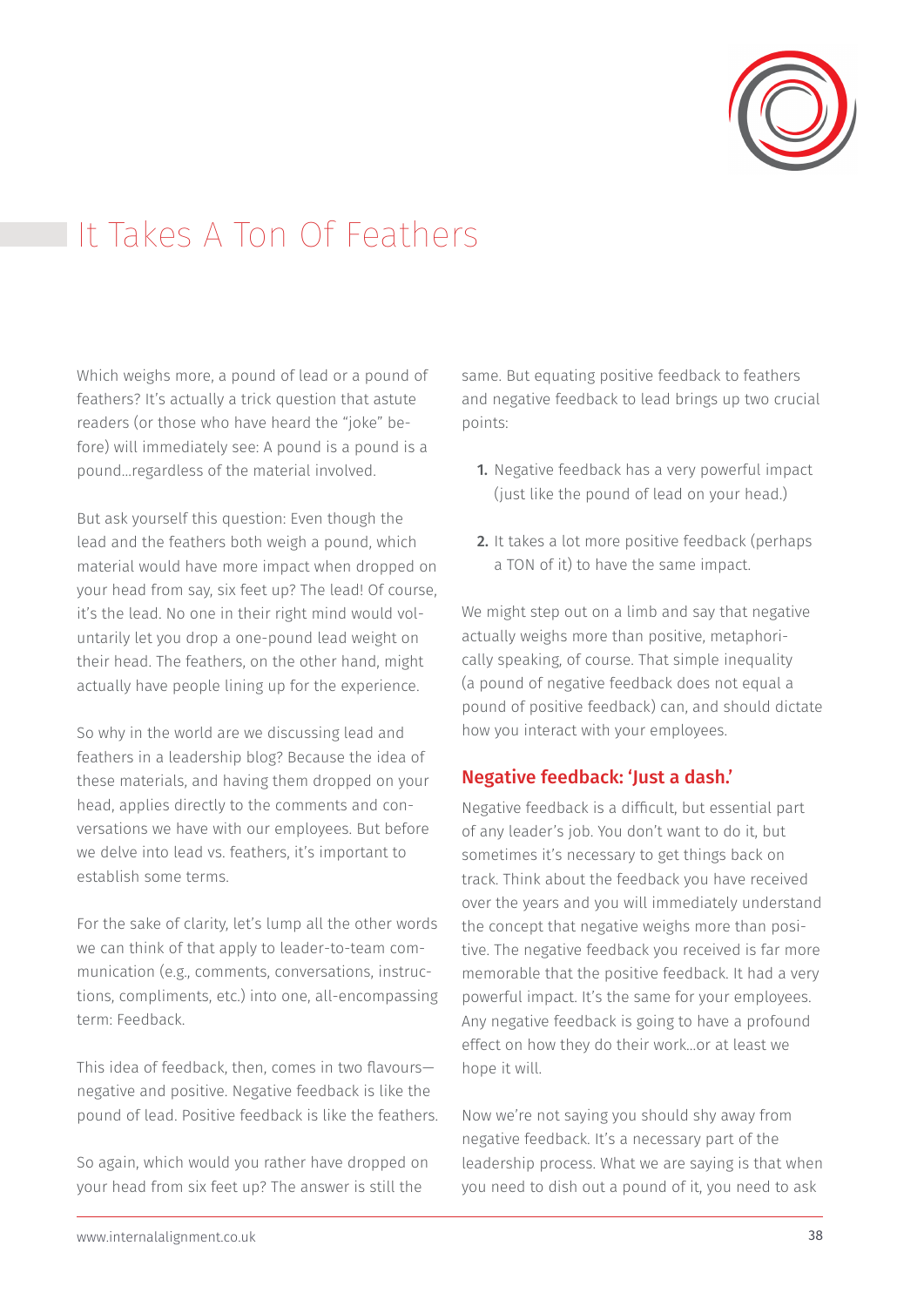

yourself "How much positive feedback have I been giving?" Whatever you do, don't simply mix your positive and negative feedback, it just confuses the message, but remember that over any period you'll need to give a tonne of positive feedback to equal the scales.

#### Positive feedback: 'Pile it on.'

It takes so much more positive to equal the impact of the negative. As a leader, you need to make sure that for every piece of negative feedback you deliver, you counter it with five or six pieces of positive feedback. Remember, it takes more positive to have an impact.

So make it your job to "catch" people doing things right. Then tell them about it. Compliment them on their actions. Show them how they made an impact. Express your gratitude for their efforts.

Be specific. Be genuine. And whatever you do, don't seal it up and save it for the quarterly review. In fact, as soon as you have read this post write out a list of things you appreciate about your team members. Do it again every day, then get busy telling them. They can't read your mind, after all.

You will be absolutely amazed by what happens.

#### The power of a sincere 'Thank you.'

The power of genuine appreciation and particular thanks, when delivered sufficiently, far outweighs the power of any negative feedback you may have to give. Yes, you need to have both sets of feedback in your quiver and be ready to use it when the need arises. But you also need to be more liberal, more giving, with your appreciation, because it's this positive feedback that will ultimately do the most good.

Sure you can motivate someone to improve through negative feedback, but it only works for so long before everything begins to grind to a halt. Who wants that? You don't, and neither do your employees. Reinforcing positive behaviours with positive feedback, on the other hand, encourages employees to continue exhibiting those behaviours. And by making a conscious effort to use the behaviours you like, they'll leave the bad ones behind.

So the next time you have to deliver negative feedback, remember the other side of the coin: Sometimes it takes a tonne of feathers to the head to make a real, and lasting, impact.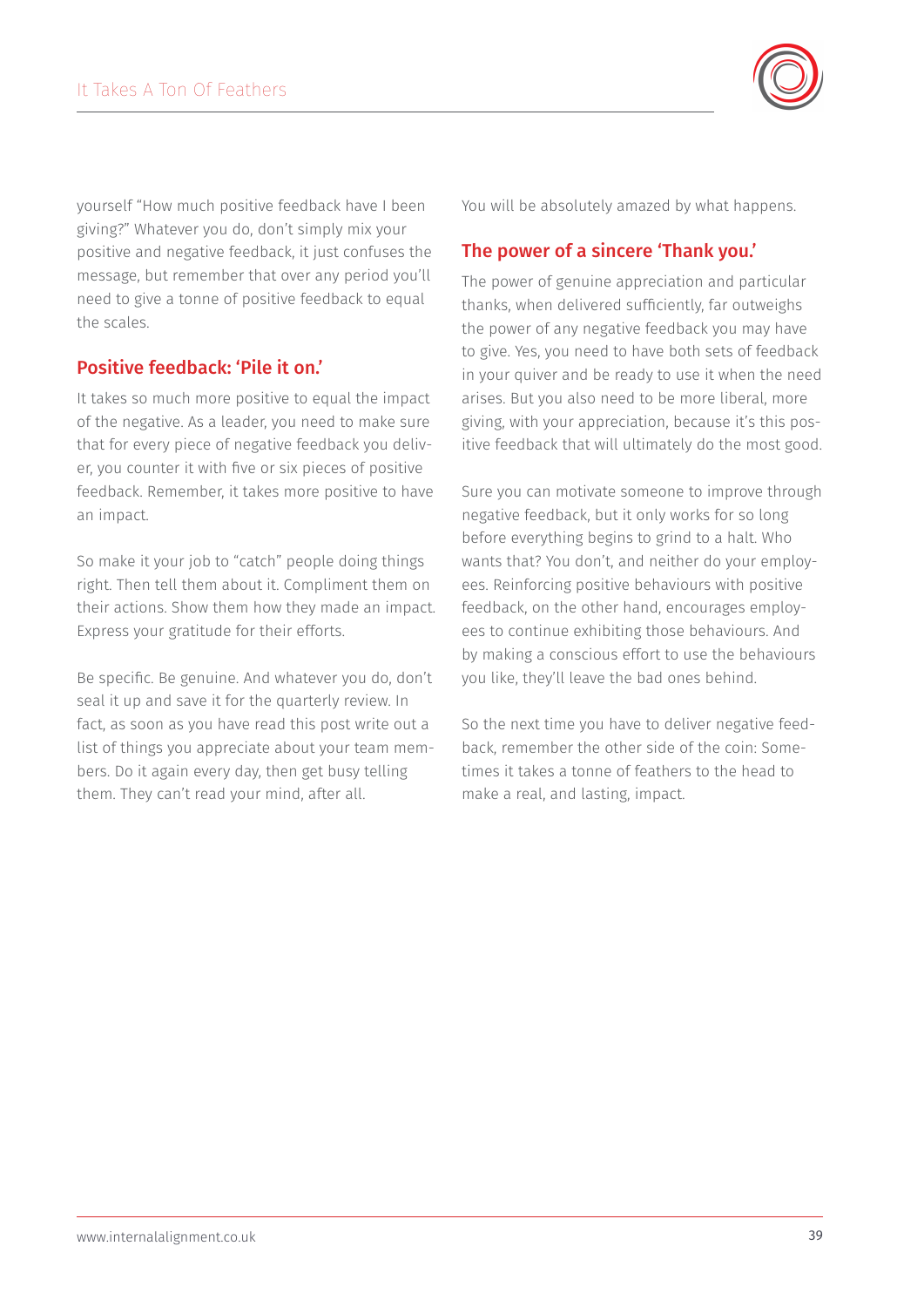

# If Your Organisation Was A Football Team

While many seem to think leadership begins with big visions and strategy, Henry Ford nailed it when he said: *"If everyone is moving forward together, then success takes care of itself."* And once you have got your head around the two rules of leadership, I believe this is the best place to start. Too many sports teams are bursting with talent and know exactly what the goal is, yet lack any real connection – they are just a bunch of talented individuals. Almost invariably, when the chips are down, they fail. Inspired leaders make sure they connect with their team, and their team connect with each other. In the complex field of interpersonal relationships this is a tough one, but worth every bead of sweat … because it makes or breaks a team.

#### Internal alignment

For me, this question goes back a long way. At school, I was one of the tallest boys in the year – which made me something of a target for any kid who wanted to show off. I had no interest in fighting, so when these situations arose I would walk around the corner and stand in front of the staffroom window – but on the odd occasion I would find myself with no way out, and a fight seemed unavoidable. The thing was because I really didn't want to fight half of me would end up throwing a punch – and the other half of me would be pulling it back at the same time. Not exactly the way to make an impact, and it's safe to say none of these fights was particularly impressive!

And we can be like that at work – whether we are looking at an individual, team or organisational level, we could save SO much time and energy simply by getting out of our own way.

I talk about internal alignment a lot. I often get asked the question – "What is internal alignment? It sounds like a weird medical procedure?!" Well, rest assured – no surgery is necessary. Internal alignment is simply about capturing the power of 'getting out of your own way'.

Just think about it – and be honest. Over the years:

- how many of your frustrations, worries and constraints have only existed in your head?
- how often have you found team members working against each other rather than with each other?
- how many times have you seen things 'dropped' as they pass from one department to the next?

#### The average organisation

And it really does matter. According to research completed by Harris Interactive, if we compared the average organisation to a football team:

- Each player would pass the ball to only 2 other teammates
- Only 4 players would know which goal is theirs
- Only 2 would care
- Only two would play in their best position and know exactly what they are supposed to do
- And all but two players would, in some way, be competing against their own team members rather than the opposition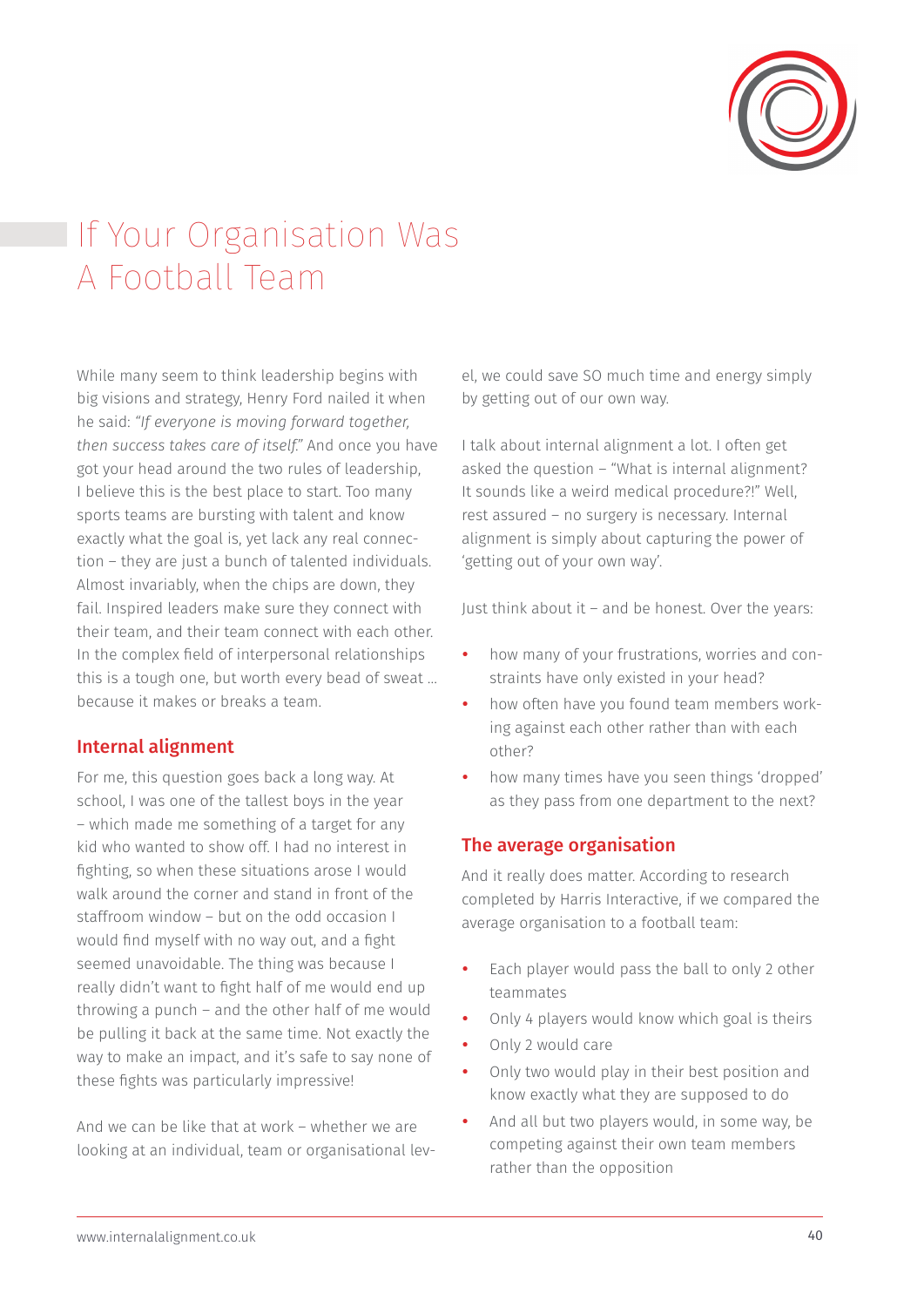

A 'lucky' team may have the same 2 players passing to each other, shooting for the right goal, playing their best positions and knowing exactly what they need to do. But we both know that even 2 out of 11 just isn't anywhere near enough.

Enter an organisation with internal alignment:

Dysfunctional relationships across the organisation have become partnerships built on mutual respect and understanding.

Activity builds on strengths of the organisation and its component parts rather than focusing solely on what's wrong with it.

Everyone knows what the final goal is and most importantly have bought into WHY it matters.

#### A better way to play

So with internal alignment, your team would be entirely different. Each player would:

- pass the ball to any and all of their teammates
- know AND care which goal is theirs
- play in their best position and know exactly what they are supposed to do
- work *with* their team members and direct all their energy against the opposition

Surely that's a better way to play?

So if you want to have a real impact, if you want to make the most of the resources you have in a challenging environment, then it's time to start creating internal alignment – just like Henry Ford.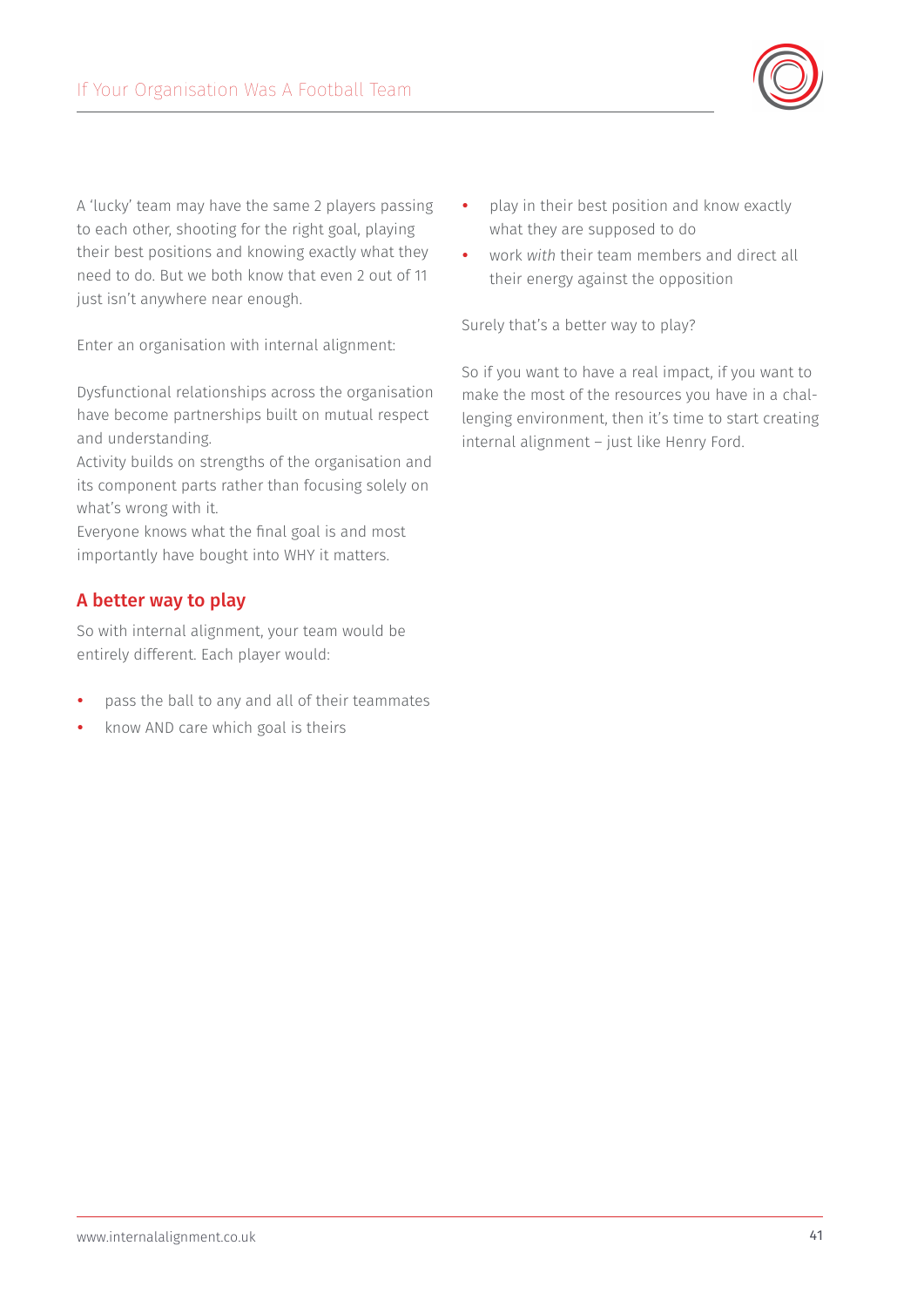

# The Magic Ingredient For Brilliant Team Relationships

The right seasoning can enhance a delicious meal. As leaders, if we want to enhance our ability to connect with others we need to add the magic ingredient.

#### Vulnerability.

The days of the boss who had all the answers should be wisely left in the last century with Taylor's Scientific management, which sadly still lingers on like a bad smell. He unknowingly put a massive amount of pressure on generations of managers. We have been left with the legacy of "I'm the boss – I'm supposed to have all the answers – it's my job! If I admit I haven't got all the answers, then surely that makes me weak."

Rubbish.

#### Vulnerability isn't weakness

Vulnerability takes courage. Vulnerability involves accepting and owning up to the fact we can't do it alone. And if you really want to do it on your own then, for goodness' sake don't be a leader!

Leadership can act in a zone where management cannot. Leadership involves accepting that we don't have all the answers.

Let's be clear, I'm not talking about letting it all hang out and tweeting your most intimate personal secrets with the whole wide world. But I am talking about being real. About being willing to admit mistakes, share hopes and fears – and admit that we don't have all the answers.

Author & researcher Brene Brown says "Vulnerability is the absolute heartbeat of innovation and creativity" and "There can be zero innovation without vulnerability." Why? Because vulnerability moves the leader to engage their whole team and organisation, not because it's the "right thing to do", but because the leader can't do it without them. Great leaders know the best source of answers in any business is at the sharp end, not in the ivory towers.

But vulnerability also allows us to relate to people, to connect with people. It is the crowning glory that completes a connection and makes it last.

#### Perilous pedestals

Rather than describe vulnerability as a concept, let me show you what I mean.

I don't know about you, but as I read books and (good) blog posts, I often find myself putting the author on some sort of pedestal. After all, they're writers and most people who talk about writing do no more than talk about it. The more I read, the more pedestals I create, and the more pedestals I create, the taller they become until I am left looking up into the lofty heights of authordom feeling woefully inadequate. And as I attempt to write my book, all sorts of thoughts run around my head. What am I doing? Who am I to write a book? I'm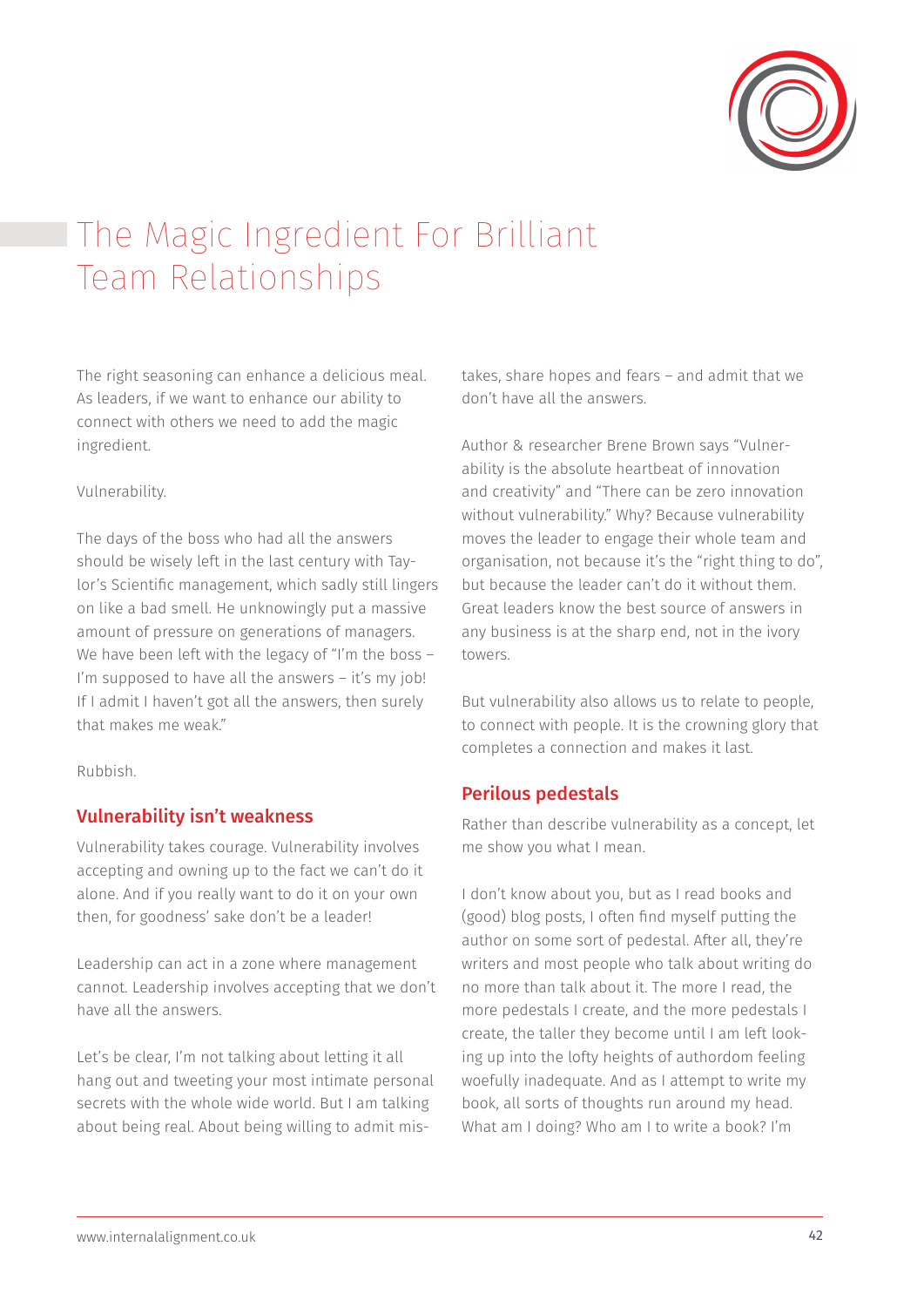

not a professor. I'm not a head of state. I'm not a four-star general. I don't even have a PhD. What am I thinking?

But these people are just ordinary people. Ordinary people who also lose their keys, break things, have arguments, spill drinks down their front, take wrong turns, make mistakes and hopefully learn from them. They have likes and dislikes, they have hopes and fears, they have insecurities and soft underbellies. But when we put people up on those pedestals they become unattainable, unreachable and completely unconnectable.

On the face of it, I have impeccable credentials. I have a Degree and a Masters Degree; I am a Chartered Engineer and a Fellow of the Chartered Institute of Personnel & Development. In my profession I couldn't aspire to any higher accreditation. In fact, the standing joke at home is that despite my occasional silliness, I have more letters after my name than I actually have *in* my name. And it's not just the letters. I *know* I'm very good at what I do. But underneath I am still thinking "at some point someone will switch on the lights and realise I am just working this out as I go along!"

I have led teams. I have achieved results. I have learned from others. I have made stupid mistakes. I have learned from those too. I'm a real person with experience of what works and what doesn't – I'm simply bringing it together into one place. And that's exactly what most authors are. They are normal people with some ideas to share. Some ideas are their own, some they have learned through experience, some they have learned from other people.

#### We are in the arena together

So what has happened now? A very few of you may have thought "Hmm – this guy clearly doesn't know what he is talking about" and switched off. But most of you will have thought "I know what you mean! I feel like that sometimes." And as a result it has become abundantly clear that I'm made of flesh and blood – the same stuff we are all made of. Then turn this into a two-way conversation where you follow with "Well Peter, for me, it's like this…," sharing what's going on in your head, and before we know it, we are coming alongside each other. There is no pedestal for either of us to stand on. We are in the arena together, and we connect.

So it's time to let the force-field down, to take off the mask and be honest with your team. Because the more perfect you appear to be the greater the distance that separates you – so close the gap by opening up and being honest about what's going on in your head. You will be surprised at the results.

So stop thinking you have to be perfect. Let some of your imperfections show, connect with your team and learn to rely on them – because you really can't do it without them.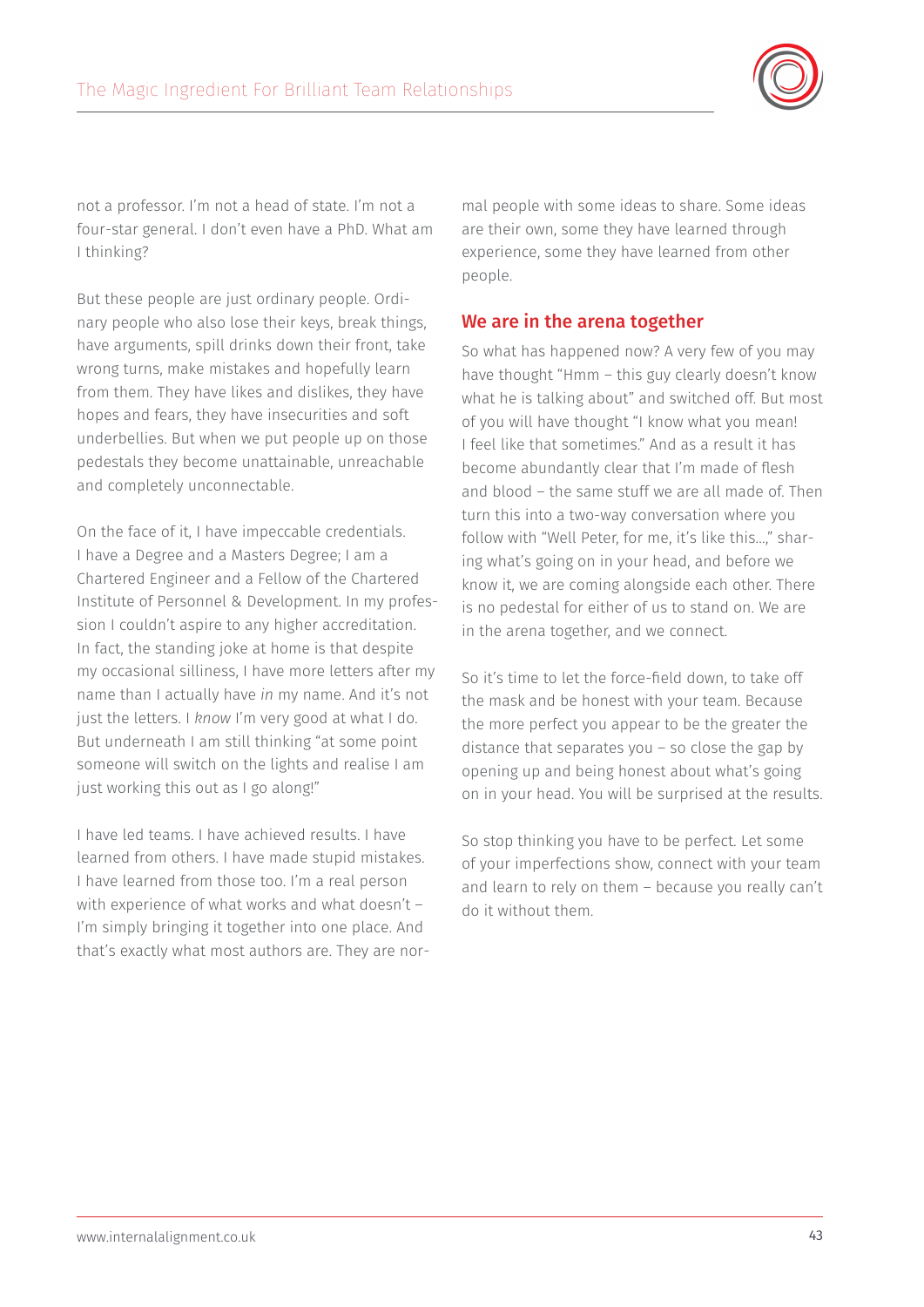

### You Can Make Tthem Care – Here's How

Way back in 1969, during one of the Apollo 11 press briefings in the NASA command centre in Houston, Texas, the reporters were waiting for the NASA officials when they noticed someone with a broom. One of the reporters asked what he was doing. I have no idea if the reporter was trying to score points, pass the time or was genuinely interested. But the iconic reply was "I am putting a man on the moon."

Can it get any better than that, to have all levels of an organisation with a unified understanding and commitment to a single mission? John F Kennedy united a whole nation in the pursuit of a single goal. They achieved so much more than putting a man on the moon. There's probably only one thing that has driven more scientific discovery than the moon landing – war. I don't know about you, but landing on the moon sounds like a healthier option,

#### Theirs but to do and die

At the other end of the spectrum, Tennyson's poem, "The Charge of the Light Brigade" tells a sad story of failed leadership that sent 600 men to their death in a pointless exercise against the wrong target. I won't get all morose and poetic on you now; we'll just squeeze in the second verse:

"Forward, the Light Brigade!"

Was there a man dismay'd?

Not tho' the soldier knew

Someone had blunder'd: Theirs not to make reply, Theirs not to reason why, Theirs but to do and die: Into the valley of Death Rode the six hundred."

Nobody could question their courage – but we would be right to question their wisdom. What if someone had actually asked, "Why?" Maybe the outcome could have been entirely different? In fact, the whole war could have been avoided with "Why?" but that's another story.

Fast forward over 150 years and we are still facing the dilemma that all teams can describe what they do, many can describe how they do it, but few have really got to grips with WHY they do it. When we crack the 'why?' question, teams and organisations can achieve remarkable things that once appeared to be impossible.

#### Start with why?

Getting to grips with the why is an incredibly simple – yet powerful concept. In the book "Start with Why" Simon Sinek argues that the most inspirational leaders don't start with what – they start with why. In the first pages, we read about the mathematics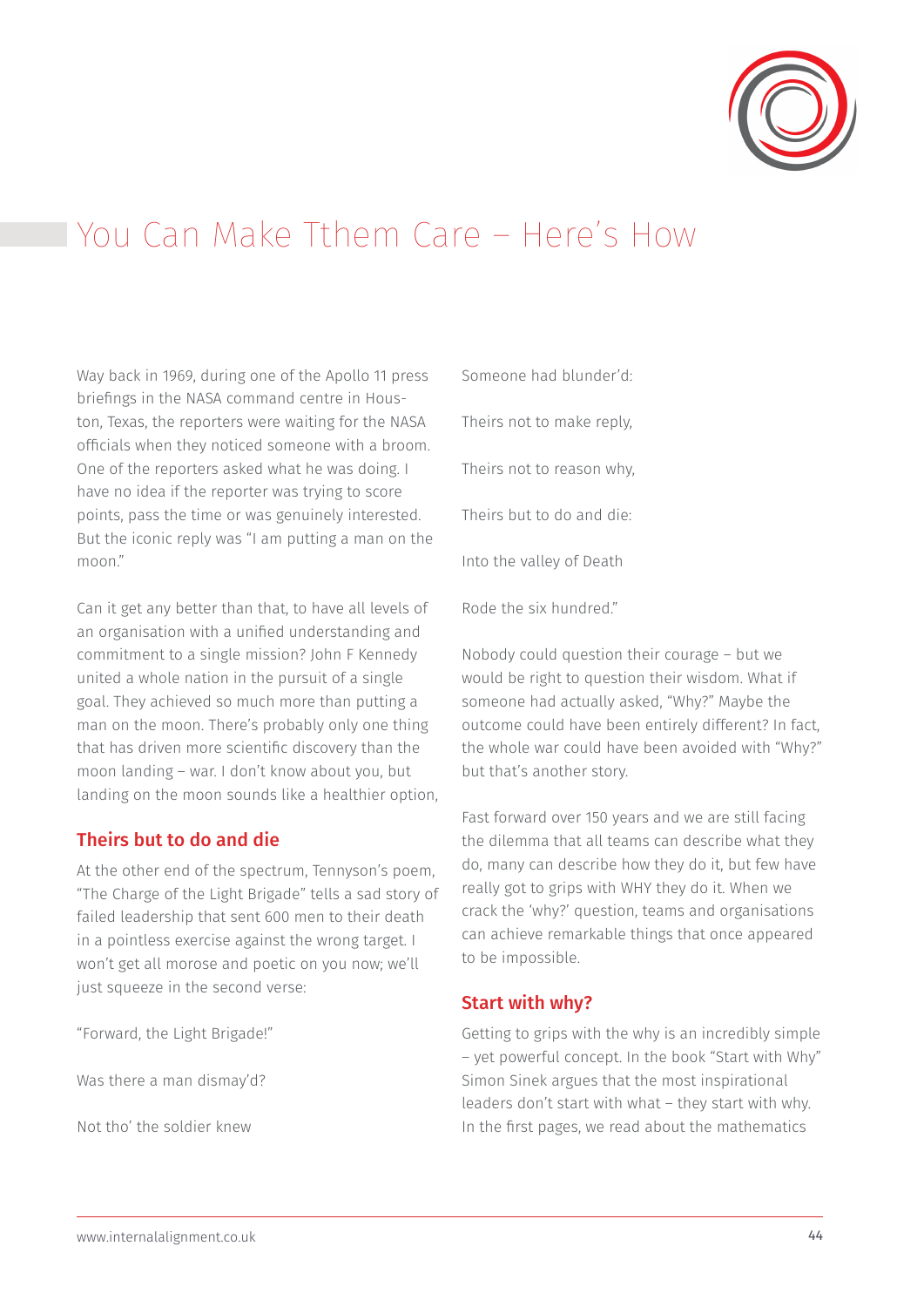

professor Samuel Pierpont Langley who set out in the early 1900s to be the first man to pilot an aeroplane. He was highly regarded, incredibly well funded, surrounded by a dream team of talent and know-how and followed everywhere by the press because his success was pretty much guaranteed. Or was it? Sinek goes on to say:

*"A few hundred miles away, Wilbur and Orville Wright were working on their own flying machine. Their passion for flying was so intense that it inspired the enthusiasm and commitment of a dedicated group in their hometown of Dayton, Ohio. There was no funding for their venture. No government grants. No high-level connections. Not a single person on the team had an advanced degree or even a college education, not even Wilbur or Orville. But the team banded together in a humble bicycle shop and made their vision real. On December 17, 1903, a small group witnessed a man take flight for the first time in history."*

*"How did the Wright brothers succeed where a better-equipped, better-funded and better-educated team could not? It wasn't luck. Both the Wright brothers and Langley were highly motivated. Both had a strong work ethic. Both had keen scientific minds. They were pursuing exactly the same goal, but only the Wright brothers were able to inspire those around them and truly lead their team to develop a technology that would change the world. Only the Wright brothers started with Why."*

Interestingly enough, Samuel Pierpont Langley gave up once the Wright brothers succeeded. He refused

the opportunity to further develop a technology that would change the world. Was it because of the bad press? Was it because he wanted to be first and there was no glory to be had in second place? Perhaps if he had really understood rule # 1 of leadership, then he would have been able to tell his grandchildren a different story.

#### Give them something to care about

So what's the why for your team or organisation? As Simon Sinek puts it "What's your purpose? What's your cause? What's your belief? Why does your organisation exist? Why do you get out of bed in the morning? And why should anyone care?"

If you haven't got a clear why for your organisation, then how can you expect people to care? How can you make sure you attract and keep the right people? How can you make sure you deliver? Think about it – what's your why? And remember profit is a result, not a why.

Having a clear why really mobilises an organisation and its customers to achieve great things. And it works the other way – when organisations lose track of why they do what they do, bad things happen. From ethical disasters at a senior level to rubbish customer service at the coal face. Don't let that happen to you.

A clear why is absolutely essential. What's yours?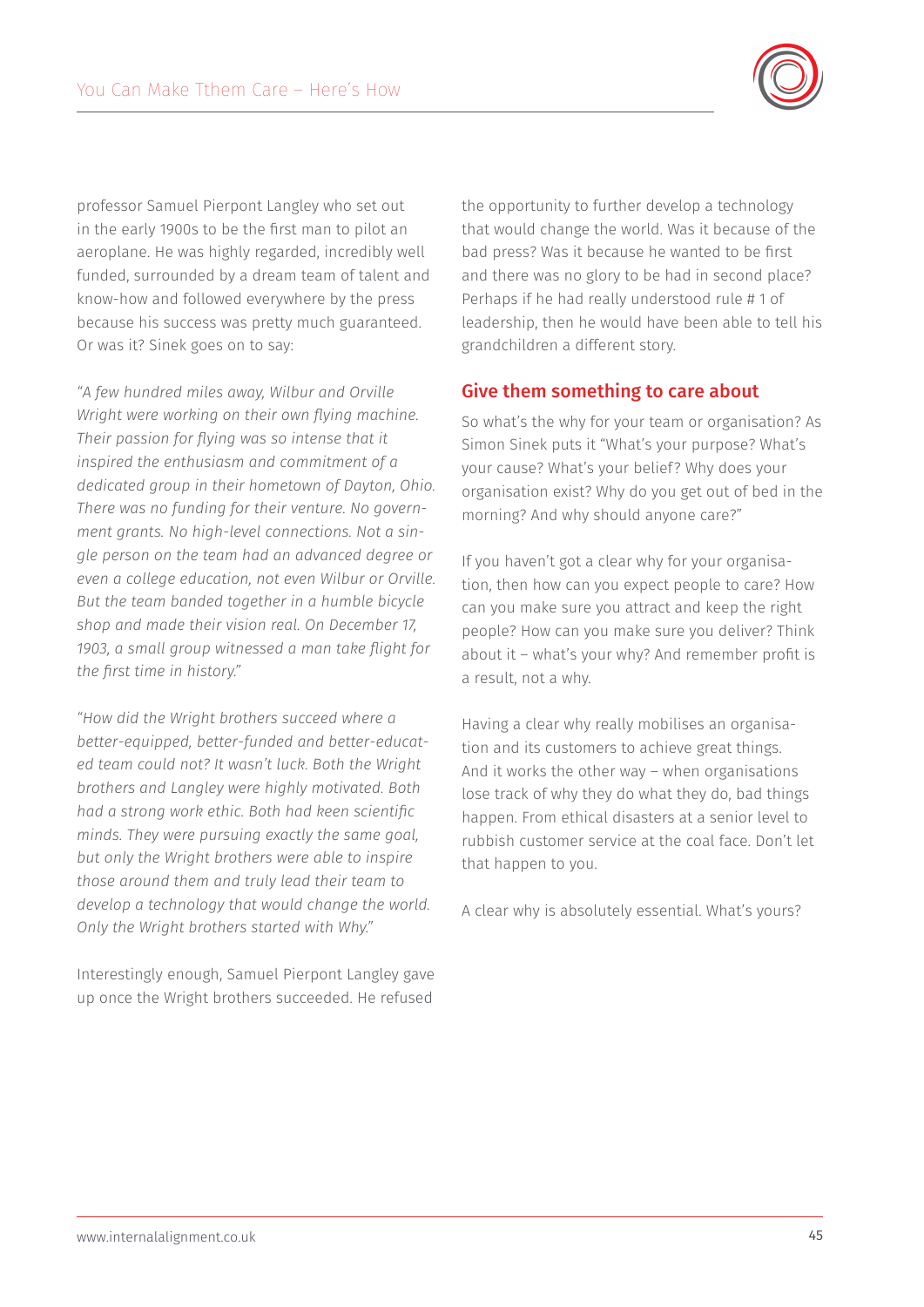

# Don't 'X' Out Your Team

Someone in your team not quite living up to expectations? Want to do something about it? Good news – you can. Bad news – the problem inevitably starts with…. You.

Let me explain using principles established decades ago that will nevertheless create a massive shift in your team's performance today. In 1960, MIT Sloan School of Management Professor Douglas McGregor created and developed two theories of human motivation. In essence, McGregor identified two different types of manager:

- One who mostly applies 'Theory X'.
- One who mostly applies 'Theory Y.'

These theories can have a profound effect on how well, or how badly, your employees are motivated, and thus, how well or badly they perform. So what is 'Theory X'? What is 'Theory Y'? And how do they influence the behaviour of your employees? Let's find out.

#### What are McGregor's theories?

In his book The Human Side of Enterprise, McGregor described two radically different sets of general assumptions—two theories—that form the basis for two opposing managerial styles.

#### 'Theory X'

'Theory X' assumes that employees are lazy, untrustworthy, lacking in ideas, and only motivated by money or fear. The 'Theory X' manager transfers this pessimism to his management style where it manifests as a hands-on—some might say domineering—approach to getting results.

#### 'Theory Y'

'Theory Y' assumes that employees want to do a good job, are trustworthy, full of great ideas, and motivated by achievement and recognition. The 'Theory Y' manager transfers this optimism to his management style where it manifests as a drive to relate to the worker on a more personal level.

Both theories can have a powerful impact on the motivation of your employees. But there's more at stake than just motivation. McGregor's theories show us that the way we choose to manage our employees—through pessimism ('Theory X') or optimism ('Theory Y')—can actually create certain traits in our employees where none existed before.

#### The self-fulfilling prophecy

A self-fulfilling prophecy is any positive or negative expectation about circumstances, events, or people that may affect behaviour and cause those expectations to be fulfilled.

#### The Pygmalion effect

The idea of the self-fulfilling prophecy can be illustrated by an experiment from the 1960s conducted by Robert Rosenthal and Lenore Jacobson. In the experiment, a teacher was given the names of five students who had been identified as "intellectual bloomers." This meant that those five students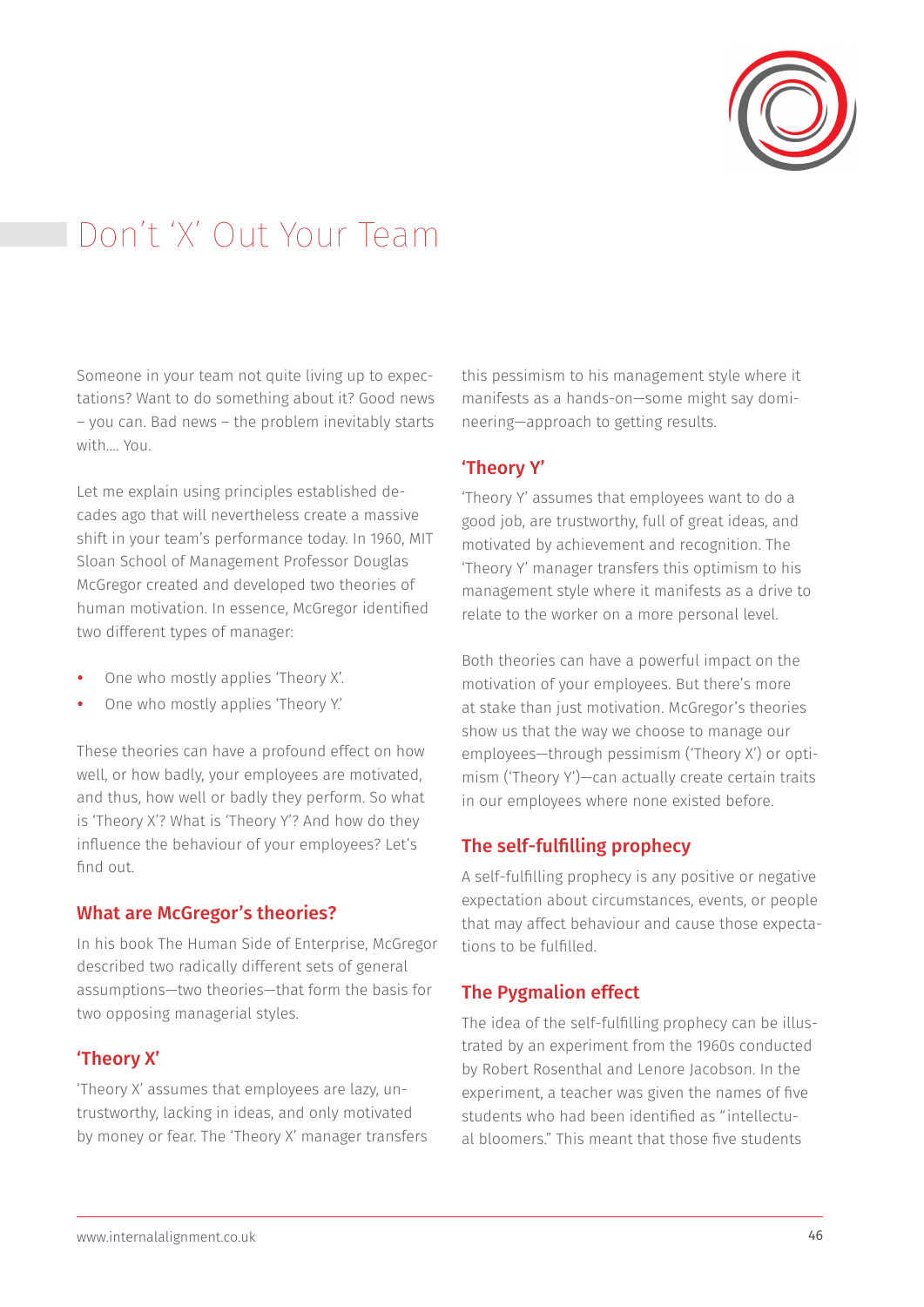

would do better than expected in comparison to their classmates. At the end of the study, those five students showed significant statistical gains when compared to their classmates.

Rosenthal and Jacobson concluded that teacher expectations influenced student achievement. The teacher believed that the five "intellectual bloomers" would excel and her resultant behaviour—how she treated them compared to how she treated the other students—made it so. This type of positive self-fulfilling prophecy became known as the Pygmalion effect.

But for every positive, there has to be a negative. In the case of the self-fulfilling prophecy, this negative became known as the Golem effect.

#### The Golem effect

In 1971, Stanford psychology professor Philip Zimbardo conducted an experiment (infamously known as the Stanford Prison Experiment) to test the hypothesis that inherent personality traits of prisoners and guards are the primary cause of abusive behaviour in prison.

Twenty-four males were selected based on their psychological stability and health. Twelve of the participants were randomly assigned to be guards while the other twelve were assigned to be prisoners. Conditions within the "prison" quickly deteriorated as both guards and prisoners internalised and exhibited (to an alarming degree) the roles that had been assigned to them. Though the experiment was intended to last two weeks, it was cut short after only six days.

Zimbardo concluded that situational attribution of behaviour (external characteristics) rather than dispositional attribution of behaviour (internal

characteristics) caused each group to act as they did. Because the guards expected the prisoners to behave in a certain way, they treated them with those expectations in mind. And because of the guard's actions, the prisoners acted accordingly.

#### The lesson for managers

How you view your employees and behave towards them has a profound effect on how they perform. You can choose to be a 'Theory X' manager and view your employees as lazy, untrustworthy, lacking in ideas, and only motivated by money or fear. Or you can choose to be a 'Theory Y' manager and view your employees as ready to work, trustworthy, full of great ideas, and motivated by achievement and recognition. Either way, chances are your employees will become what you expect them to be whether they started that way or not. Either way, your management style creates a self-fulfilling prophecy.

So if you have someone on your team who you see through the lens of 'Theory X', whose fault is it? As managers, we can make incorrect assumptions and easily wind up 'X-ing' people out. Whether we mean to or not, every time we treat someone as though 'Theory X' is true, that's what we ultimately create: lazy, untrustworthy, uncreative employees who are only motivated by money or fear. It may not happen right away, but it will happen.

So take a moment to examine your management style and the way you view your employees. Are you operating under 'Theory X' which has the tendency to create a Golem-like self-fulfilling prophecy? Or are you operating under 'Theory Y' which has the tendency to create a Pygmalion-like self-fulfilling prophecy?

Maybe it's time to shift your assumptions and rethink the way you manage your team.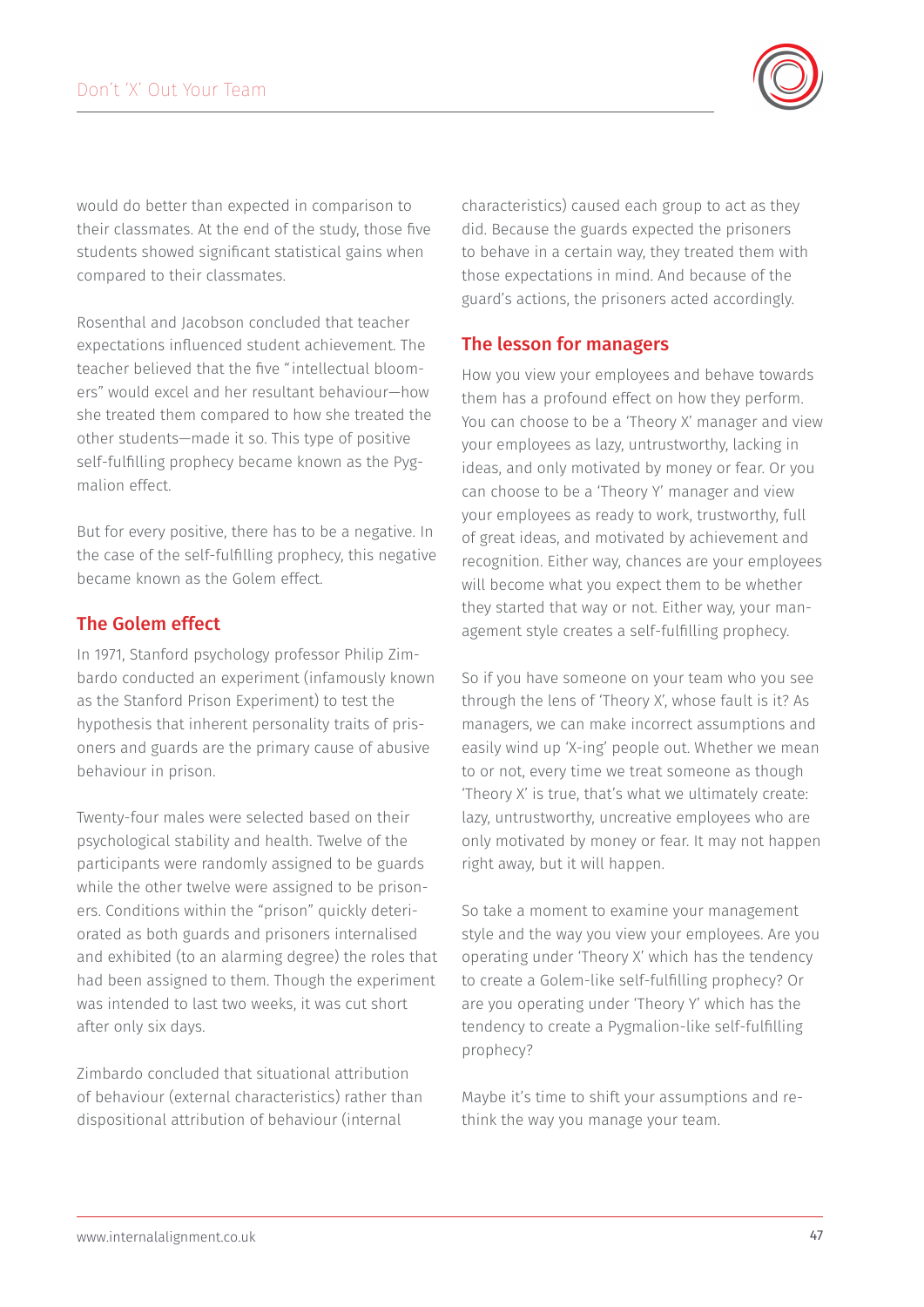

### Rule #2 Of Leadership Revealed

This is it – it's time to reveal all. I've dangled rule #2 of leadership in front of you more than once without telling you exactly what it is – it's time to bring it out into the open.

Remember – everything you need to know about leadership comes down to one of two rules. Everything else is just noise. Rule #1 of leadership tells us that leadership is not about you! It's not about your instructions, your solutions, your ideas, your ego – it's about THEM!

Before I reveal rule #2, let's just check in with the theory of Authentic leadership.

#### Authentic leadership

Authentic leadership is not the only leadership theory doing the rounds today, but it's the one that will lead us to rule #2. Authentic leadership isn't about being a born leader or developing a fixed set of characteristics – it's simply that we need to be authentic, turning up at the top end of who we really are. It's less about trying to be someone else, and more about being yourself, brilliantly.

Anyone of us can be a leader, but it starts with having a clear understanding of who we are, what we stand for, what our strengths and weaknesses are, and behaving in a transparent way that puts all of these things together.

Remember John Maxwell's 5 levels of leadership. Level 1 is when people follow because they have to. Level 1 in the biscuit factory meant a queue at the clock machine 5 minutes before the end of the shift, each one changed and poised to slide the card through the reader the second they could leave. This is where they give you their minimum, never their best. However…

- { At level 2 they follow you because of the RE-LATIONSHIP you have with them
- { At level 3 they follow you because of what you have done for the ORGANISATION
- { At level 4 they follow you because of what you have done for THEM as an individual
- { At level 5 they follow you because of WHO YOU ARE AND WHAT YOU REPRESENT

Each level represents a deeper level of commitment than the one before. Shifting from one level to the next is all about choice – but not your choice, theirs. (That's rule #1!) If we have a boss, we HAVE to work for them because they're the boss – that's leadership as a position – level 1 leadership. But when we CHOOSE to follow someone because of what they DO and WHO they are, then the sky's the limit!

Apparently much misquoted but no less powerful for it – the words "Be the change you want to see in the world" bring us face to face with rule # 2! In fact, rule #2 of leadership is as simple and profound as rule #1 – Rule #2 of leadership recognises if you want the best from those around you it starts with what YOU do and who YOU are.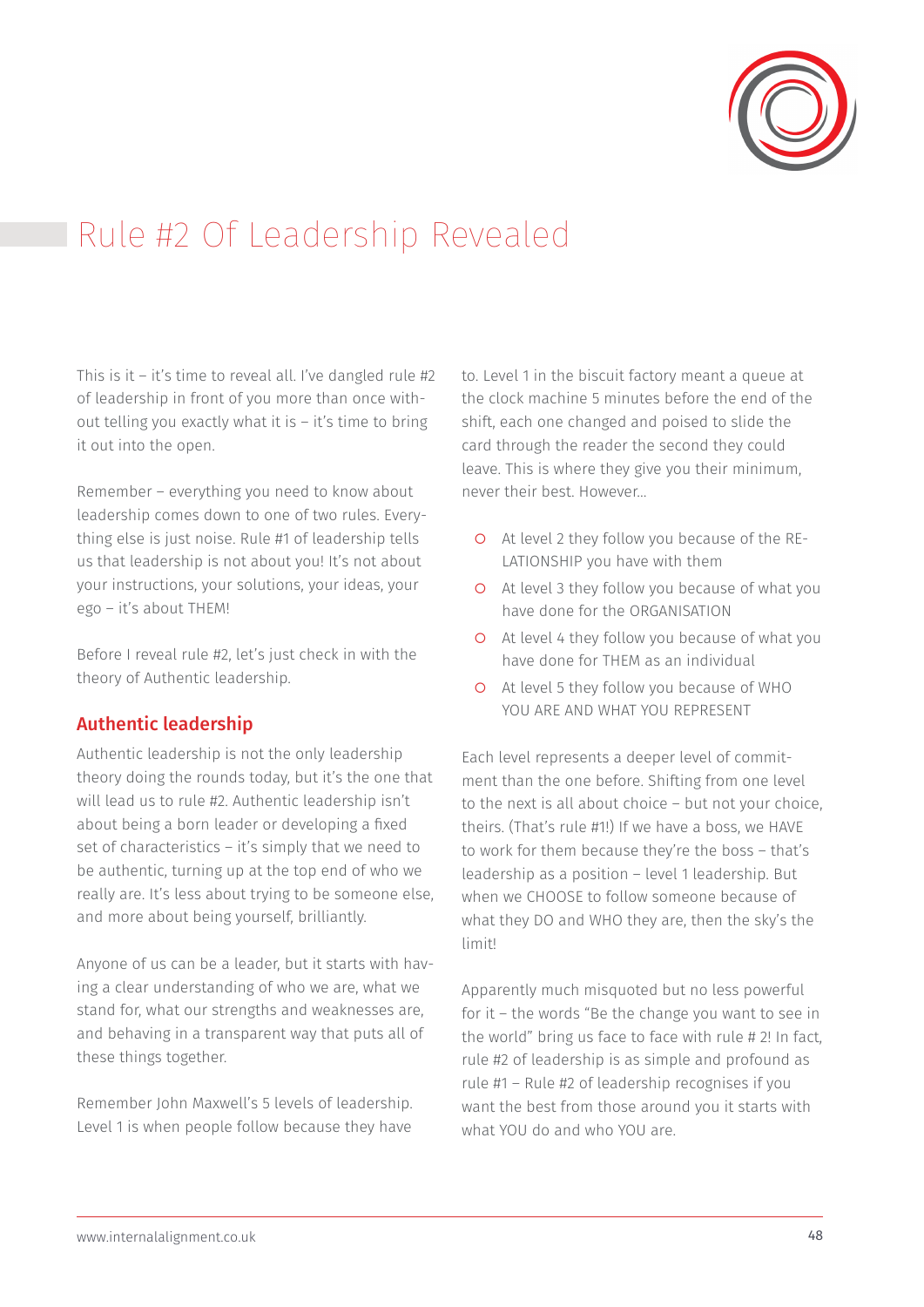

#### It begins with who you are

Rule #2 of leadership states – Leadership is ONLY about you. And a whole host of theories – from Avolio's to Zaleznik's – state if we want to inspire others, it begins with who we are.

And that's the leader's biggest challenge. When the chips are down, and everything seems to be going down the pan, we want everyone ELSE to change. We feel like we are the only ones who care. The only ones who really understand the situation. As far as we are concerned we are the LAST ones who need to change – THEY are the ones who need to change!

But the environment in our teams is simply a reflection of us! Leadership – and life – is a lot like that. Things go a little pear shaped from time to time. And it's not unusual for us to blame others when they do. But real leaders look themselves in the mirror and say – if I want anything to be different – it starts with me.

#### The power of rule # 2

That's the power of rule #2. Rule #2 says let's stop waiting for everyone else to get their act together and start cleaning up our own act. If others are ever going to live up to our expectations, then it starts with us. How are WE behaving? Are we standing up for what we believe, or are we just doing time? What DO we stand for? Who ARE we?

Nelson Mandela nailed rule #2 when he said: "until I changed myself I could not change others."

But don't go thinking this is anything new. Back in the ancient world:

Lao Tzu said "Mastering others is strength. Mas*tering yourself is true power."*

- y Cicero said, *"The enemy is within the gates; it is with our OWN luxury, our OWN folly, our OWN criminality that we have to contend."*
- y Jesus said, *"as you wish that others would do to you, do so to them."*

We can only make a difference by starting with ourselves. Our own beliefs. Our own thinking. Our own behaviour. Ancient wisdom understood rule #2 LONG ago.

Rule #2 recognises people around us do not come with remote controls. If we want to change our environment, we can only start by changing ourselves. Because as leaders, our thinking and behaviour CREATES our environment. It's ONLY about us!

#### What environment are you creating?

It's time to ask ourselves – what environment are we creating?

Today, we are simply rediscovering and repackaging what was understood long ago. And when it comes to leadership too many of us are sat on the floor – surrounded by wrapping paper – playing with the boxes rather than using the messages right at the heart.

We live in a complex age. And the one thing our age is crying out for is simplicity. So let's take the lead with these 2 simple rules. Because there isn't a SINGLE element of leadership – at home, at work, in school or in the community that doesn't hinge on them.

You see, there's no such thing as the perfect leader. But the next best thing is a leader who really gets AND uses rule #1 and rule #2. Do you?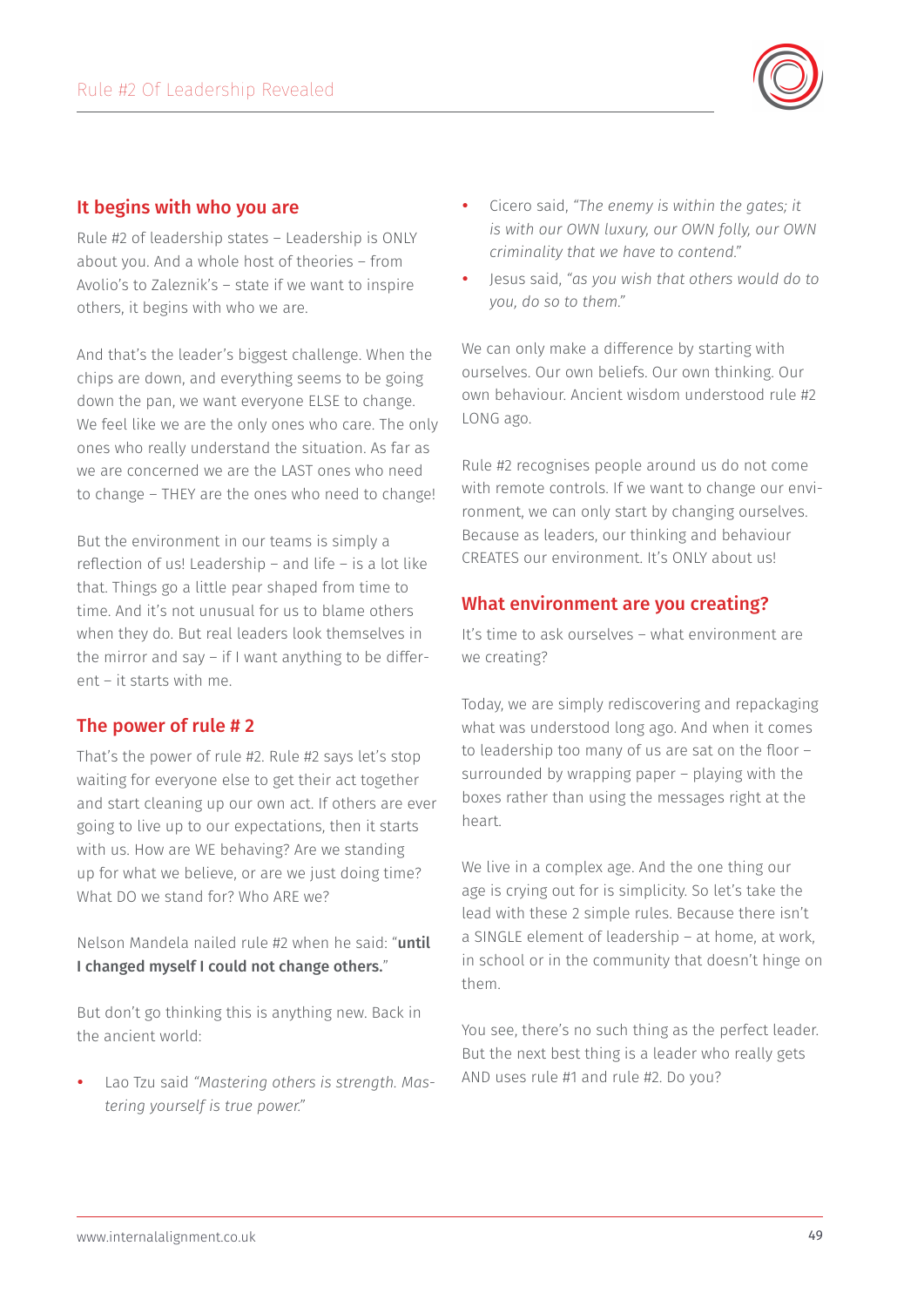

### Why You Need More Mistakes

I came across a definition of leadership the other day that really struck a chord.

#### *"Leadership is…not perfect."*

All it takes is four simple words to tell us that, sometimes, the path of leadership is not a straight line. It's not perfect. Occasionally, the only way forward is a zigzag.

Think about a mountain road. Do mountain roads go straight up one side and straight down the other? No. They go where the solid ground is. This means they often zigzag back and forth, back and forth from base to peak and down again. Is it the most efficient path to travel? No. Does it take longer to travel this zigzag path than it would a straight line? Yes. But the destination for both paths is still the same. Both paths reach the other side of the mountain.

But while the literal road over the mountain is the result of meticulous planning and calculation, the metaphorical road over the mountain—our leadership—may sometimes be the result of mistakes and setbacks. Does that mean we have somehow failed as a leader? If our path—be it a particular project or our life in general—tends to wander and wind at times, does that mean we should just give up and go home? Absolutely not.

#### Mistakes are inevitable

One thing I can guarantee is that, as leaders, we will

make mistakes. At times, we will successfully implement things we have learned. At other times, we will get distracted and forget to implement what we know. The fact that it happens is not the point…because it will happen, over and over again. The point is that when mistakes occur, we have to remember to give ourselves a break. Sometimes we have to take a step back to take three steps forward. Sometimes the road has to go left, right, or even down before it can go up or over. We have to let it.

If leadership is about who you are and what you represent, then it's a life's work. It's not about each and every mistake you make along the way. We are all a work in progress and will zigzag our way toward becoming the best we can be. We will also zigzag our way toward inspiring the best in others. The thing about mistakes is that they tend to get lost amongst a lifetime of successes. Yes, the destination can make the difficulties that inevitably come worthwhile, but the whole process of growing and developing as a leader is what leadership is all about, just as the whole process of growing and developing on the journey is what life is about.

It's very much like driving… perhaps over that very mountain road of which we are speaking. When we get going 60, 70, or more miles per hour, the landscape outside becomes blurred and we can lose some rather important details. To reverse a common aphorism, we can lose the trees for the forest. Only when we slow down will those details become more readily visible.